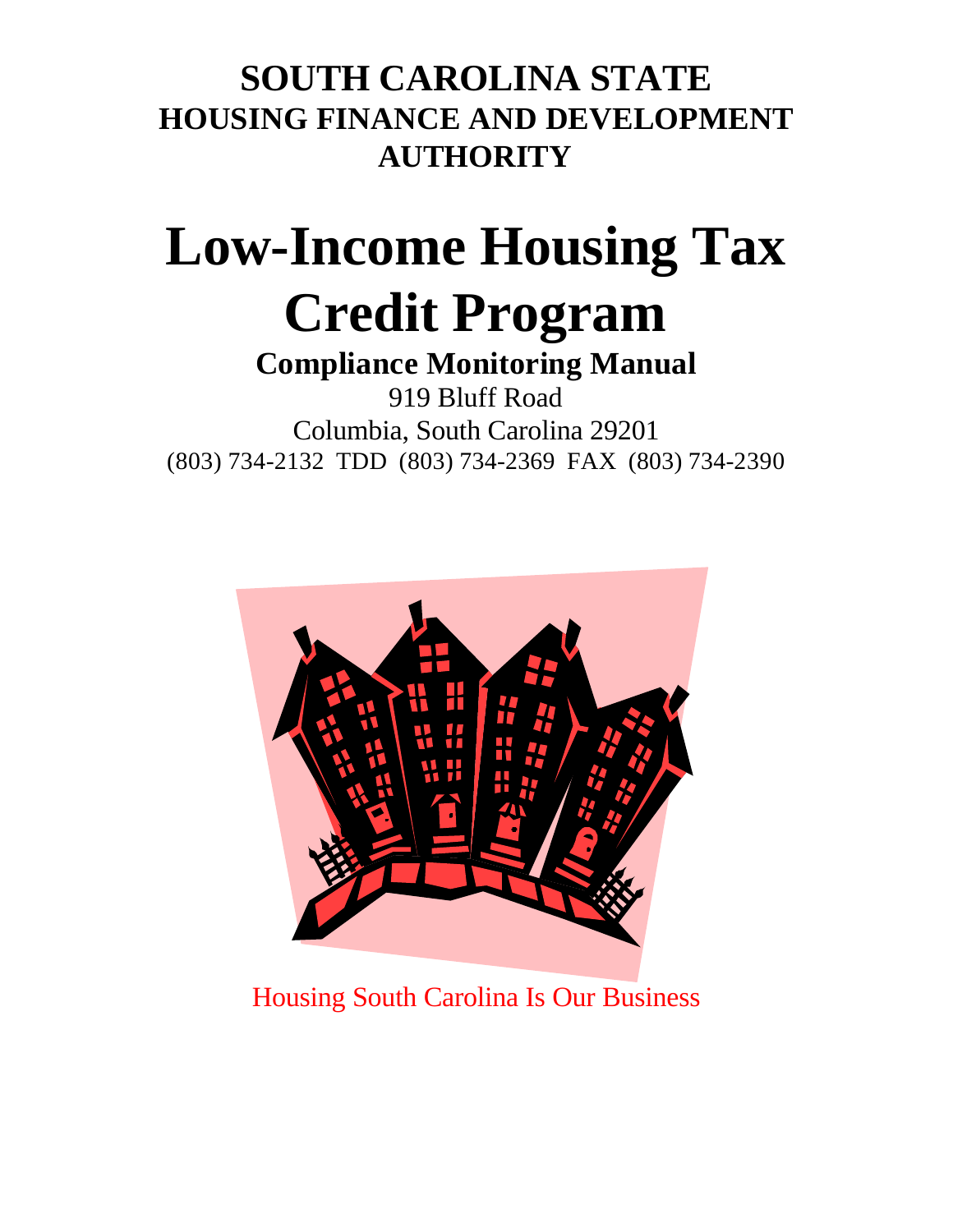# **Preface**

This manual is designed to summarize the statutes, regulations, and program rules that govern the management of Low-Income Housing Tax Credit ("LIHTC") developments. It provides broad guidelines for property owners and managers about how they can operate their properties in compliance with these rules. The staff of the South Carolina State Housing Finance and Development Authority ("Authority") uses the manual as a program guide for administering its compliance monitoring procedures. We hope the manual will be a useful source of information for owners, developers, management companies, and on-site management personnel, but please note that this manual is to be used as a supplement to the actual laws and regulations. Sometimes, questions that arise in managing an LIHTC property can be answered adequately only by referring to the statutes and regulations themselves.

The laws and regulations governing the LIHTC program as well as the interpretation of these laws can and do change. Owners and managers should keep abreast of all changes in the Internal Revenue Code and the Code of Federal Regulations that may affect their properties. This may require consulting qualified legal and tax professionals for advice.

Section 1.42-5 $(g)$  states that "Compliance with the requirements of section 42 is the responsibility of the Owner of the building for which the credit is allowable." The Authority's monitoring efforts DO NOT relieve the property owner from his duty to obey all program rules. THE AUTHORITY'S OBLIGATION TO MONITOR FOR COMPLIANCE WITH THE REQUIREMENTS OF SECTION 42 DOES NOT MAKE THE AUTHORITY LIABLE FOR AN OWNER'S NONCOMPLIANCE.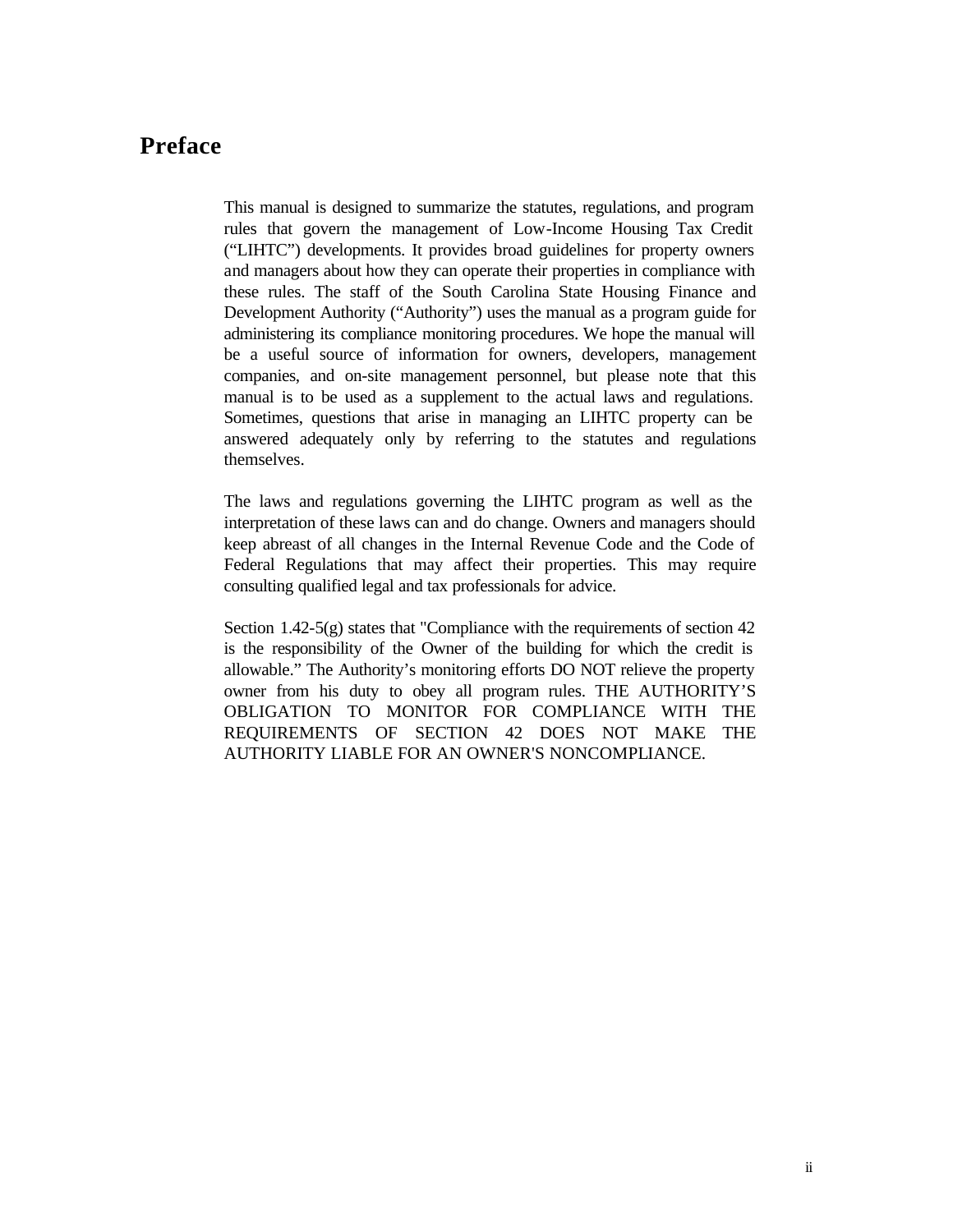# **INTRODUCTION**

# **Legislative Authority**

In 1986, Congress enacted the Low-Income Housing Tax Credit Program (the "LIHTC"). The Internal Revenue Service (the "IRS") of the Treasury Department of (the "Treasury") is responsible for interpreting the statutes regulating the LIHTC. The LIHTC is governed by Section 42 of the Internal Revenue Code. These statutes require each state to designate a "housing credit agency" to allocate the tax credits. The South Carolina State Housing Finance and Development Authority (the "Authority") was designated as the Housing Credit Agency to administer the Low Income Housing Tax Credit program in South Carolina on August 12, 1987 by Executive Order 87-25.

The 1990 Amendment to Section 42 of the Internal Revenue Code required that States begin monitoring LIHTC developments for compliance with program rules.

The Authority's procedures for Compliance Monitoring have been established to conform with all currently applicable federal statutes and regulations. Statutory or regulatory change may require that these procedures be revised from time to time.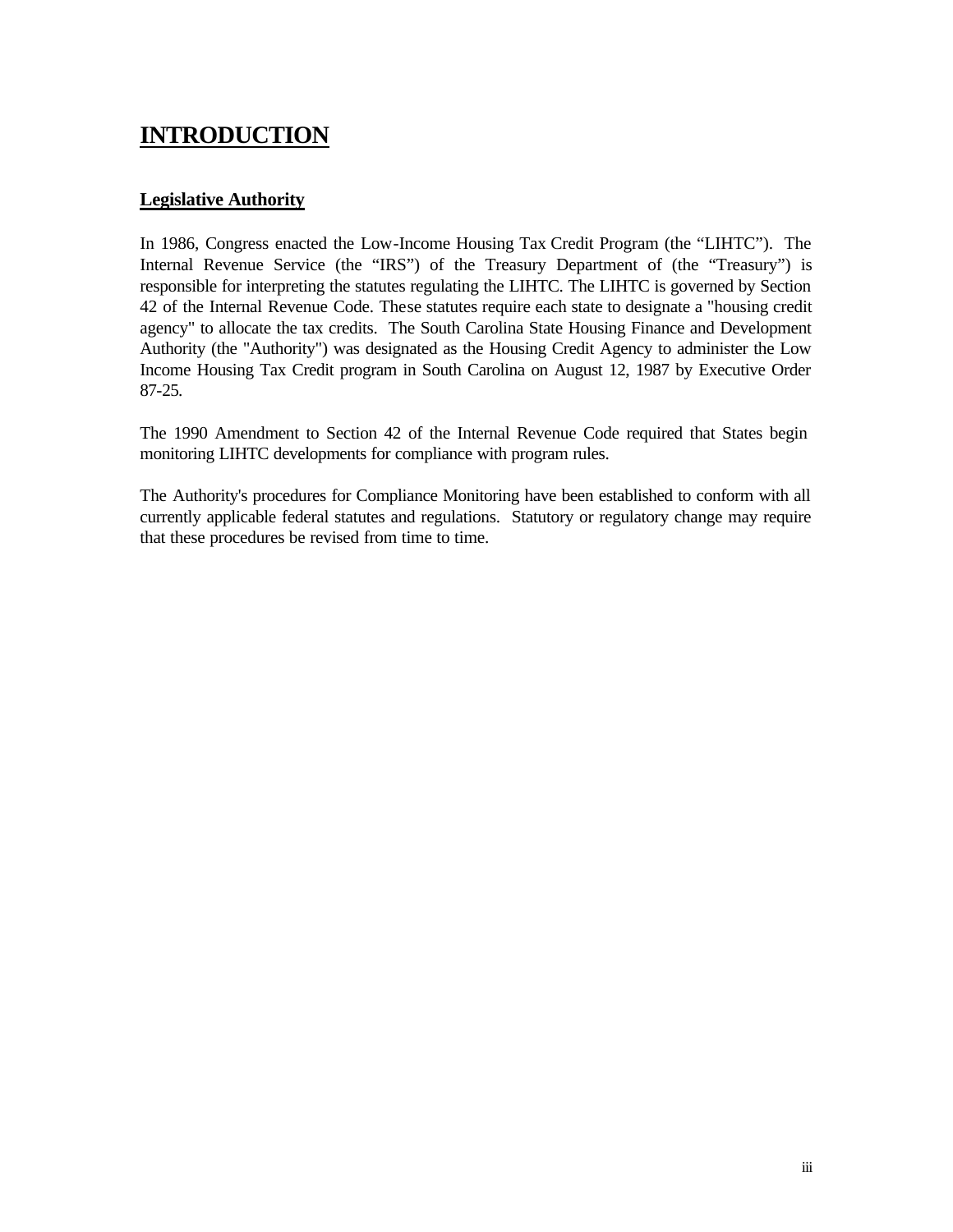## **Introduction**

Legislative Authority **Contents** 

## 1. **Owner's Responsibilities**

- A. Source of Program Requirements
- B. Compliance Period
- C. Property Managers
- D. Progress Reports and Notice of Project Changes
- E. Transfer of Ownership
- F. Compliance Monitoring Fees
- G. Recordkeeping
- H. Record Retention
- I. Annual Owner's Certification and Review

## 2. **The Authority's Compliance Monitoring Activities**

- A. Conducting Compliance Monitoring Briefings
- B. Performing Management Reviews and On-Site Inspections
- C. Generating Discrepancy Reports (Findings Letters and Form 8823s)
- D. Reporting Permanent Noncompliance

# 3. **Qualifying Applicants**

- A. Initial Interview
- B. The Application for Residency
- C. Student Tenants
- D. Zero (0) Income Applicants
- E. The Lease
- F. Verifying Income
	- 1. Effective Period for Verifications
	- 2. Methods of Verification
	- 3. Differences in Reported Income
	- 4. Calculating Annual Income
- G. Household Income Certification
	- 1. Certification Procedure
	- 2. Annual Income
	- 3. Sources of Verification
	- 4. Assets
- H. General Recertification Requirements
- I. Change in Household Composition
- J. Transferring Tenants
- K. Over-Income Tenants

#### 4. **Minimum Set-Asides, Determining Income & Rent Limits**

- A. LIHTC Minimum Set-Aside Requirements
- B. Resident Manager's Unit
- C. Vacated Units
- D. LIHTC Income Limits & Calculations
- E. LIHTC Rent Requirements and Utility Allowances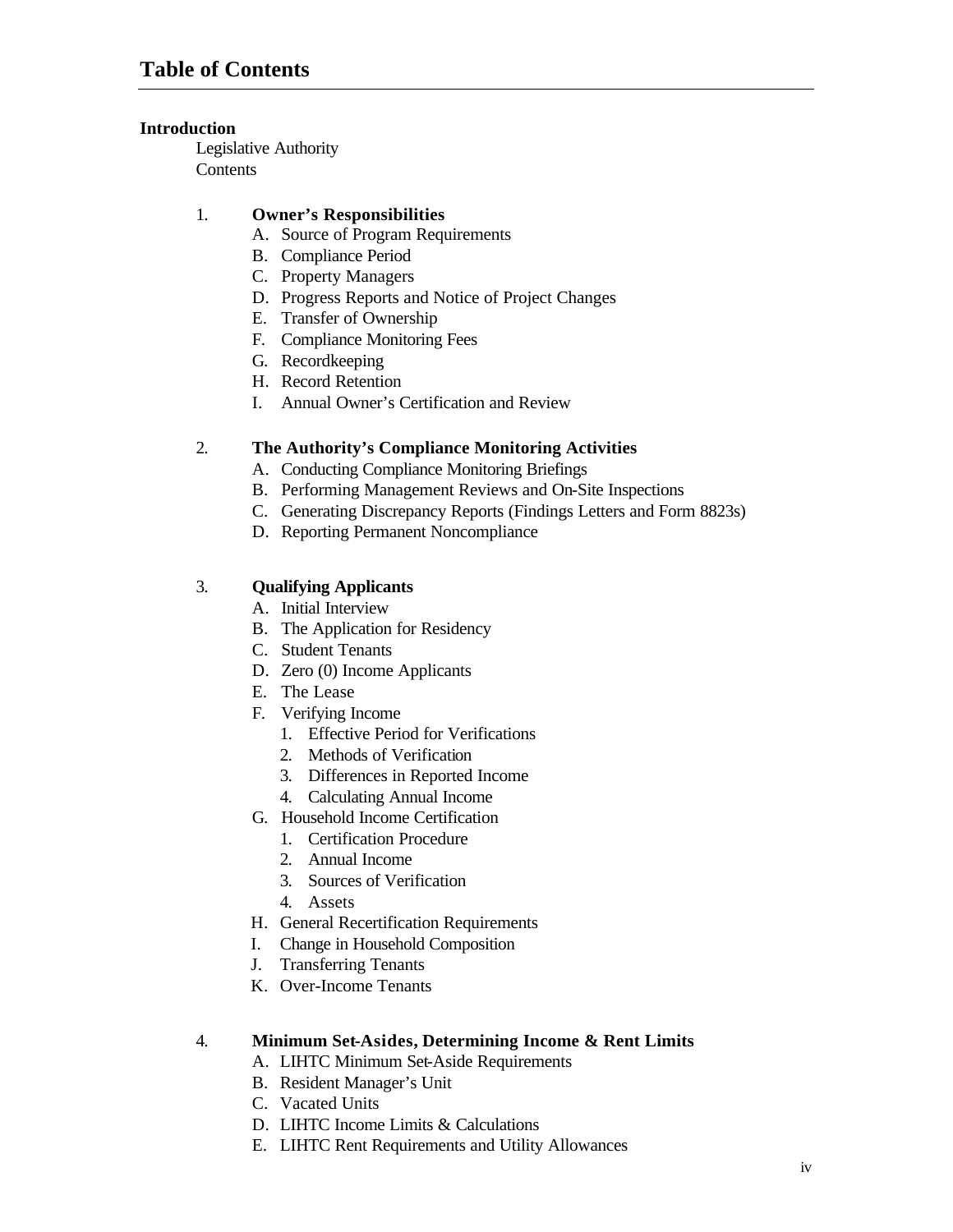- 1. Utility Allowances
- 2. Gross Rent Floor Designation
- 3. Maximum Rent Calculation

# 5. **Forms and Instructions**

A. General Information

| Exhibit A        | Quarterly Recordkeeping Report (QRR-2) and Instructions   |
|------------------|-----------------------------------------------------------|
| <b>Exhibit B</b> | Annual Owner's Certification (AOC-1) and Instructions     |
| Exhibit C        | Household Income Certification (HIC-1) and Instructions   |
| Exhibit D        | Tenant Income Verification (TIV-1) and Instructions       |
| Exhibit E        | Asset Addendum to the Tenant Income Certification (AA-1)  |
|                  | and Instructions                                          |
| Exhibit F        | Income Verification - Section 8 (IVS8-1) and Instructions |
| <b>Exhibit G</b> | Flowchart - Qualifying the Applicant                      |
|                  |                                                           |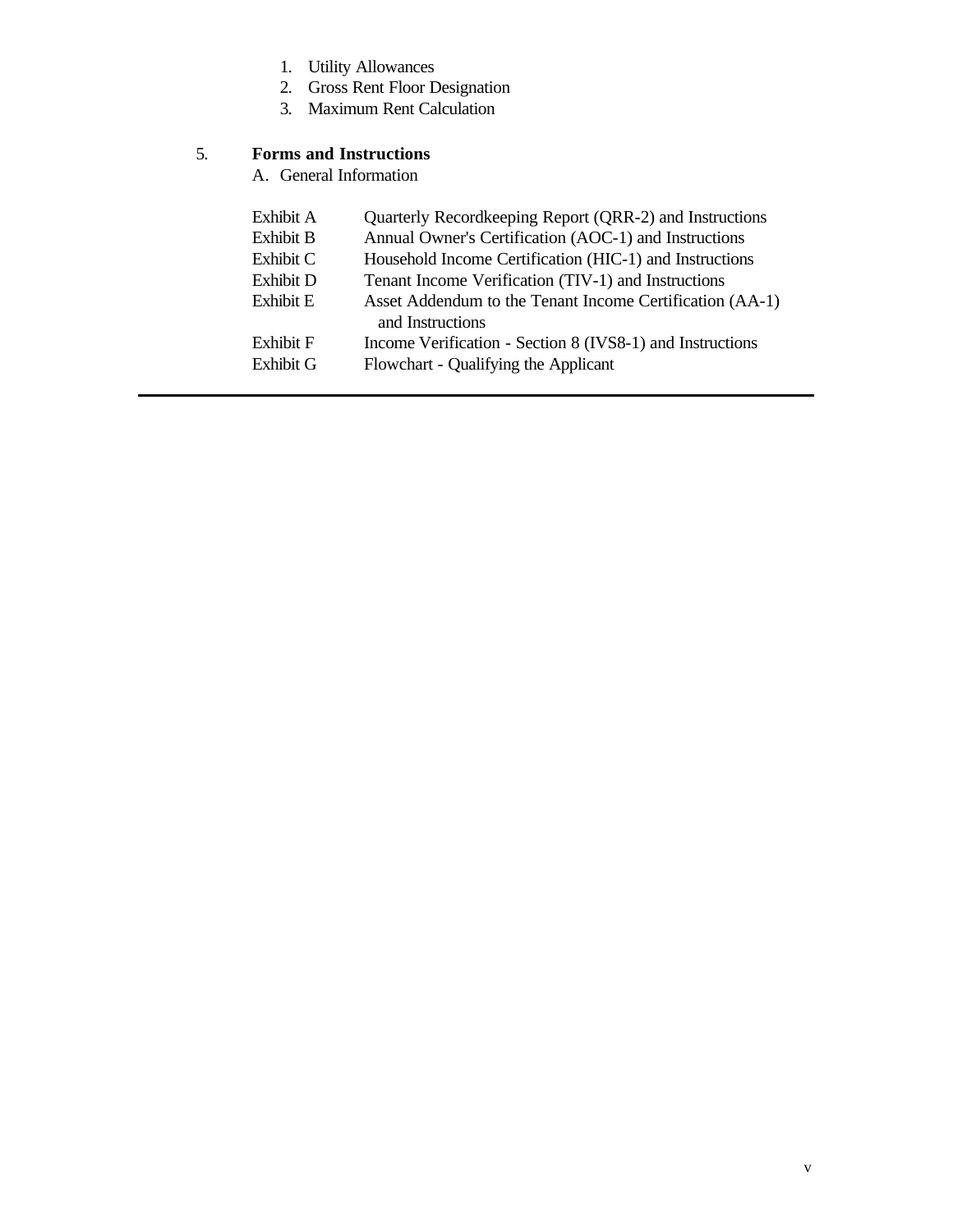# **SECTION 1**

# **OWNER'S RESPONSIBILITIES**

Each property owner or developer has chosen to participate in the LIHTC program to take advantage of the tax benefits it provides. In exchange for these tax benefits, the owner must meet requirements that are designed to make sure the housing development will benefit a chosen class of low income tenants. A description of these program requirements is as follows.

# *A. Source of Program Requirements*

Section 42 of Internal Revenue Service, IRS Regulations found in 26 CFR Section 1.42, IRS Revenue Rulings and Revenue Procedures, additional program rules prescribed by the Authority, representations in a development's application, and provisions included in the Agreement as to Restrictive Covenants all regulate how low-income housing properties are to be operated. For the entire compliance period, owners are obligated to provide the Authority with required reporting documents and any other information requested in relation to the property, the tenants and units in the property, and documentation filed with the Service for the purpose of claiming the tax credits.

# *B. Compliance Period*

Developments which received LIHTC allocations after January 1, 1990 must comply with eligibility requirements for a minimum compliance period of fifteen (15) years and an extended use period of an additional fifteen (15) year period stipulated by a recorded Agreement As To Restrictive Covenants. Developments which received allocations from 1987 through 1989 are only subject to a fifteen (15) year compliance period.

# *C. Property Management*

The owner or developer is responsible for ensuring that the low-income housing development is properly managed and maintained. He must make certain that the on-site management team understands and complies with all appropriate rules, regulations and policies that govern LIHTC developments and he must keep the development well maintained so that units are suitable for occupancy.

If the management company or owner determines that a development is not in compliance with LIHTC requirements, they should notify the Compliance Monitoring staff of the Authority immediately. Most noncompliance issues are correctable and the Authority will work with managers and owners to remedy noncompliance within a reasonable amount of time.

Because the owner is ultimately responsible for a development's compliance with program rules, the Authority may direct correspondence about noncompliance and corrections to the owner as well as the management company.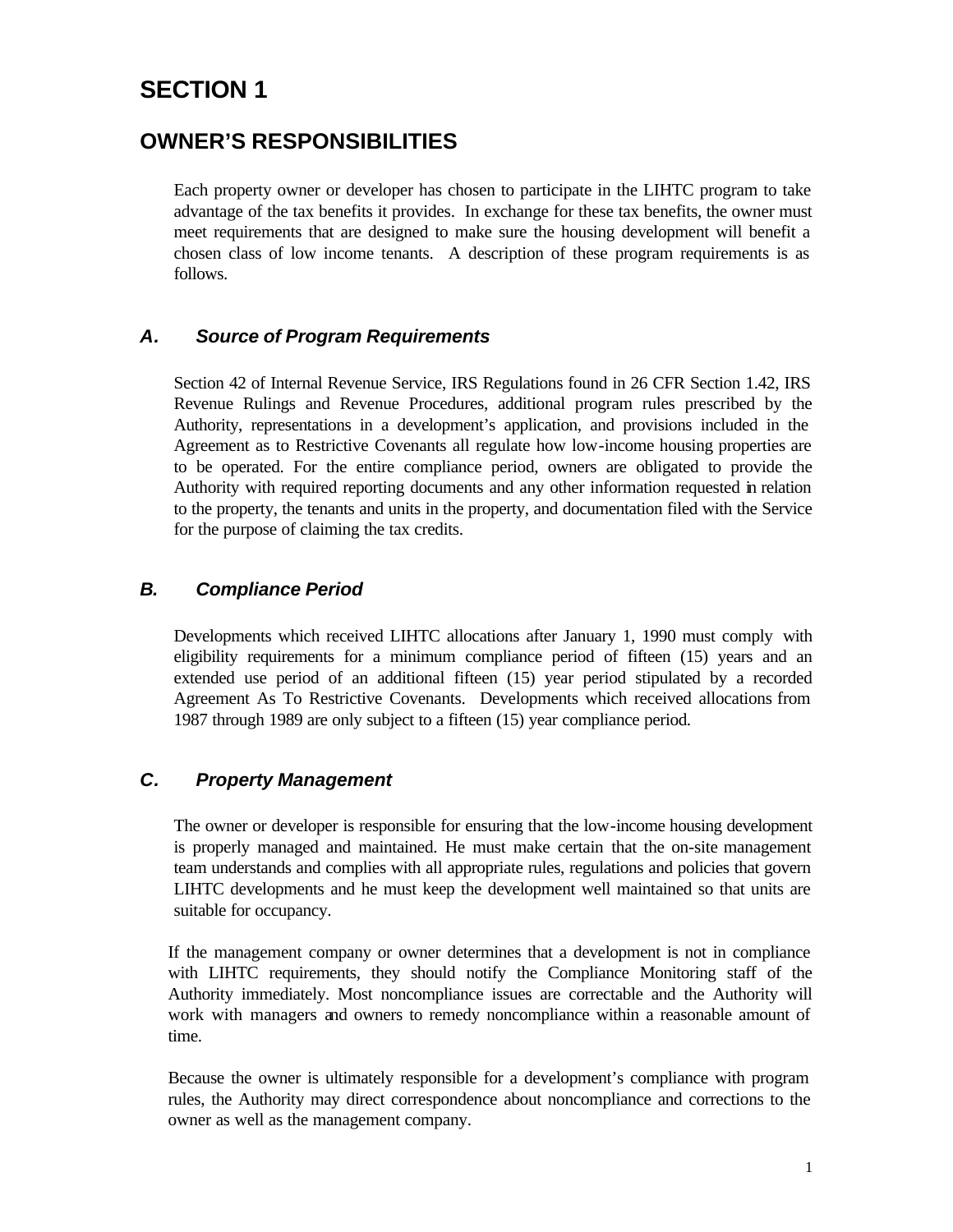# *D. Progress Reports and Notice of Project Changes*

It is the responsibility of the owner or developer to keep the Authority informed throughout all phases of development, rent-up and operation. This includes the construction phase during which owners are responsible for sending the Authority progress reports, notice of the scheduled placed-in-service date, and notice of any major changes in the development's costs, financing, syndication, unit types, and completion schedule. The Low-Income Housing Program Manual (provided to developers who are interested in applying for tax credits) describes the required progress reports. Until all buildings in a development have placed-inservice, progress reports (other than Quarterly Recordkeeping Reports, which should be sent to the compliance monitoring staff) and change notices should be directed to the Authority's Tax Credit Program staff. After that time, reports and notices should be addressed to the Compliance Monitoring staff.

# *E. Transfer of Ownership*

It is the owner's responsibility to notify the Authority of any change in management or ownership of the developments. If the ownership of any building (or any interest therein) which has received a tax credit allocation is transferred by the owner, a bond must be posted in accordance with Internal Revenue Code Section  $42(j)(6)$ . Owners are advised to seek legal counsel regarding this requirement before transferring any building or ownership interest in a building.

# *F. Compliance Monitoring Fees*

Property owners must pay the Authority an annual compliance monitoring fee of **\$25.00** for each LIHTC unit contained in each building. Initial compliance monitoring fees must be paid to the Authority within 30 days of the date on which the building is placed in service. In each of the following years throughout the remainder of the 15 year compliance period and the extended use period, fees are due on or before the first day of February. A late fee of **10% of the balance due or \$50.00** (whichever amount is greater) will be assessed for any fees not received within thirty (30) days of the due. Interest accrues daily at the rate of 20% on the entire unpaid balance, including late fees, for fees received more than 60 days after the due date. A **\$20.00** fee will be assessed for any checks that are returned to the Authority due to insufficient funds. **Owners and developers should take note that participation in Authority programs requires a certification of good standing with the Authority. Failing to pay fees will bar any further participation in the programs administered by the Authority**. The Authority reserves the right to make adjustments in the amount of the annual compliance monitoring fee as it deems necessary to defray the cost of compliance monitoring.

The Authority will mail property owners billing statements for these monitoring fees. Checks should be made payable to the S. C. State Housing Finance and Development Authority and should contain the Authority ID number**.** If payment is for more than one development or year, list all applicable information on the method of payment. Please mail payment to the Housing Development Division, S.C. State Housing Finance & Development Authority, 919 Bluff Road, Columbia, SC 29201.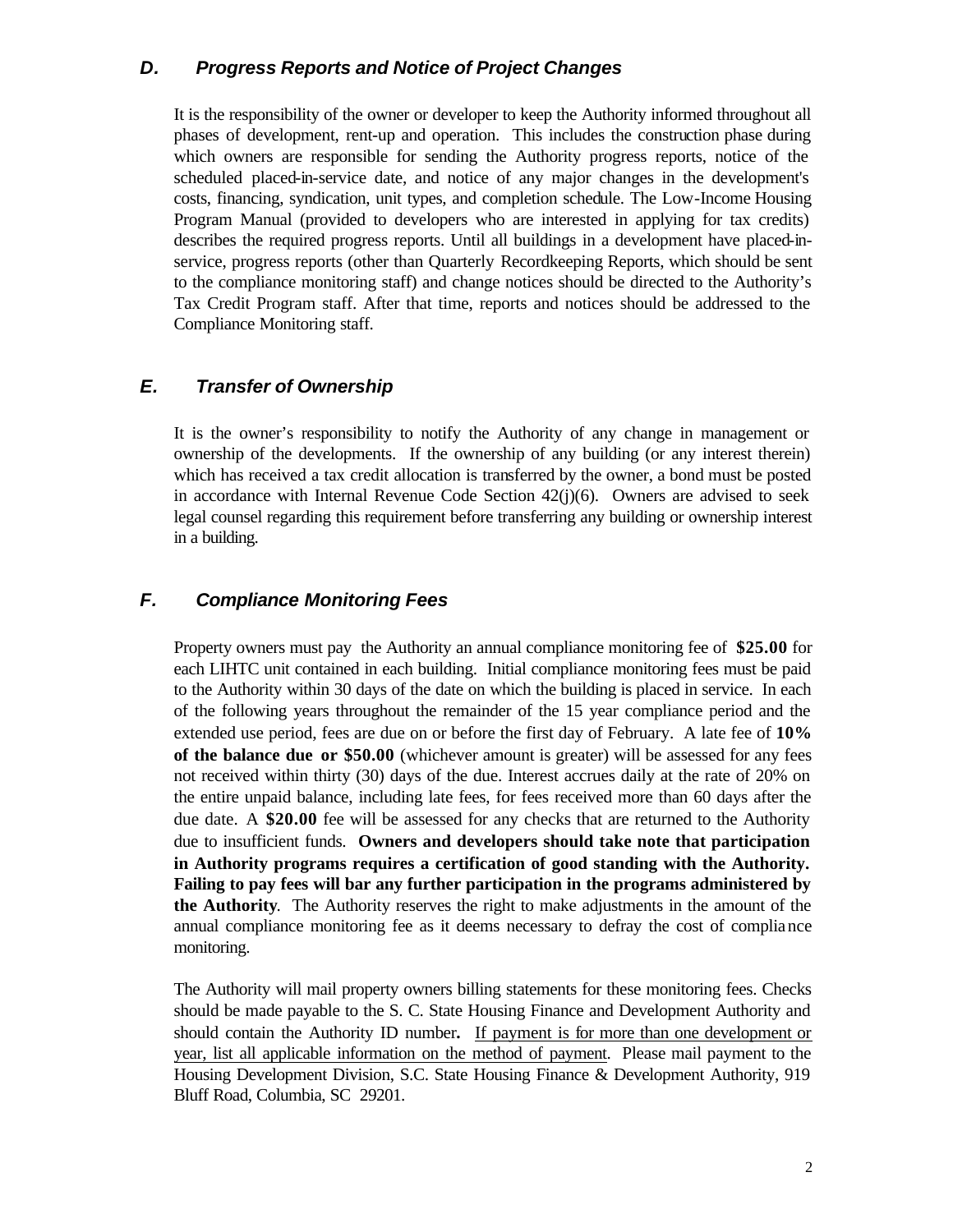# *G. Recordkeeping*

Federal statutes and regulations require property owners to keep records for each building within a development**.** The Authority prescribes how records are to be prepared and maintained. If an owner or management company wants to use its own version of the Household Income Certification (HIC-1), Tenant Income Verification (TIV-1), Income Verification Section 8 (IVS-8), and Asset Addendum (AA-1), the forms must be reviewed and approved by the Authority beforehand.

These records must include, but are not limited to, the following:

- 1. Applications for residency of all low income households from first year of credit period to present;
- 2. Annual Household Income Certifications (HIC-1) for each affordable unit;
- 3. **Third-party** income verifications (TIV-1) and other supporting documentation for each Certification;
- 4. Documentation showing that full-time students are qualified to live in a LIHTC development (for more information, see Section 3C - Student Tenants);
- 5. Executed leases showing the rent charged for each LIHTC unit;
- 6. Documentation of applicable utility allowances;
- 7. Quarterly Recordkeeping Reports (QRR-2); these reports must be submitted to the Authority for each calendar quarter from the time of initial occupancy until the development achieves 100% occupancy or until the end of the first year of the credit period (the first year that credits are claimed). After that time, the development must still complete and keep Quarterly Recordkeeping Reports, but does not need to keep them on-site and does not need to submit them to the Authority.
- 8. Records which show the character and use of any nonresidential portion of the development included in the development's eligible basis under Section 42(d) for example, (i) tenant facilities that are available on a comparable basis to all tenants and for which no separate fee is charged for use of the facilities or (ii) facilities reasonably required by the developments;
- 9. Copies of any executed IRS Forms 8609, Schedules A, and Forms 8586, or other applic able documentation filed with the Service for the purpose of claiming the LIHTC.

*NOTE: If a building (or development) is sold or otherwise transferred by the owner, the new owner should obtain from the old owner all information related to the first year of the credit period so that the he will be able to substantiate all tax credits claimed.*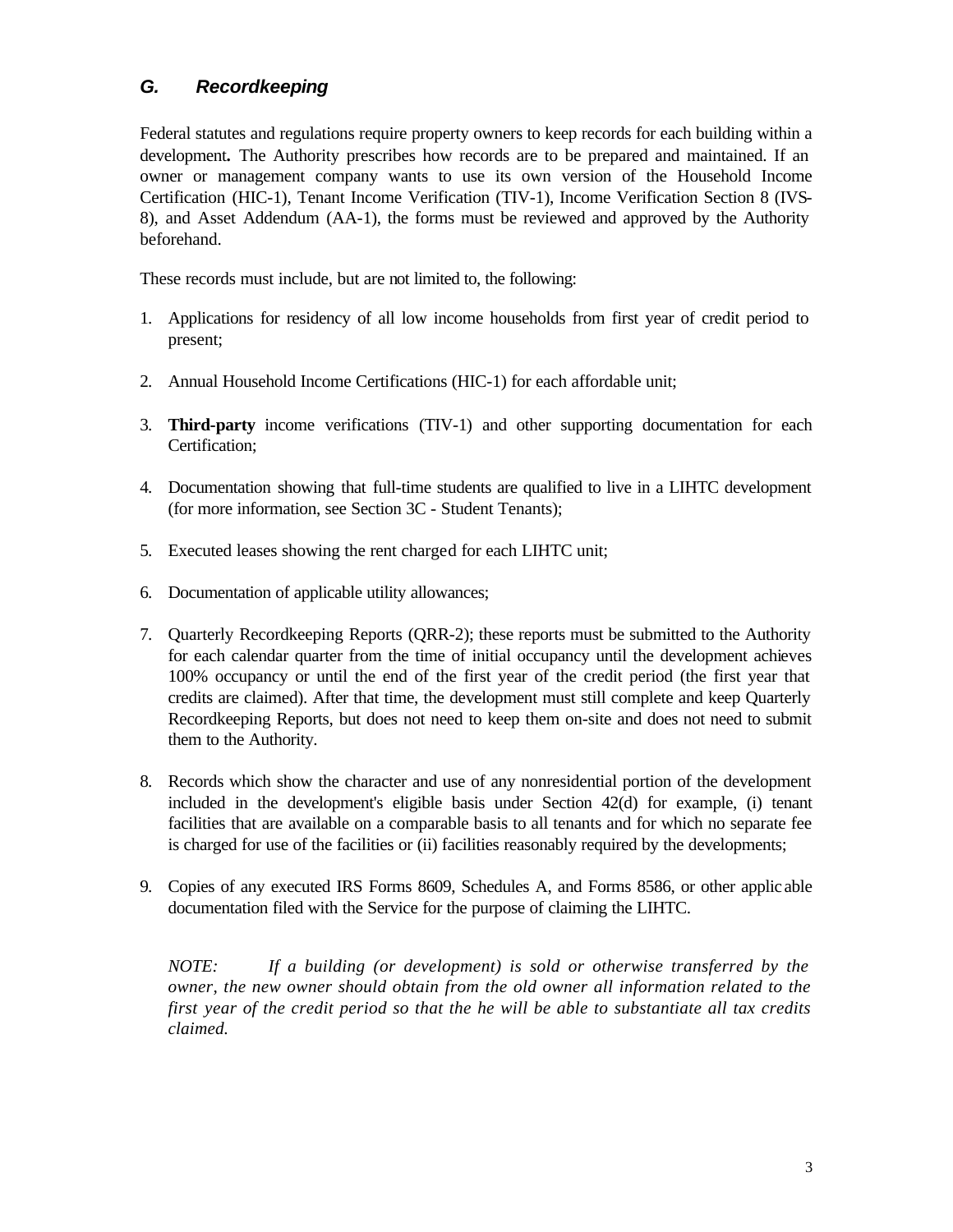# *H. Record Retention*

The records listed above must be retained by the owner for at least 6 years after the due date (with extensions) for filing the federal income tax return for that year. **The records for the first year of the credit period, however, must be retained for at least 6 years beyond the due date (with extensions) for filing the federal income tax return for the last year of the compliance period of the building**

# *I. Certification and Review*

It is the responsibility of the owner to certify to the Authority at least annually during the compliance period that, for the preceding 12 month period, the development met the requirements of Section 42 of the Internal Revenue Code. This requirement is satisfied by completing an Annual Owner's Certification (Section 5, Exhibit B, AOC-1). These Certifications must be made under oath and are subject to the penalties of perjury.

Annual Owner's Certifications are due on February 1st of each year following the first year of the credit period and must cover the preceding calendar year, or any portion of the preceding calendar year for which tax credits were claimed.

Example 1: Development A places-in-service on June 1, 1998 and elects to claim tax credits for 1998 (1998 is the first year of the credit period). The initial AOC-1 is due on February 1, 1999, and will cover the period June 1, 1998 through December 31, 1998.

Example 2: Development B places-in-service on June 1, 1998, and elects to claim tax credits beginning in 1999 (1999 is the first year of the credit period). The initial AOC-1 is due on February 1, 2000, and will cover the period January 1, 1999 through December 31, 1999.

These certifications state that for the preceding calendar year -

- 1. the development met the requirements of the 20-50 test under Section  $42(g)(1)(A)$ , or the 40-60 test under Section  $42(g)(1)(B)$  depending on which set-aside test was selected for the development; and if applicable to the development, the 15-40 test under Sections  $42(g)(4)$  and  $26$  CFR  $1.42(d)(4)(B)$  for "deep rent skewed" developments;
- 2. if the owner elected additional set-asides to earn ranking points according to the State Qualified Allocation Plan, the development met those set-asides also;
- 3. whether or not there was a change in the applicable fraction (as defined in Section 42  $(c)(1)(B)$  of any building in the development, and if so, a description of the changes;
- 4. the owner has received an annual income certification from each low-income household, and has collected documentation which supports the accuracy of that certification; or, in the case of tenants receiving Section 8 housing assistance payments, the statement from a public housing authority described in Form IVS-8 (Section 5, Exhibit F);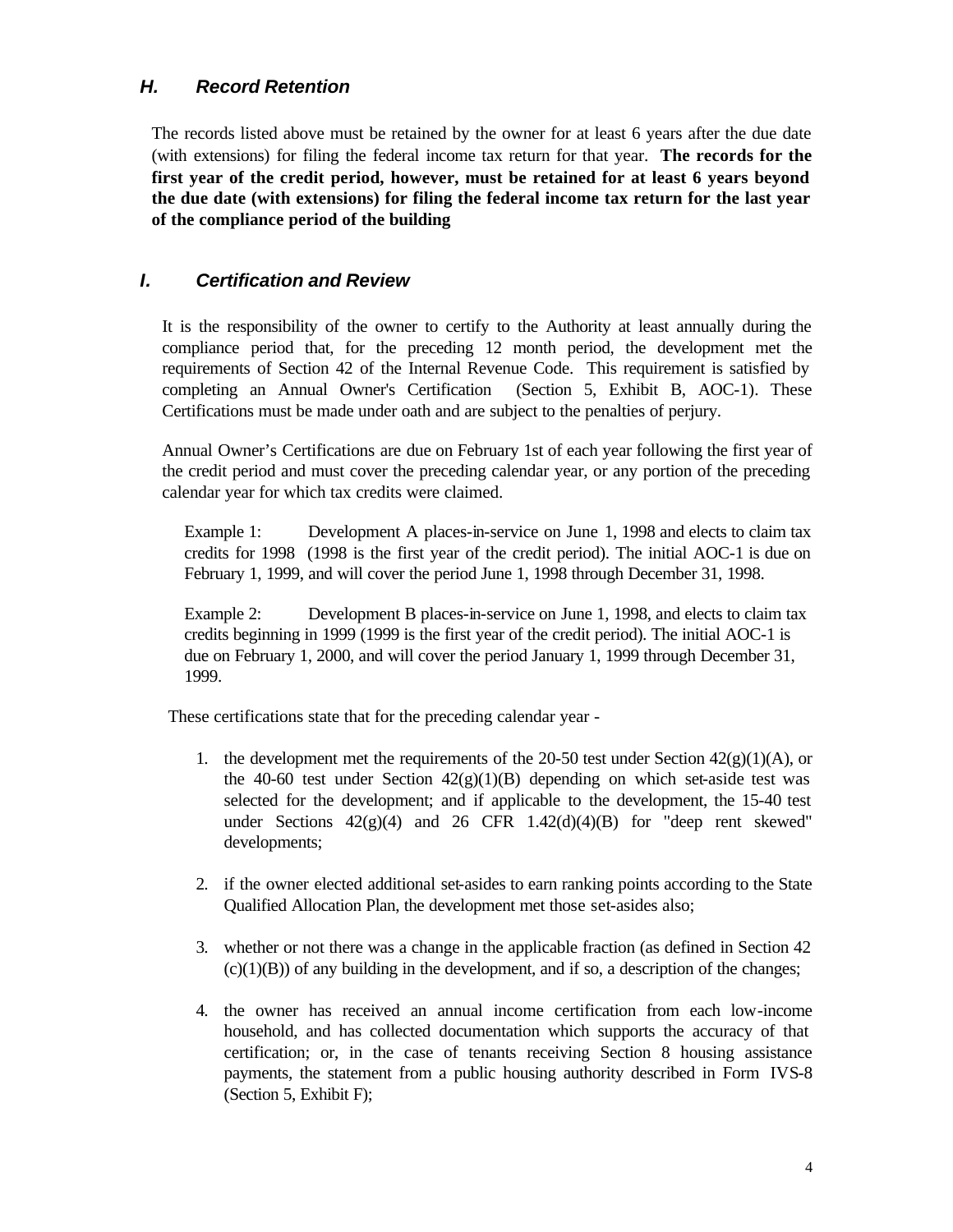- 5. each affordable unit in the development was rent-restricted in the manner required by Section  $42(g)(2)$ ;
- 6. all units in the development were for use by the general public and used on a nontransient basis (except for transitional housing for the homeless under Section 42  $(i)(3)(B)(iii)$  or single-room occupancy units rented on a month-to-month basis under Section  $42(I)(3)(B)(iv)$ ;
- 7. each building in the development was suitable for occupancy according to local or Statewide health, safety and building codes and was not issued any report of violation(s) by the local or State building code inspectors, or, in the absence of such codes, that each building and each of its units met basic LIHTC requirements similar to those contained in HUD's Housing Quality Standards of the Section 8 Program. If a report of violations was issued for any building in the development, a copy of the report must be attached to the AOC-1 form;
- 8. there was no change in the eligible basis (as defined in Section  $42(d)$ ) of any building in the development, or if there was a change, the nature of the change (for example, a common area has become commercial space, or a fee is now charged for a tenant facility formerly provided without charge);
- 9. all tenant facilities included in the eligible basis under Section 42(d) of any building in the development, such as swimming pools, other recreational facilities, and parking areas, were provided on a comparable basis without charge to all tenants in the building;
- 10. if a LIHTC unit in the development became vacant during the year, that reasonable attempts were or are being made to rent that unit or the next available unit of comparable or smaller size to tenants having a qualified income before any units in the development were or will be rented to tenants not having a qualifying income;
- 11. if the income of tenants of an affordable unit in the development increased above the limit allowed in Section  $42(g)(2)(D)(ii)$ , the next available unit of comparable or smaller size in the building was rented to tenants having a qualifying income;
- 12. an extended use housing commitment as described in Section 42(h)(6) was in effect (for buildings receiving tax credit allocations after 1989);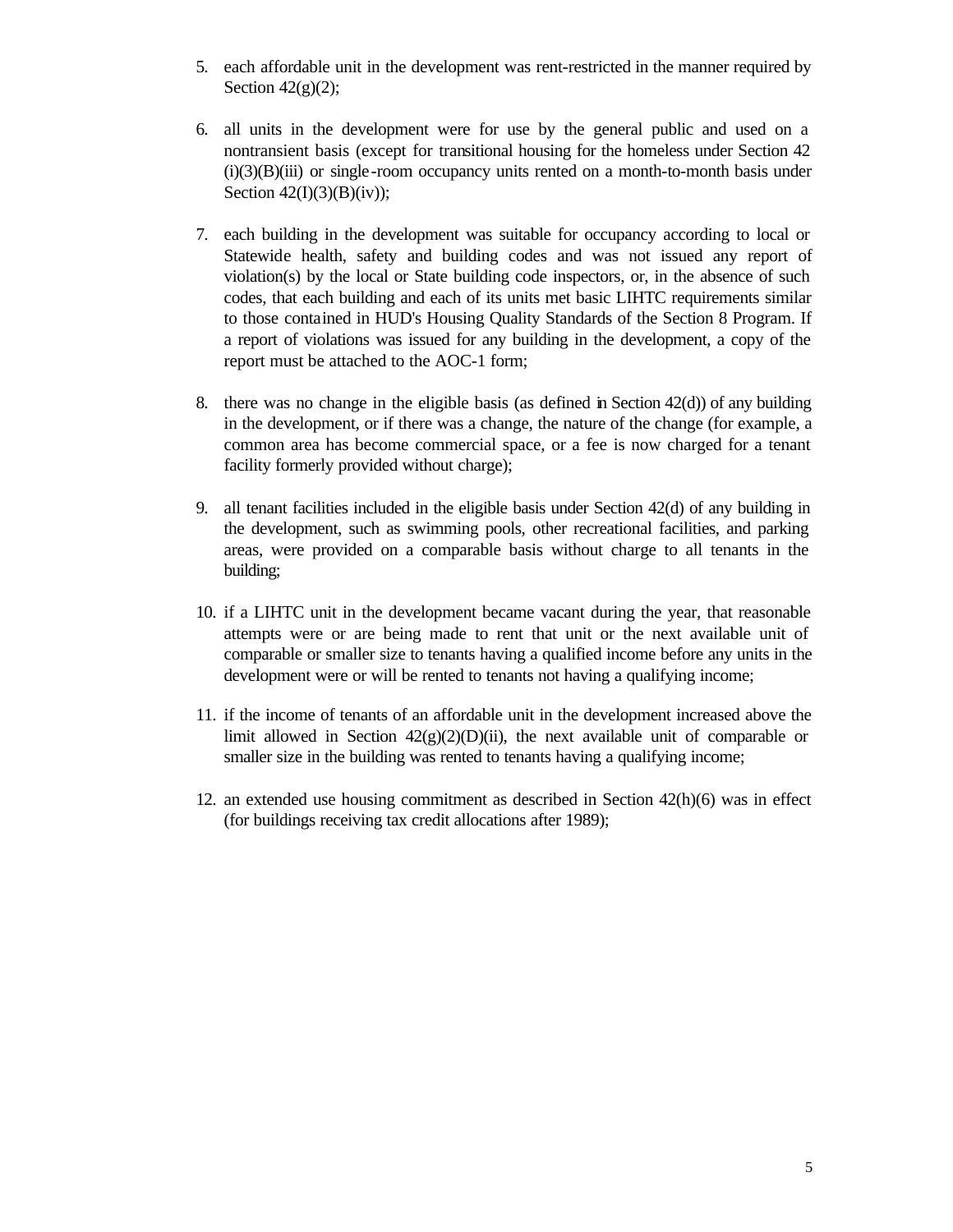# **SECTION 2**

# **THE AUTHORITY'S COMPLIANCE MONITORING ACTIVITIES**

This Section briefly describes the Authority's monitoring program. These compliance monitoring procedures may be changed as the Authority deems necessary or as required by the Internal Revenue Code, IRS Regulations, Revenue Rulings, and Revenue Procedures.

# *A. Conducting Compliance Monitoring Briefings*

Owners, managers, and any other personnel who are directly involved in the management of a housing development and do not have previous experience with the LIHTC program may be required to attend a basic, educational Monitoring Briefing before the Authority releases Forms 8609 allocating the placed-in-service tax credits. The Authority also reserves the right to require management personnel to attend briefings at any time during the compliance period if the property's compliance efforts are deficient or if staff changes occur. The Authority will conduct briefings on request and sometimes holds briefings/training sessions as needed for any interested parties at various locations throughout the State.

The purpose of the briefing is to provide instruction on the following:

- Federal regulations for determining eligibility of low-income tenants;
- Authority procedures for determining eligibility of low-income tenants;
- Specific information which must be obtained from a prospective tenant through the rental application;
- Income and Rent Limits:
- Income Verifications;
- Annual Income and Asset Verification
- Authority Required Forms and or Documentation; and
- Such other topics which the Authority or the representatives of the development may deem necessary to the proper management of the development as a successful LIHTC participant.

# *B. Performing a Management Reviews and on-site building inspections*

In order to meet its monitoring obligations to the IRS, the Authority inspects a specified percentage of the State's LIHTC properties each year. These periodic inspections include a management review and unit inspections. Management reviews consist of examining selected tenant records and certifications. Tenant chosen for a record review will be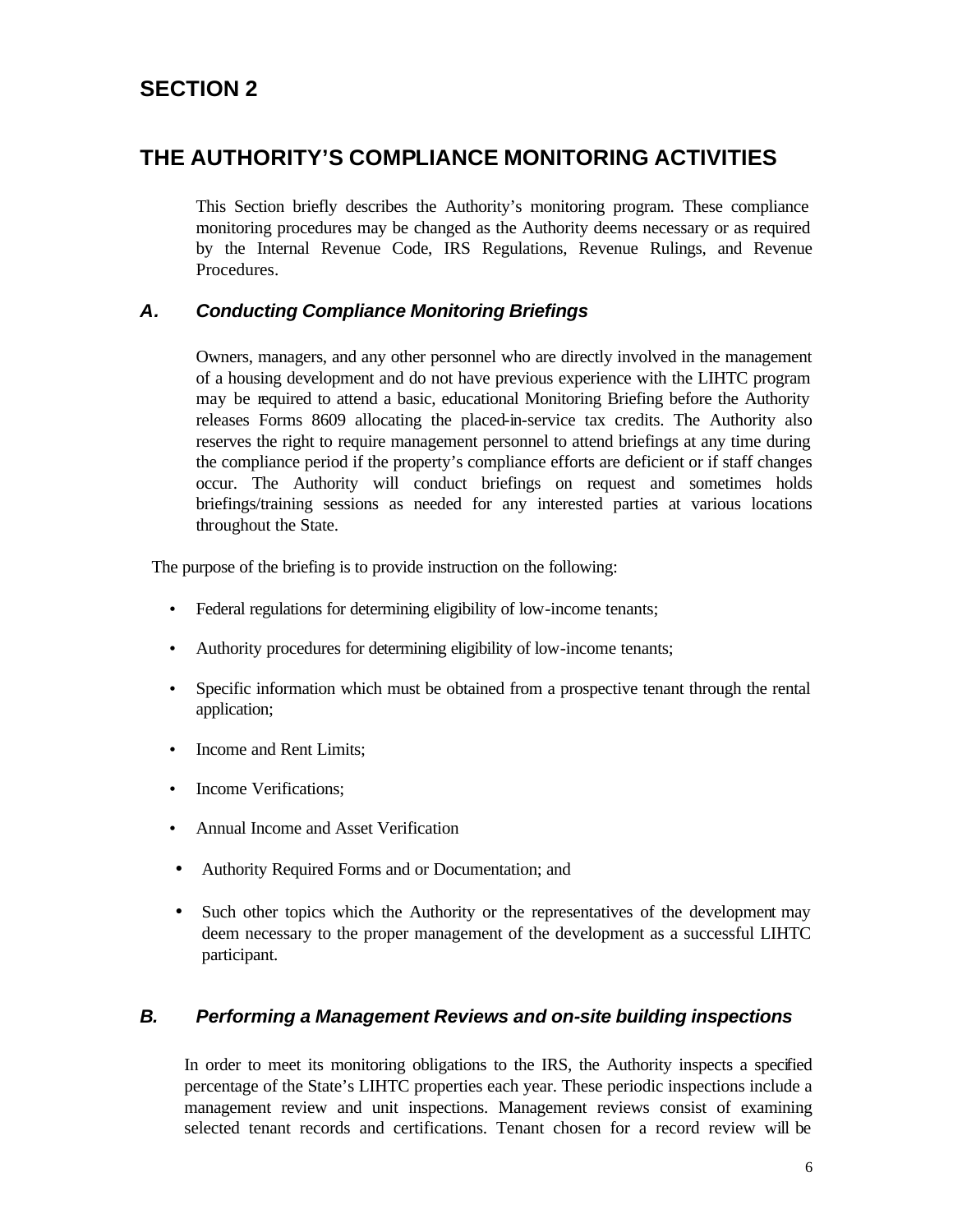selected at random by the Authority's monitoring officer at the time of the review. On-site building inspections involve physically checking buildings and dwelling units for compliance with applicable housing quality standards. The condition and general appearance of the development will be taken into consideration by the Authority also.

The Authority also reserves the right, under the provisions of Section 42 of the Internal Revenue Code and Regulation 1.42-5, to perform management reviews and/or unit inspections of LIHTC developments at any time during the compliance period.

Property owners will be notified in writing prior to the arrival of the monitoring officer. Onsite management staff must notify tenants in writing at least 72 hours before the scheduled review that their units may be inspected. The owner (or the owner's representative, usually the property manager) must be present to ensure access to records and units to be inspected. After finishing their review, the monitoring officer will prepare a report of their findings.

# *C. Generating necessary Authority Discrepancy Reports (Findings Letters and IRS Forms 8823)*

The Authority will provide written notice via Certified Mail to the owner if it does not receive or review the required documentation or if it discovers that the development is not in compliance with the requirements of Section 42. If the inspection reveals no deficiencies, the Authority will notify the owner that no evidence of noncompliance was discovered.

If reviews and inspections indicate that a LIHTC property is not in compliance with program rules, the Authority will issue the owner a detailed discrepancy report. Some noncompliance situations are correctable, others are not. If the noncompliance issues are correctable, the Authority may grant the owner a period of time in which to correct the discrepancies. Curing deficiencies usually involves obtaining missing documentation or making repairs to the dwelling units. Problems which threaten the health and safety of residents must be corrected within 48 hours. Other problems must be corrected within a reasonable period of time which cannot exceed 90 days. The owner must respond to the Authority's findings and must address all discrepancies individually and indicate the manner in which the corrections were made.

The Authority may grant an extensions beyond the ninety (90) day correction period only for judicially caused delays in the eviction of non-qualified tenants. Such an extension may not exceed six months.

The Authority must report all noncompliance, whether it is corrected or not, to the IRS within 45 days of the end of the correction period. Noncompliance that was corrected during the cure period is reported as corrected. Any documentation submitted by the owner addressing noncompliance which is received after the end of the established cure period will be maintained in the Authority's files and will be available for review by representatives of the IRS upon request. The Authority will not amend Forms 8823 to report that noncompliance was corrected after the end of the established cure period. Any change in either the applicable fraction or the eligible basis which results in a decrease in the qualified basis of the development under Section  $42(c)(1)(A)$  is noncompliance and must be reported to the Service. LIHTC buildings (or any interest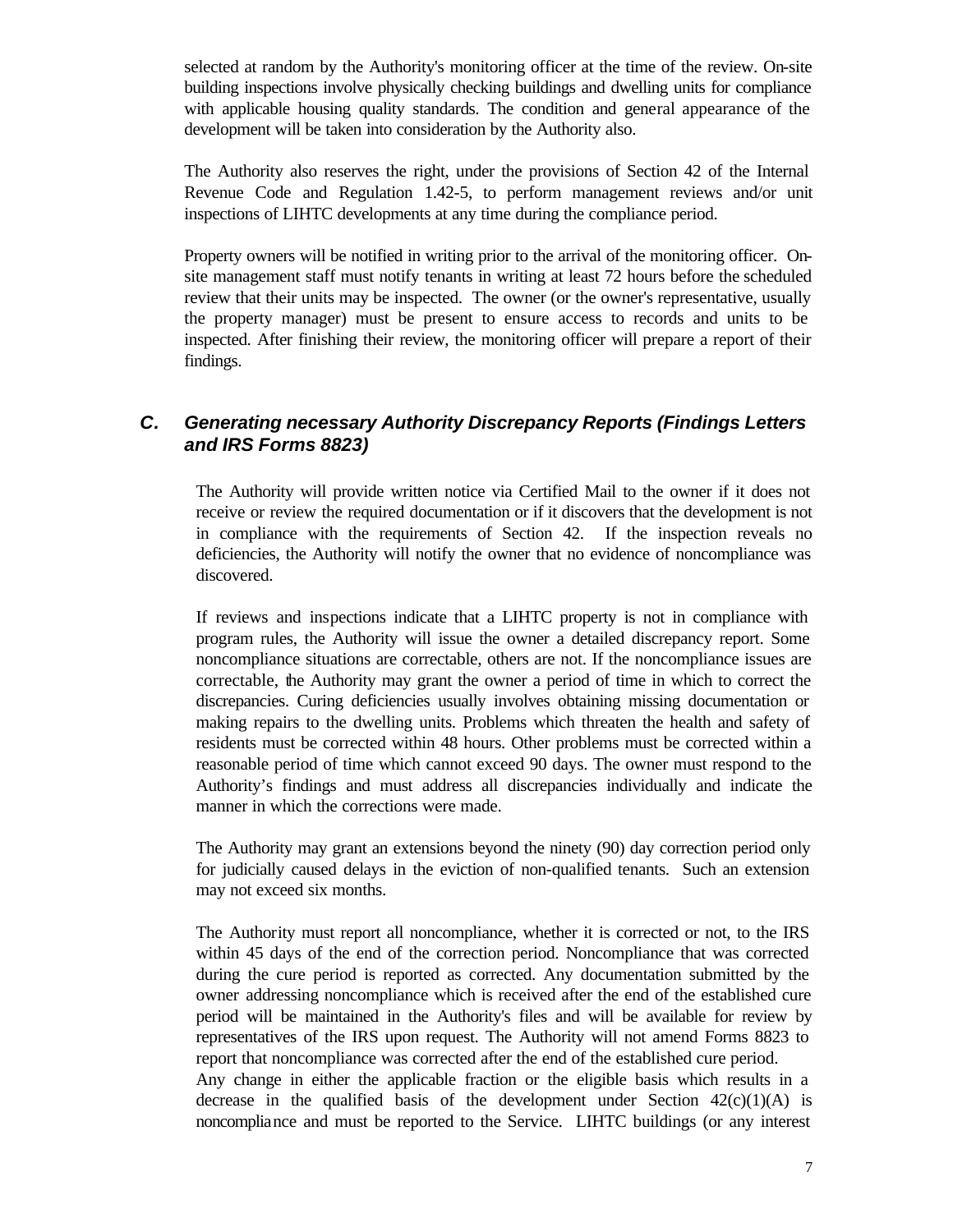therein) which are sold or otherwise transferred by the owner must also be reported to the Service.

All decisions concerning whether audits will be performed and whether previously claimed tax credits will be recaptured due to noncompliance are made by the IRS. The Authority does not make recommendations to the IRS and does not otherwise participate in making decisions about audits and recapture.

The Authority is required to retain its inspection reports, Annual Owner's Certifications, and other monitoring records for a period of 3 years from the end of the calendar year in which the Authority has received or generated the certifications or reports. Records of noncompliance are retained for a period of 6 years beyond date when the Authority files a Form 8823 with the IRS.

Though the Authority currently performs all of its own monitoring duties, it may subcontract monitoring work to outside agents. If, in the future, the Authority does subcontract its monitoring duties, it will notify a development's owner if a contracted compliance monitoring agent is assigned to monitor his property.

#### *D. Reporting Permanent Noncompliance*

Owners who intend to remove buildings from the LIHTC Program should notify the Authority immediately. Permanent noncompliance must be reported to the IRS as described above. All decisions as to whether or not tax credits previously claimed are subject to recapture as a result of permanent noncompliance will be made by the Service and not by the Authority.

*NOTE: The Authority's monitoring procedures are designed to test a sampling of tenant records and dwelling units for compliance. A successful management review and unit inspection does not mean that the project has completely satisfied all of the program rules since undetected noncompliance may still exist. Property owners and their managers are completely and solely responsible for keeping their projects in compliance with the law and the Authority is not responsible if they fail to do so.*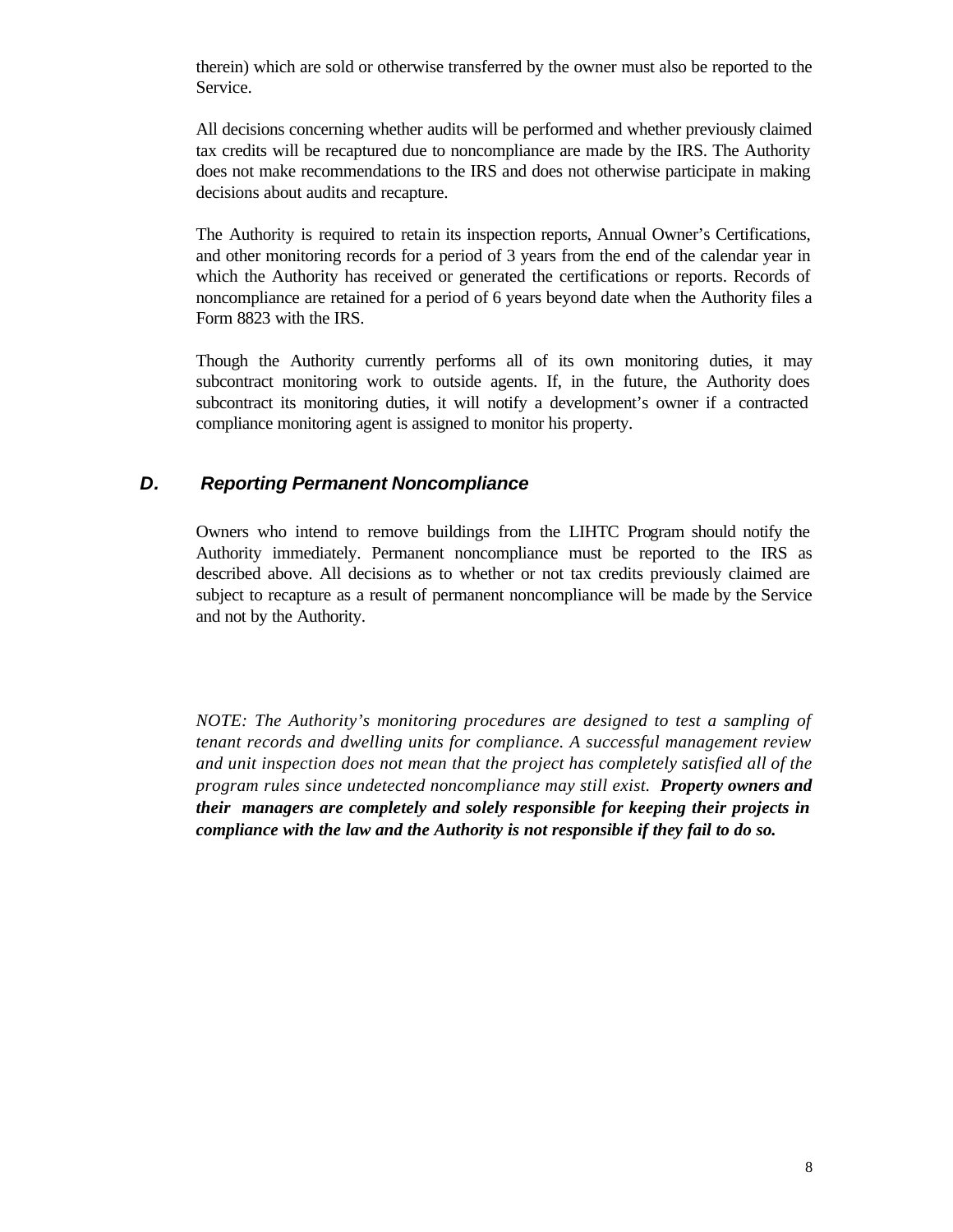# **SECTION 3**

# **QUALIFYING APPLICANTS**

# *1. Initial Interview*

On-site managers of a LIHTC development should tell applicants early in their initial visit that there are maximum income limits which determine who may live in these dwelling units. Managers should explain to prospective tenants that the total anticipated income of **everyone** who will occupy the unit must be disclosed on a Household Income Certification form (Section 5, Exhibit C, HIC-1) and will be verified before they can move in. Applicants should be told that this income-disclosing and verifying process will be repeated at least annually for as long as they live in the development. It may be useful to explain to applicants that all information they provide is considered confidential and will be handled accordingly.

# *B. The Application for Residency*

Before allowing anyone to move into low-income units, the management must obtain from prospective tenants an application for residency that discloses enough information to determine whether or not the applicant household will qualify under the program rules. The application for residency should include:

- The name and age of **each** person who will occupy the unit (legal name should be given just as it will appear on the lease and Household Income Certifications (HIC-1)); and
- All sources and amounts of current and anticipated annual income expected to be derived during the twelve (12) month certification period (including total assets and asset income); and
- The signature of the head of household and all occupants over age 18 and the date the application was completed

If an applicant desires, an unborn child may be counted as a resident for income-qualification purposes. Management personnel should document the tenant file if the applicant is visibly pregnant or should verify pregancy by requesting that the tenant obtain a letter from her physician stating that she is under their care for the duration of her pregnancy.

# *C. Student Tenants*

Households consisting of students and at least one non-student are eligible for residency as long as they are income-qualified.

However, if **ALL** the prospective occupants in a household are full-time students, they **MAY NOT** be considered qualified tenants unless:

- 1. At least one student is enrolled in a Federal, State, or Local government job training program similar to those operated under the Job Training Partnership Act , or
- 2. At least one student is receiving TANF assistance payments or Foster Care and Adoption Assistance payments funded under Title IV of the Social Security Act, or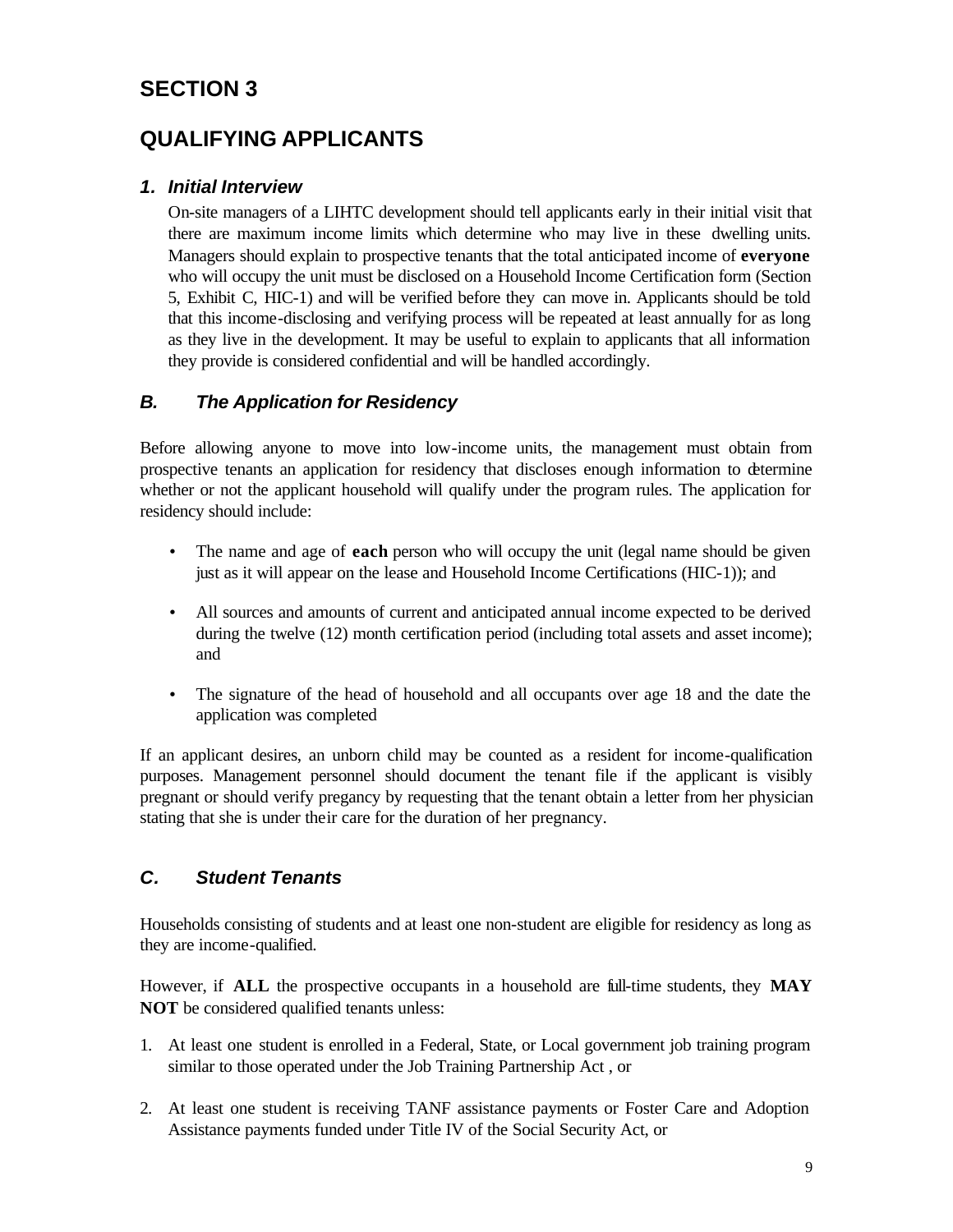- 3. All adult occupants are married and file a joint tax return, or
- 4. The household consists of a single parent (who is not someone else's dependent) and their children, who are that parent's dependents (as defined in Section 152 of the Internal Revenue Code, meaning that the children must be claimed as dependents on the resident parent's income tax return)

A full-time student is defined as any individual who attends an educational institution (First Grade through graduate school) which maintains a regular faculty and curriculum and has a regularly enrolled body of students in attendance at the place where its educational activities are regularly conducted. A full time student must be enrolled in school for at least five months of the year in which the application is submitted. The student must also meet the institution's requirements for full-time status.

# *D. Zero (0) Income Applicants*

The LIHTC program does not set a minimum amount of income necessary for applicants to qualify for residency. However, residents should have regular, verifiable means of paying their rent, so the housing project management may want to create their own guidelines for minimum income. Some applicants for LIHTC housing may receive rental assistance from a Federal or State agency which allows them to rent a LIHTC unit even if they do not earn sufficient income. **Project management personnel may not refuse to rent to a tenant who is otherwise income -qualified because he is the holder of a Section 8 Rental Assistance voucher or certificate.** Refusing to rent to Section 8 participants is an event of noncompliance with the LIHTC program guidelines also.

# *E. The Lease*

All LIHTC units must be rented under a written lease with a minimum term of six months. Owner's should protect themselves from tenant fraud in their lease. The lease should include:

- Provisions stating that tenants who intentionally misstate household size or income or otherwise attempt to mislead the owner as to the tenant's qualifications to occupy a low income unit will be evicted;
- Provisions stating that failure to provide required certifications, sources of income, and permission for income to be verified are grounds for eviction;
- Provisions stating that any change in the household composition must be reported to the owner;
- Provisions stating that the owner, the owner's representative, staff of the Authority and representatives of the Service reserve the right to enter the unit to inspect the physical conditions of such unit;
- If the unit will be occupied by more than one adult (18 years or older) tenant, the lease should be in the name of **all the adult tenants,** and should be signed by each adult tenant.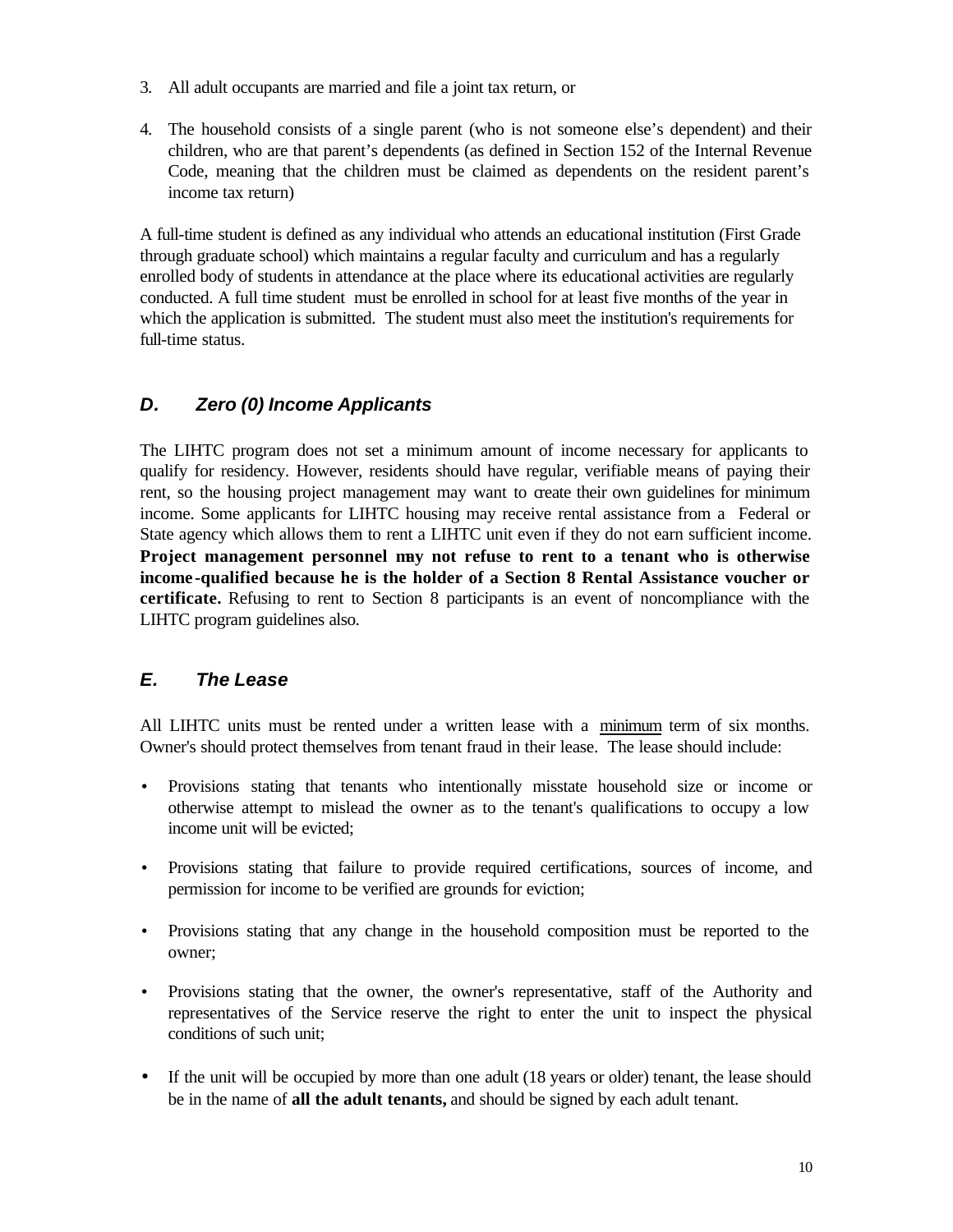The owner or manager of a LIHTC property may make their own choices on whether or not to renew expiring leases. Lease agreements often contain provisions addressing lease renewals. Unless the lease obligates an owner or manager to continue renewing an existing tenant's lease, the tenant has no entitlement to continue living in a specific development or dwelling unit just because he is income-qualified under LIHTC program rules.

# *F. Verifying Income*

All regular sources of income, including income derived from assets valued at \$5,000.00 or more, must be verified by a third party. If third party verification is not possible, consult Section 3(G)(5) - Sources of Verification for alternative method of income verification.

Tax returns are generally not a preferred form of earned income verification because they are self-reported documents, prepared and submitted to the IRS by the applicants. **They are not "third party" sources of verification data.** Also, much of the income that is considered for LIHTC program qualification purposes is not taxable income which must be reported on income tax returns.

Management must receive all third party income verifications before preparing a Household Income Certification (HIC-1) and before allowing a tenant to move in. Verification documents must be retained for at least 6 years after the due date (with extensions) for filing the federal income tax return for that year. However, **all income verification and certification records for the first year of the credit period** must be retained for at least 6 years beyond the due date (with extensions) for filing the federal income tax return for the last year of the compliance period of the building.

For units receiving Section 8 rental assistance, the verification requirement is satisfied if the Public Housing Authority ("PHA") provides the building owner with a statement that declares "the gross annual income of the tenants in the unit does not exceed the applicable income limit under Section 42(g) of the Internal Revenue Code." The IVS8-1 Form may be used to satisfy this requirement. Owners may have the PHA contact the Program Management staff of the Authority if more information is needed. Income of Section 8 assistance recipients can also be verified in the usual way (by contacting employers, etc.) and requesting that they complete TIV-1 forms. When the tenant household has no income, IVS-8 will be the only verification document.

# **1. Effective Period for Verifications**

Income verifications are valid for 90 days from the date of the third party's signature. In the case of computer print-outs, the 90 day period begins on the date that the report is printed, not the effective date listed on the print-out.

*Example: Employer signed Tenant Income Verification (TIV-1) Form on April 1, 1999 Household Income Certification (HIC-1) Form and Lease must be signed by July 1, 1999 (90 days from the date that the verification form was signed)*

# **2. Methods of Verification**

# **a. Written Verification**

Written third party verification of income is required. Managers may use the Tenant Income Verification form provided (Section 5, Exhibit D, TIV-1), or an alternate form approved by the Authority. Requests for income or asset verification must: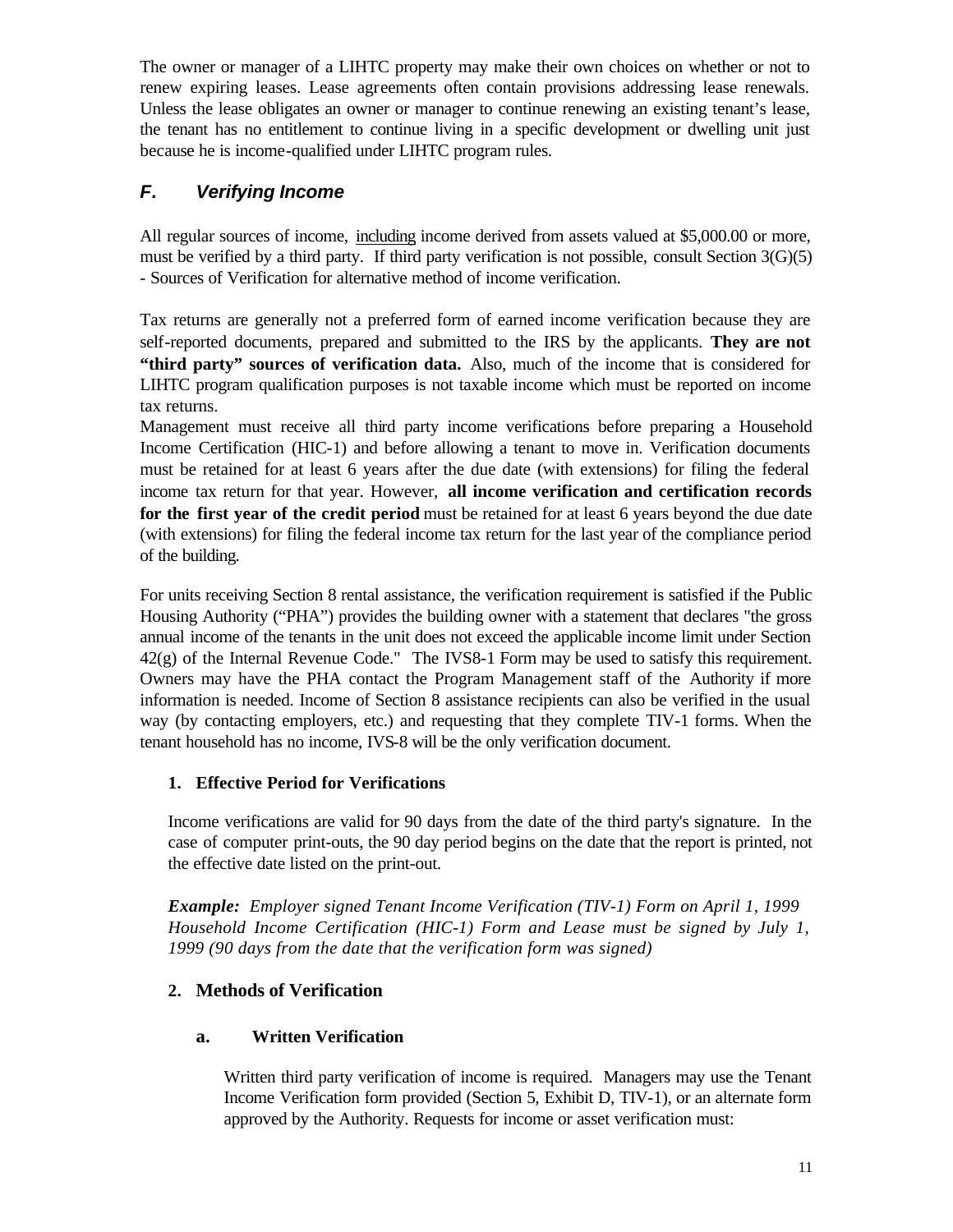- 1. State the reason for the request;
- 2. Include a release statement signed and dated by the applicant;
- 3. Provide a section for the employer or another third-party source to state the applicant's current anticipated gross annual income or rate of pay, number of hours worked, and frequency of pay (Bonuses, tips, and commissions must be included);
- 4. Provide spaces for the verifying person's signature, name, job title, phone number, and the date the verification form was signed.

#### **b. Verification Transmittal and Receipt**

- 1. Tenants or applicants should be asked to sign two copies of each verification form. The second copy can be used if the first request form is not returned in a timely manner.
- 2. Income verification requests must be sent directly to and from the source, *not through the applicant*. Including a self-addressed, stamped envelope with the request for verification often helps the recipient respond quickly.
- 3. All income verifications must be date stamped as they are received. The on-site manager may also keep the canceled, stamped envelope in which the verification was received in the tenant file as proof of the date the verification form was mailed.

#### **c. Faxed verification**

Recipients may reply to a request for income or asset verification by fax. The Authority accepts faxes as written verification if they are completely legible, datestamped, and include the signature, name, job title, and phone number of the person making the verification and date that the form was signed.

#### **d. Verbal Verification**

When written verification is not possible prior to move-in, direct contact with the source is acceptable to the Authority as a last resort and must be confirmed by written verification within 10 working days.

The conversation must be documented in the applicant's file including all the information that would be included in a written verification. The name, title, and phone number of the contact person providing the information, the name of the on-site management representative accepting the information and the date must be included in the files.

#### 3. Differences in Reported Income

Management should give the applicant or tenant the opportunity to explain any significant differences between the amounts reported on the application/certification and amounts reported on third-party verifications. The file should be documented to explain the difference. If the amount of income which is verified exceeds the maximum allowable household income, applicants may not be permitted to move in.

4. Calculating Annual Income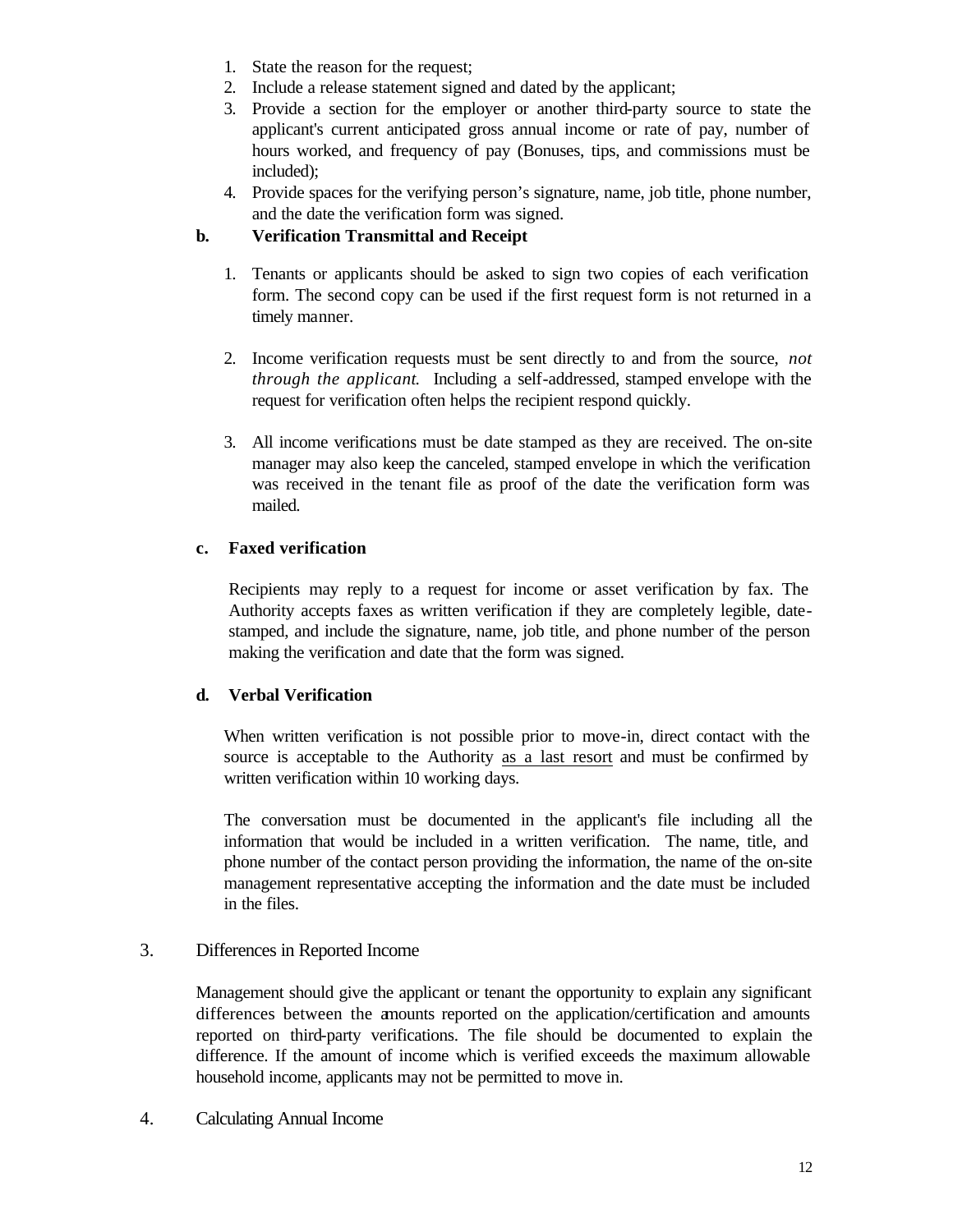Verified income must be converted to annual amounts by using the following calculations:

- a. to annualize full-time employment, multiply;
	- hourly wages by 2080
	- weekly wages by 52
	- bi-weekly amounts by 26
	- semi-monthly amounts by 24
	- monthly amounts by 12
- b. to annualize other income, multiply:
	- hourly wages by the number of hours the family member expects to work annually
	- average weekly amounts by the number of weeks the family members expects to work
	- other periodic amounts (monthly, bi-weekly, etc.) by the number of periods the family member expects to work
- c. annual wages should always reflect a full 12 month period, regardless of the pay schedule. For example, if a school teacher earns a gross annual salary of \$25,000, the \$25,000 should be used as annual salary whether the teacher is paid over a nine month period or throughout the year

# *G. Household Income Certification Guidelines*

#### **a) Certification Procedure**

After all of the income and asset information has been obtained and computed, the management personnel must prepare a Household Income Certification (Section 5, Exhibit C, HIC-1). The form is a legal document which, when fully executed, satisfies the income certification requirement of the Code. The completed HIC-1 form and lease agreement must be executed by all adult household members before they move in.

The following guidelines for certifying household income apply:

- Management should instruct all adult household members to sign the HIC-1 exactly as the name appears on the form.
- The HIC-1 should be executed on or before the date of move-in.
- **No one** may live in a designated unit in the development unless he/she is income certified and under lease. **THERE ARE NO PERMISSIBLE EXCEPTIONS TO THIS RULE**.
- HIC-1 forms must also be executed (signed and dated) by the Owner or Owner's representative.

When properly executed, the RHS 1944-8 form (Tenant Certification) may also be used to document projected income for tax credit certifications; an executed HIC-1 is not required. Management must be aware that various low-income housing programs define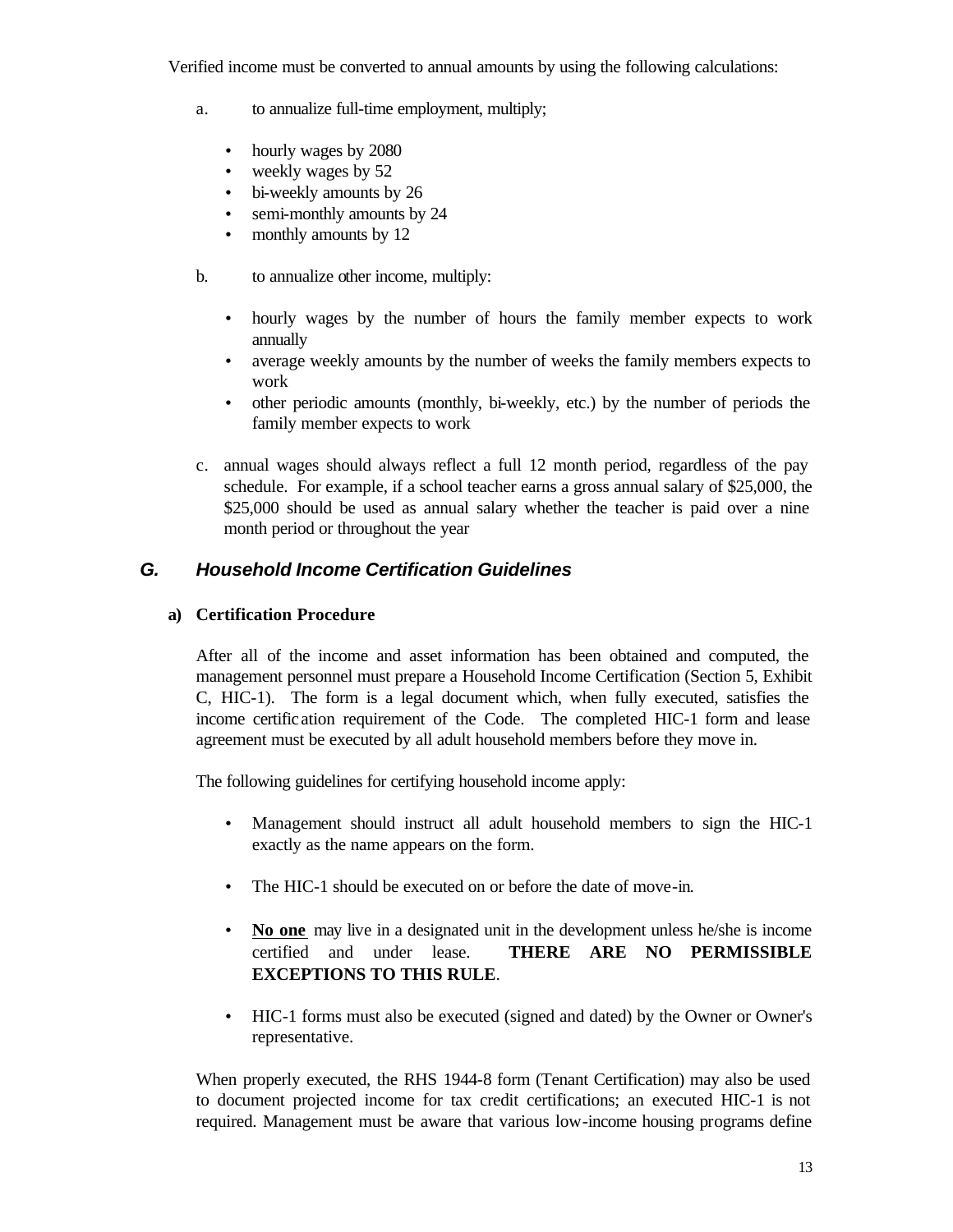income differently, so if the RHS 1944-8 certification form is used, it should contain all information necessary to calculate household income as defined under the LIHTC rules.

*NOTE: A unit may not be counted as a set-aside unit unless the household has been properly certified.*

#### **2. Annual Income**

As defined in 24 CFR Section 5.609, annual income is the anticipated total income from all sources received by the head of the household and spouse (even if temporarily absent) and by each additional member of the family, including all net income derived from assets, for the 12 months period following the effective date of certification of income, exclusive of certain types of income.

#### **a. Annual Income Includes:**

- 1. the full amount, before any payroll deductions, of wages and salaries, overtime pay, commissions, fees, tips and bonuses, and other compensation for personal services; and
- 2. the net income from operation of a business or profession; and
- 3. the interest, dividends, and other net income of any kind from real or personal property; and
- 4. the full amount of periodic payments received from social security, annuities, insurance policies, retirement funds, pensions, disability or death benefits and other similar types of periodic receipts; including a lump-sum payment for the delayed start of a periodic payment (excluding lump-sum payments for the delayed start of periodic payments for SSI and Social Security benefits); and
- 5. payments in lieu of earnings, such as unemployment and disability compensation, worker's compensation and severance pay; and
- 6. welfare assistance; and
- 7. periodic and determinable allowances, such as alimony and child support payments, and regular contributions or gifts received from persons not residing in the dwelling; and

8. all regular pay, special pay and allowances of a member of the Armed Forces (Do NOT include hazardous duty pay).

#### **b. Annual Income Excludes:**

- 1. earned (employment) income of members of the household including foster children that are under 18 years of age. Head of household and spouse may never be considered minors. (Unearned incomes such as social security payments received on behalf of minors **must** be included as income); and
- 2. income associated with persons that live in the unit but are not household members. For example, this would include; and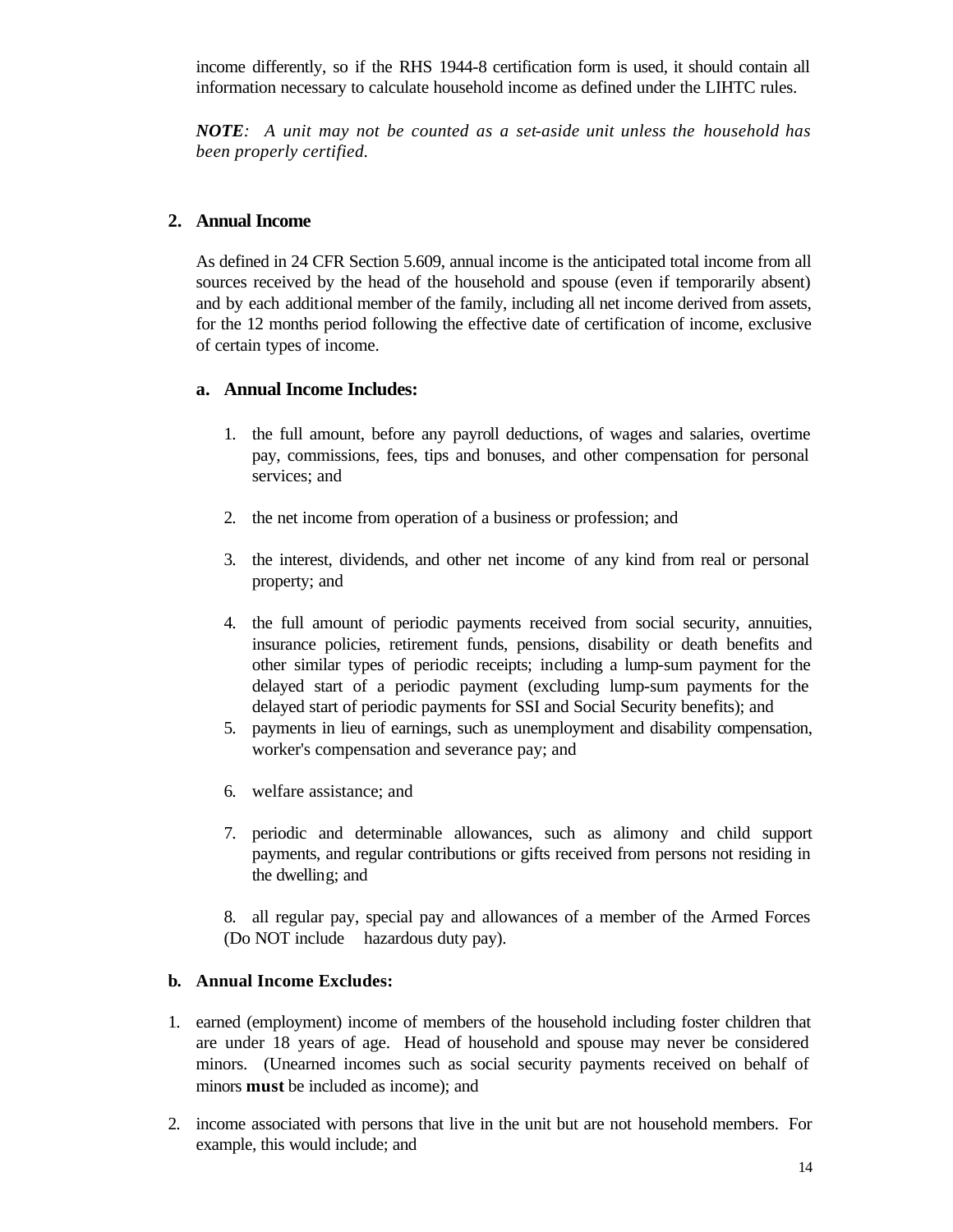- a. payments received for care of foster children and or foster adults (usually individuals with disabilities, unrelated to the tenant family) who are unable to live alone; and
- b. income of live-in attendants.
- 3. special pay to a family member in the military who is exposed to hostile fire; and
- 4. lump sum additions to family assets such as inheritances, insurance payment (including payment under health and accidents), insurance and workmen's compensation, capital gains and settlement for personal or property losses; and
- 5. temporary, nonrecurring or sporadic income (including gifts); and
- 6. amounts received by the family in the form of refunds or rebates, under state or local law for property taxes paid on the dwelling unit; and
- 7. lump-sum payments or prospective monthly amounts or the deferred start of SSI and Social Security benefits; and
- 8. amounts received under training programs funded by HUD:
	- a. Amount received by a person with disabilities that are disregarded for a limited time for purposes of SSI eligibility and benefits because they are set aside for use under a Plan to Attain Self - Sufficiency (PASS);
	- b. Amount received by a participant in other publicly assisted program which are specifically for or in reimbursement of out of pocket expenses incurred (special equipment, clothing, transportation, child care, etc.);
	- c. Residents service stipend in an amount (not to exceed \$200 per month);
	- d. State or local employment training program and training of a family member as resident management staff;
- 9. amounts received by the family, that are specifically for, or in reimbursement of, the cost of medical expenses for any family member; and
- 10. any other amounts specifically excluded by any other Federal statute for consideration as income for purposes of determining income eligibility or benefits under a category of assistance programs that includes assistance under the United States Housing Act of 1937; and
- 11. adoption assistance payments in excess of \$480 a month per adopted child; and
- l2. earning in excess of \$480 for each full time student, 18 years old or older (excluding the head of household and spouse); and
- 13. reparation payments paid by a foreign government pursuant to a claims filed under the laws of the government by persons who were persecuted during the Nazi era; and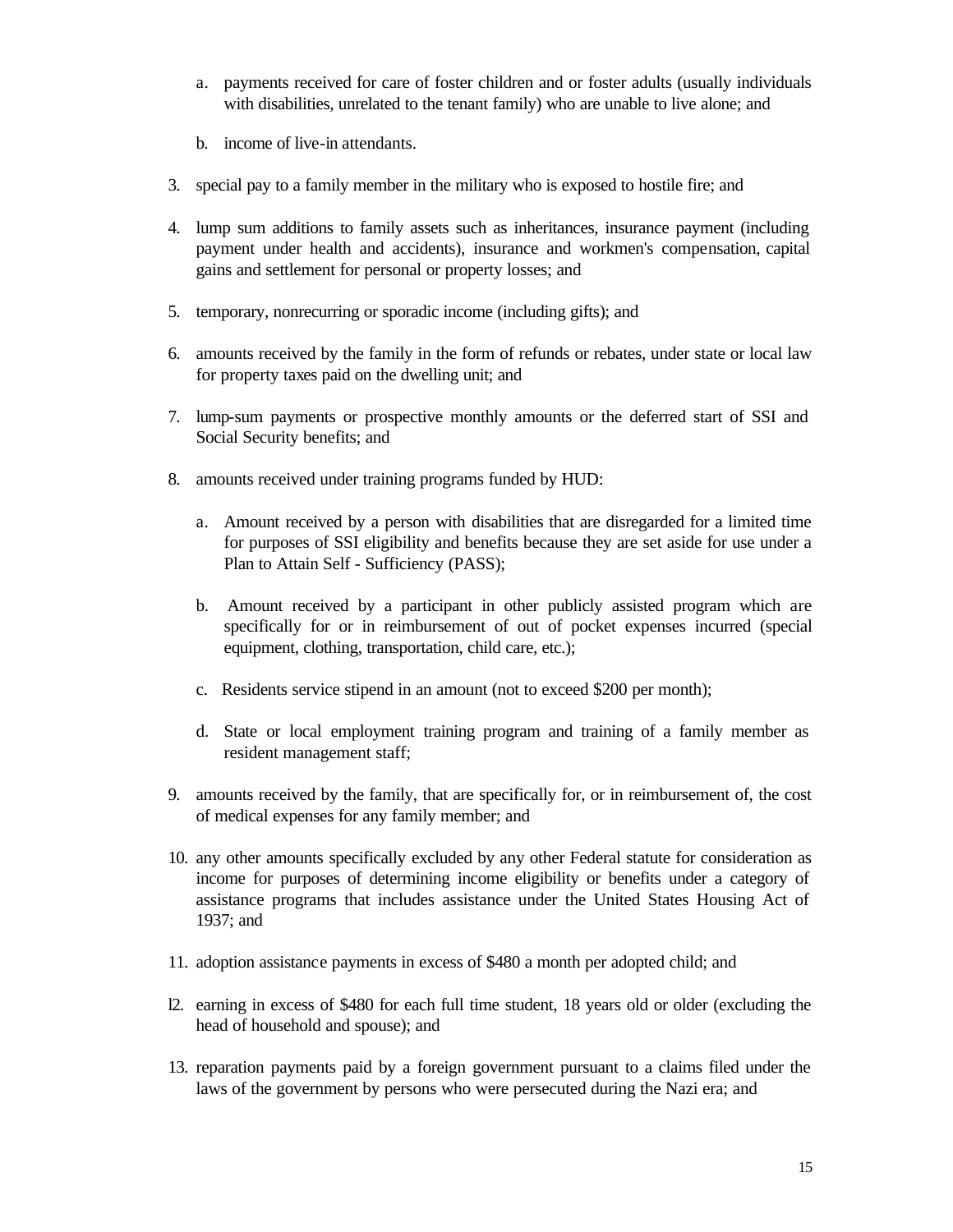- 14. the full amount of student financial assistance paid directly to the student or to the education institution; and
- 15. home care payments paid by a state agency to families that have developmentally disabled children or adult family members living at home to offset cost of services and equipment needed for the developmentally disable family member.

## **3. Sources of Verification**

Sources of Verification given under each type of income are listed in order of preference.

#### **a. Employment Income**

- 1. Tenant Income Verification (TIV-1) form (Section 5, Exhibit D) completed by the employer or a statement from the employer on company letterhead; or
- 2. a copy of the most recent income tax returns signed by the applicant providing the amount of income, including income from tips and other gratuities. This form of verification alone may not be acceptable as income certification. Because of the uncertain nature  $\sigma$  the source of income, additional information may be required to fulfill requirements needed to certify an applicant as eligible; or
- 3. a copy of the tenant's most recent W-2 Forms.

#### **b. Self-Employment Income**

- 1. Accountant's or bookkeeper's statement of net income; or
- 2. Financial statement(s) of the business along with an affidavit or notarized statement from the applicant forecasting the anticipated income for the twelve (12) months following certification; or
- 3. The applicant's most recent income tax return along with a notarized statement. This form of income verification alone may not be acceptable as income certification. Year-to-date income verification, can be used to supplement other methods of certification.

#### **c. Social Security, Pensions, Supplemental Security Income (SSI), Disability Income**

- 1. A Tenant Income Verification form (TIV-1) or benefit print-out completed by the agency providing the benefits; or
- 2. An award or benefit notification letter prepared and signed by the authorizing agency, date within 90 days of the certification date. Since checks or bank deposit slips show only net amount remaining after deducting SSI, Medicare or state health insurance, they may be used only when award letters cannot be obtained. Any withholdings must be verified and included in annual income.

#### **d. Unemployment Compensation**

- 1. A verification form completed by the unemployment compensation agency; or
- 2. Records from the unemployment office stating payment dates and amounts.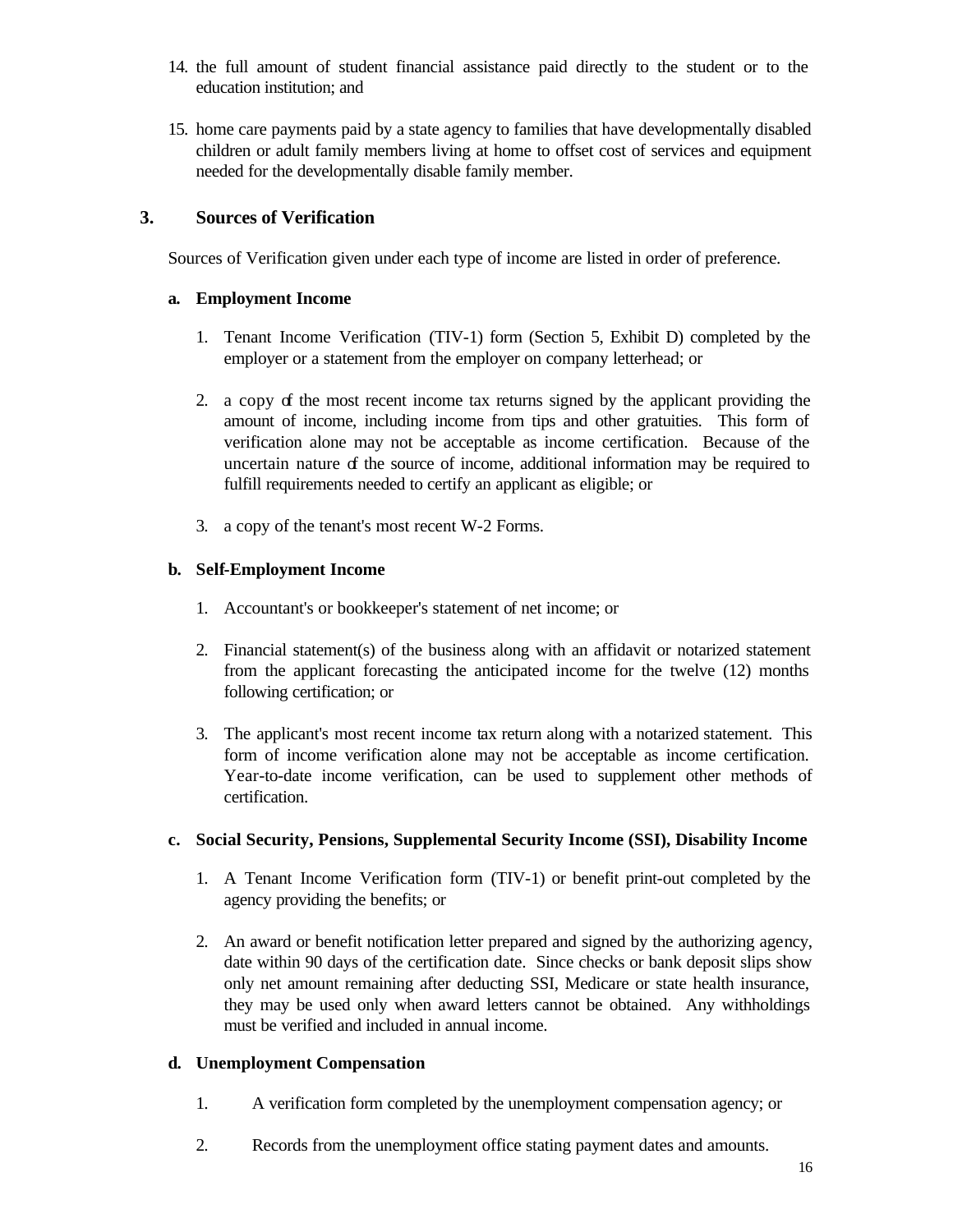#### **e. Alimony or Child Support Payments**

- 1. A copy of a separation or settlement agreement, divorce decree, or support order stating the amount and type of support payment schedule. If the document is not dated within the 90-day time frame, obtain a notarized statement from the applicant stating that the amount of child support currently received is the same as stated in the agreement, decree, or order; or
- b) A notarized affidavit from the person paying support; or
- c) A copy of the latest check and documentation of how often the check is received; or
- d) As a last alternative, the applicant's notarized statement of the amount of child support being received, including a written explanation detailing why a, b, and c above cannot be provided.

#### **f. Recurring Contributions and Gifts**

- 1. Notarized affidavit signed by the person providing the assistance giving the purpose, dates, and value of the gifts; or
- 2. A letter from a bank, attorney or a trustee providing required verification; or
- 3. As a last alternative, the applicant's notarized affidavit giving the same information, including a written explanation detailing why (1) or (2) above cannot be provided.

#### **g. Unemployed Applicants**

- 1. The income of unemployed applicants with regular income from any source, such as Social Security, pension, recurring gifts, etc., must be verified as described previously; or
- 2. If the applicant is unemployed with no regular verifiable income from any source and intends to live from assets only, an Asset Addendum to the Tenant Income Certification (AA-1) must be submitted along with the application. The applicant may not be certified as qualified by use of this form alone. An asset analysis must be included with the application to determine the applicant's actual income. (For more information on verifying asset income, see Section  $3(G)(4)$  - Assets and Section 3(G)(4)(c) - Determining the Value of Assets);

#### **4. Assets**

See Section 5, Exhibit E, Asset Addendum to the Household Income Certification (AA-1)

Assets are items of value, other than necessary personal items, and are considered along with verified income in determining the eligibility of a household. The Authority does not require third party verification of assets having a value of less than \$5,000, but of assets valued at \$5,000 or more must be verified by third parties (for example, the amount of money held in a savings account may be verified by the bank). The asset information (total value and income to be derived) must be obtained at the time of application. The applicant must certify that this information is correct by executing the Asset Addendum to the Household Income Certification (AA-1). **Asset information must be collected on ALL family members.**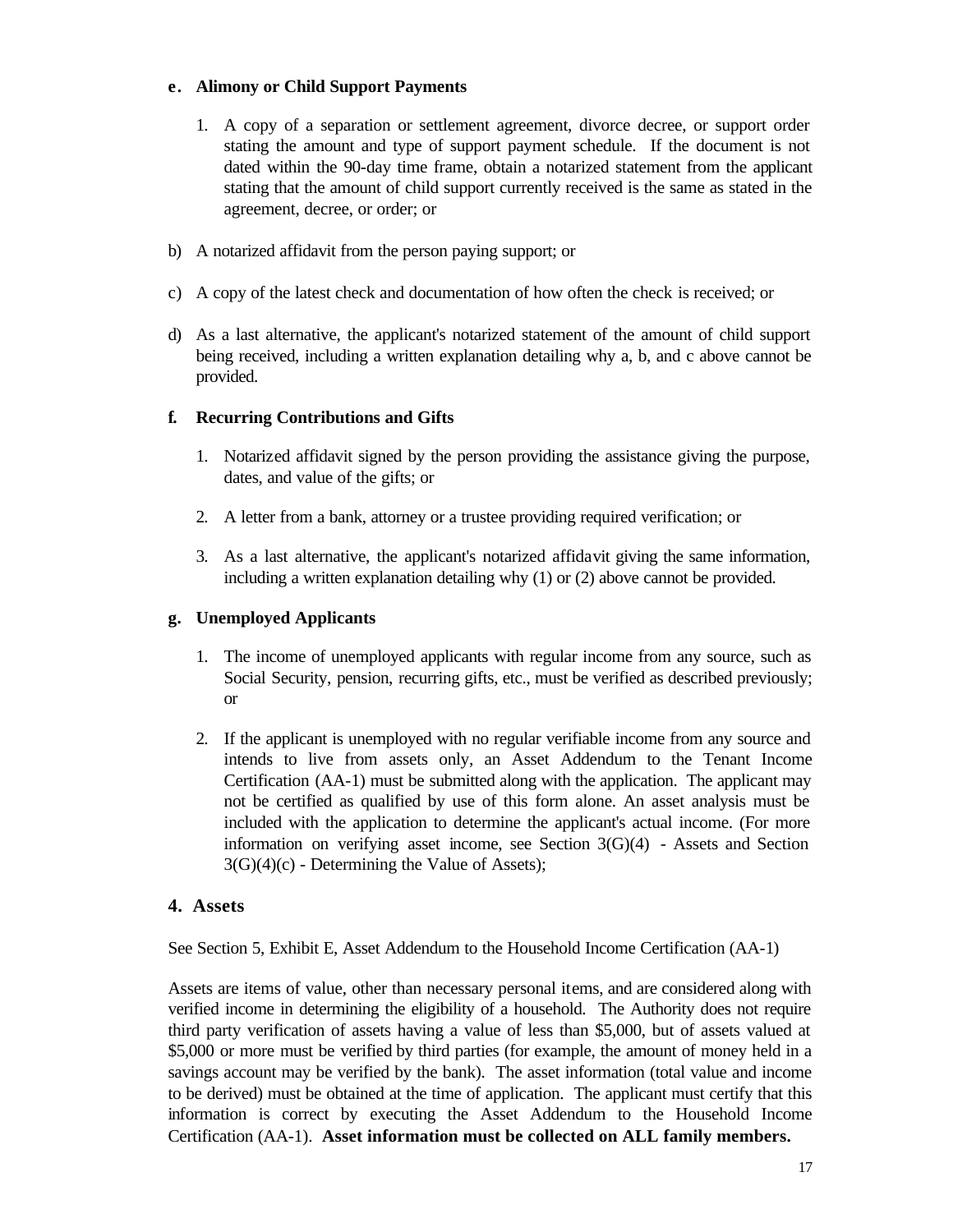If a household claims to have zero (0) assets, and have sold no assets for less than fair market value during the two year period proceeding the execution of the HIC-1, they must certify this information by inserting (0) in the "Income derived from assets" blanks for ALL family members on the HIC-1 and signing and dating the form in the spaces provided. **An executed AA-1 is not required.**

#### **a. Assets Include:**

- 1. cash held in savings and checking accounts, safety deposit boxes, homes, etc; and
- 2. the principal value of any trust available to the household. (Do not include irrevocable trusts or trusts that no family member can control. An example of an irrevocable trust is a trust fund established for a son or daughter, prior to the parent's death where the benefactor receives only the interest from the trust during his/her lifetime and cannot withdraw the principal); and
- 3. the current market value less any unpaid balance on any loans secured by the property and any reasonable costs that would be incurred in selling the asset such as prepayment penalties or broker fees; and
- 4. stocks, bonds, treasury bills, certificates of deposit, money market funds, etc; and
- 5. Individual Retirement (IRA) and Keogh Accounts; and
- 6. retirement and pension funds; and
- 7. while the person is employed, include only amounts the family can withdraw without retiring or terminating employment; and
- 8. at retirement or termination of employment, if benefits will be received in a lump sum, include the benefits in net family assets. If benefits are paid in periodic payments, include the benefits in annual income; and
- 9. lump sum receipts should include inheritances, capital gains, one-time lottery winnings, settlements on insurance and other claims. (DO NOT include lump sum receipts that must be counted as income); and
- 10. personal property held as an investment such as gems, jewelry, coin collections, antique cars, paintings, etc; and
- 11. assets owned by more than one person should be prorated according to the percentage of ownership; and
- 12. cash value of life insurance policies.

#### **b. Assets Do Not Include:**

- 1. necessary personal property (i.e., clothing, furniture, automobiles, etc.); and
- 2. vehicles specially equipped for the handicapped; and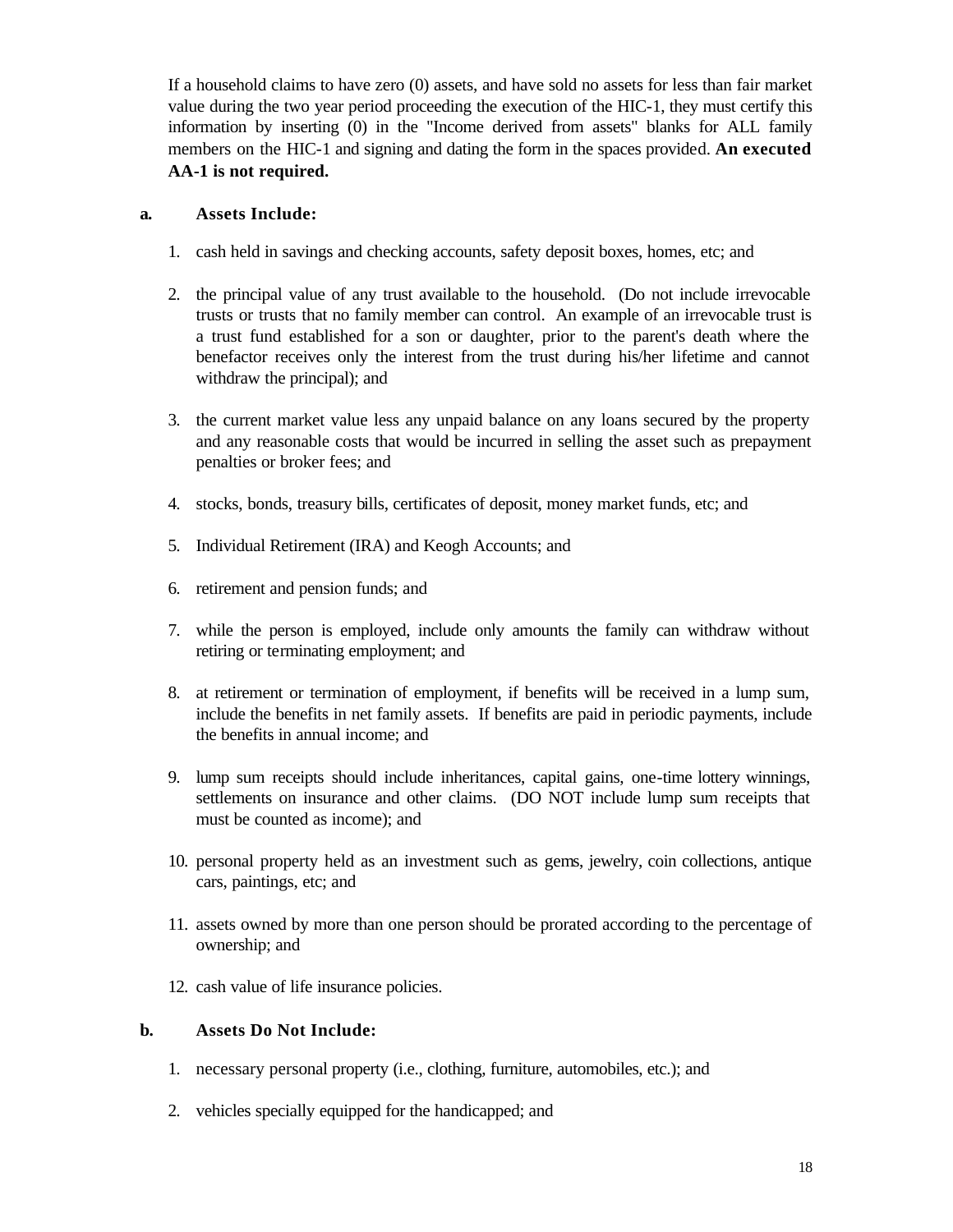- 3. interest in Indian Trust Land; and
- 4. equity in a cooperative unit in which the family lives; and
- 5. assets that are part of an active business. (The exception does not include rental of properties that are held as investments and not a main occupation.); and
- 6. term life insurance policies (i.e., where there is no cash value); and
- 7. assets held in the applicant's name, but which are actually owned by someone else, such as:
	- a. assets and any earned income that is accrued or paid to the benefit of someone else; or
	- b. a situation wherein another person is responsible for income taxes incurred on income generated by the assets; or
	- c. if the applicant is responsible for disbursing someone else's money, such as in the case of having the Power of Attorney, but the money is not his/hers and no benefit is received; and
- 8. assets that are not accessible to the applicant and provide no income to the applicant.

## **c. Determining the Value of Assets**

When computing the value of assets, owners must use the cash value of the assets, which is the amount the applicant(s) would receive if the assets were converted to cash. Expenses which may be deducted include:

- Penalties for withdrawing funds before maturity; and
- Broker/legal fees assessed to sell or convert the asset to cash; and
- Settlement costs for real estate transactions.

#### **1. Sale or Disposition of Assets by Applicants**

At the time of application, it must be determined if the applicant has disposed of any assets for less than fair market value at any time within two years prior to the effective date of the HIC-1.

If the fair market value of the disposed assets exceeds the gross amount that the household received by more than \$1,000, then include as assets the whole difference between the cash value and the amount received. If the difference is less than \$1,000, do not count it.

DO NOT consider assets disposed of for less than fair market value as a result of a foreclosure, bankruptcy, divorce, or marital property division.

Do consider assets put into trust and business assets disposed of for less than fair market value. (Business assets are excluded from net family assets only while they are part of an active business.)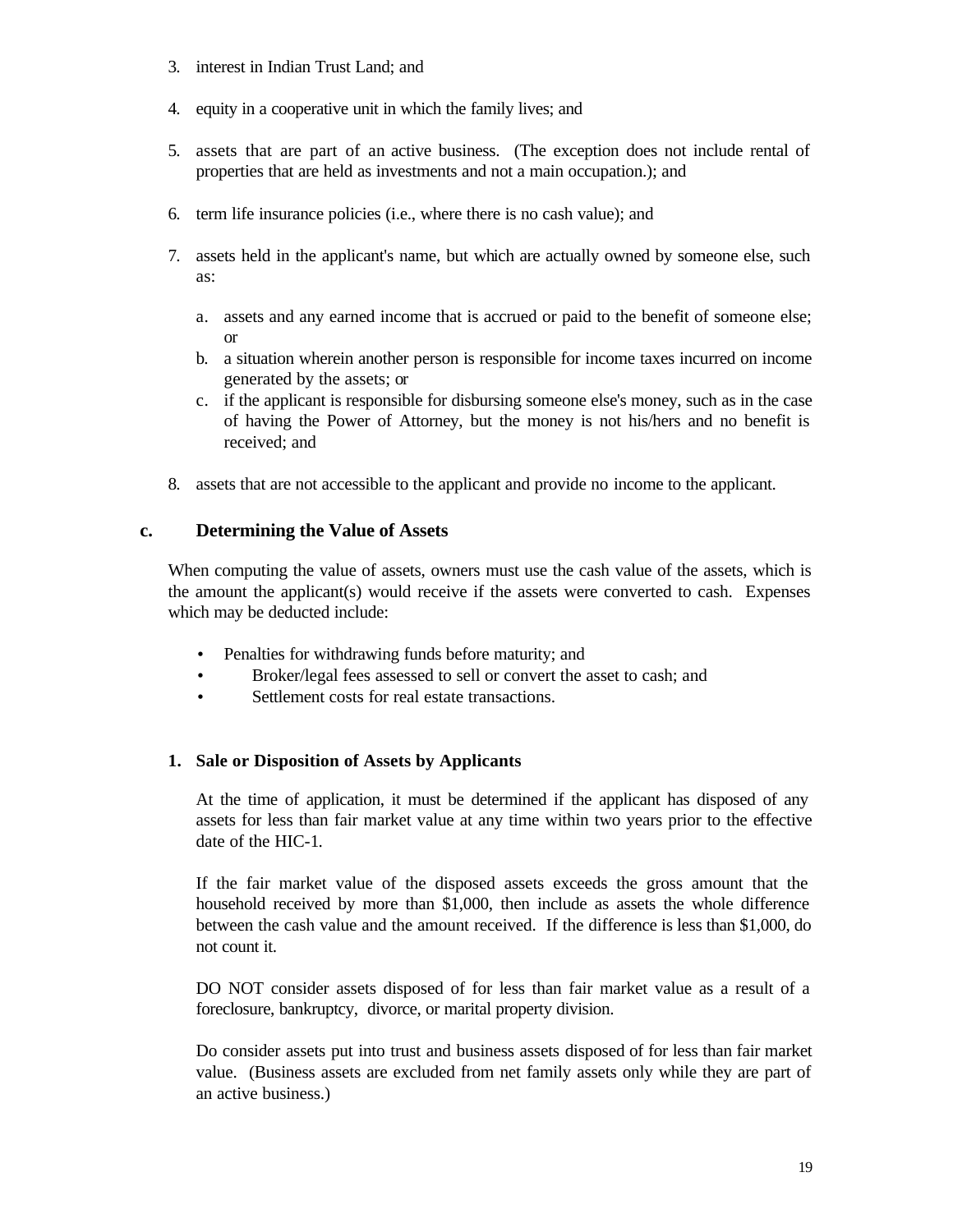#### **2. Determining Asset Income for Applicants**

If the asset value is \$5,000 or less, add the amount of income to be derived to the total verified income. When assets exceed \$5,000, add the **greater** of 1) the actual annual income to be derived from these assets, or 2) a percentage of the value of such assets based on the current passbook savings rate, as determined by HUD, to the total verified income. *The combined total income cannot exceed the applicable income limits.*

*NOTE - As of 3/1/99-the current HUD passbook savings rate was 2.00%. However, this rate is subject to change at any time based on current passbook savings rates in the State of South Carolina. Managers may verify the current rate by contacting the Loan Management Division of HUD at (803) 765-5671.*

## *H. General Recertification Requirements*

#### **1. Annual Recertification**

Owners must verify the income of tenants occupying set-aside units at least annually. If recertifications are not completed within 12 months of the last certification date, the Authority may report this to the IRS as noncompliance. The annual recertification process is identical to initial certification. Owners must re-verify income of those tenants in set-aside units who plan to remain in that unit for another lease term, or any portion thereof, and have a new HIC-1 executed together with updated supporting documentation.

Management should:

- a. approximately ninety (90) days before the lease expiration, notify the tenants in writing that recertification is due and schedule an appointment for an interview;
- b) interview tenants to obtain current information on anticipated income, assets, and family composition for the ensuing certification year, and have tenants sign the necessary verification form(s) giving permission for release of the information requested;
- c) obtain third-party verification of the tenant's income;
- d) complete the HIC-1, have adult household members sign and date where indicated; and
- e) sign and date the HIC-1 where indicated.

#### **2. Rehabilitation Projects and Acquisition/Rehab Projects**

When a development that is currently participating in another low-income program chooses to apply for tax credits under the LIHTC program also (often this is done to help finance a rehabilitation project), all existing residents must meet tax credit program qualifications just as if they were moving in for the first time. No one "automatically" qualifies for residency in a tax credit development. The owner may place a renovated building in service once he has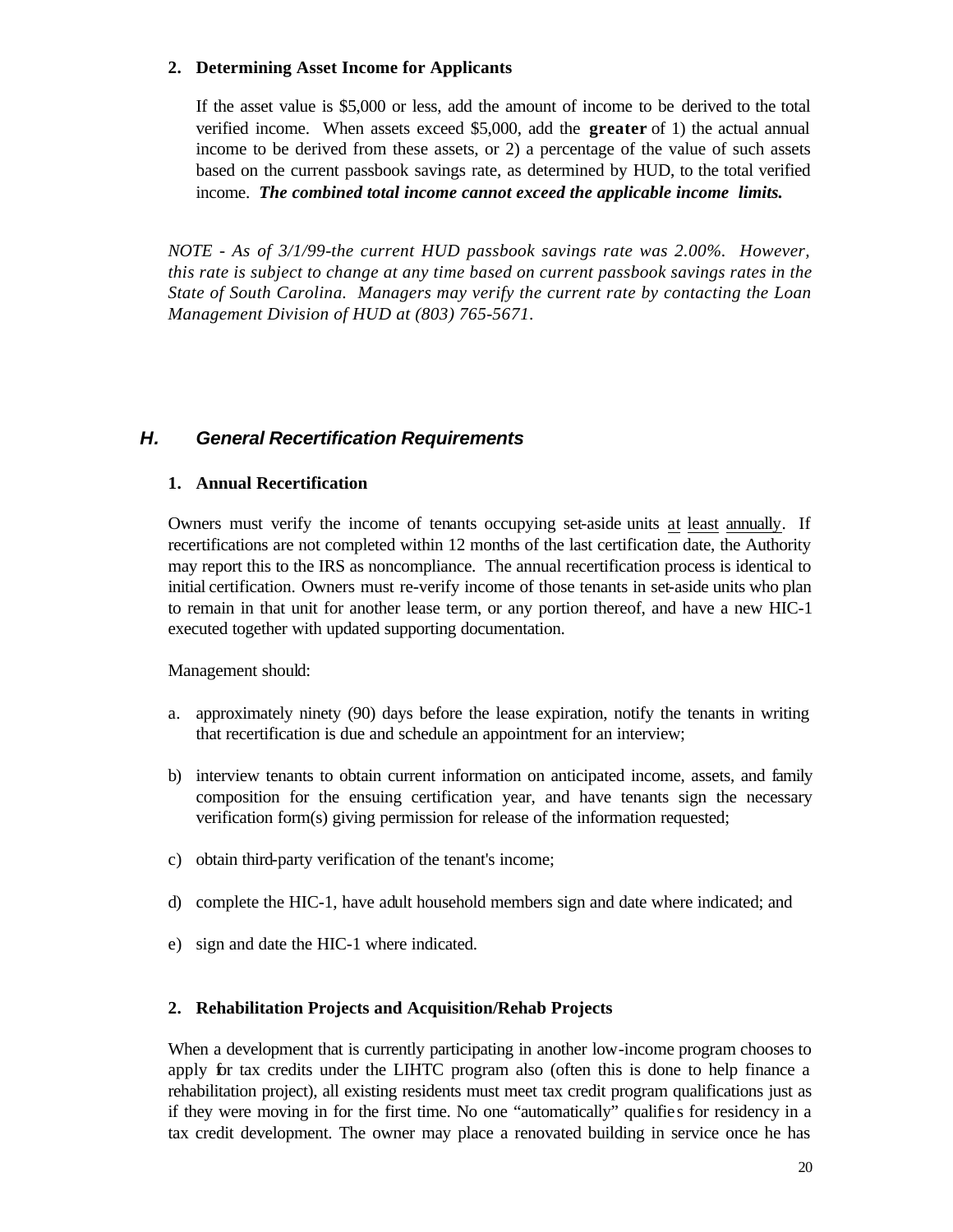spent at least \$6000 per unit (as required by the State QAP) and the units are ready for occupancy. Documentaion of a tenant's eligibility under LIHTC program rules must be dated within 90 days of his unit's placed-in-service date or of his move-in date, whichever is later.

Qualifying residents is even more complicated when a development becomes an acquisition and rehabilitation project receiving tax credits. Sometimes tax credit allocations for acquistion and allocations for rehabilitation must be treated as separate projects; if so, tenants must qualify for BOTH phases as if they were moving in. The project's management staff should explain to their residents that they will need to be re-qualified for residency and that the process may need to be done more than once. If the property management staff performs income verifications and certifications within 90 days of BOTH the acquisition placed-inservice date and the rehab placed-in-service date (or move-in date, whichever is later), this process can be done just once.

# *I. Change in Household Composition*

#### **1. In General**

LIHTC Program rules do not require that households report changes to the property owner or manager. Properly prepared lease agreements impose this obligation on the tenant households, so any reporting procedures described in the lease agreement should be followed and the tenant file should be documented accordingly.

#### **2. Adding a New Tenant to a Resident Household**

If an additional tenant is planning to move into an existing household, the new tenant, not the whole household, must apply for residency. The on-site manager must certify and verify his income, add it to the existing certified, verified income of the household, and make sure the new household still meets the LIHTC income requirements. If it does, the new tenant may move in.

#### **3. Interim Re-Certifications**

Except when adding a new tenant to an existing household, the Authority does not require management to recertify a household due to a change in household composition or income before the annual recertification date in order to comply with LIHTC program rules. However, some LIHTC developments that also participate in other low income housing programs will have to recertify a household in order to comply with the other program's requirements.

#### **b. Tax Credit Units Which Receive Federal Rental Assistance**

In the case of a unit which receives rental assistance payments from a Federal agency, a change in household composition or income may require an interim recertification by the agency that is providing the assistance. Owners of these units should recertify tenants simultaneously with the annual recertification completed by the provider of the rental assistance payments.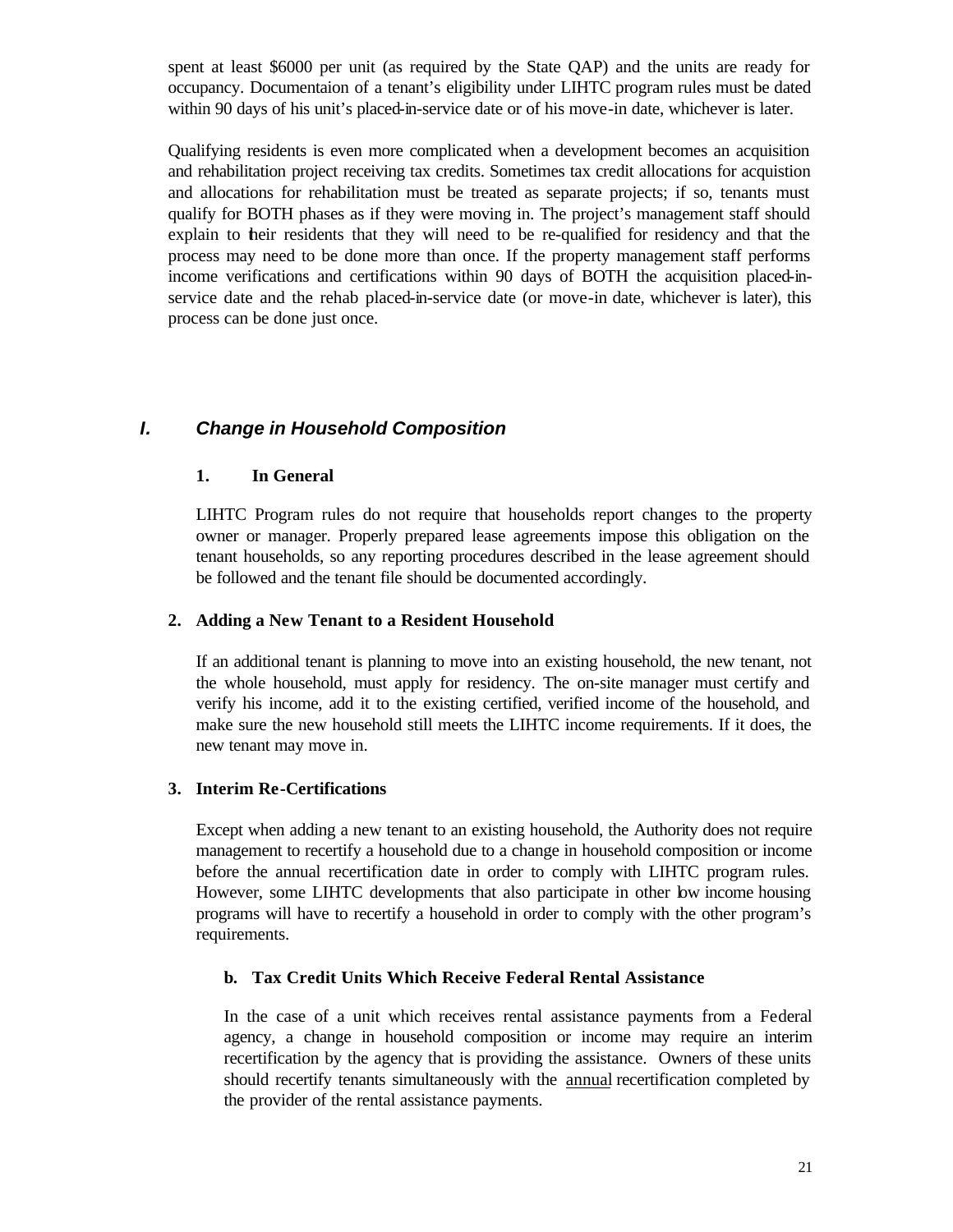#### *EXAMPLE 1: Section 8 Rental Assistance*

*Unit A receives Section 8 rental assistance. Tenant A is certified and enters a lease on June 1, 1999. Tenant A wishes to move another person into the unit on September 1, 1999. The Public Housing Authority (PHA) which is providing the rental assistance is required to complete an Interim Recertification that reflects the new character of the unit. However, the anniversary date for the rental assistance payments contract remains June 1, and the PHA will recertify the unit as of that date regardless of the number of Interim Recertifications that take place during the contract year.*

*Therefore, owners of tax credit units that are receiving Section 8 rental assistance payments should document the unit file to reflect the change in household composition, but may wait until the anniversary date (June 1) to recertify the household so that any future recertifications for tax credit purposes and Section 8 are due at the same time.*

#### *EXAMPLE 2: Rural Economic & Community Development (RECD) Rental Assistance*

*Unit B receives RECD rental assistance. Tenant B is certified and enters a lease on June 1, 1999. Tenant B wishes to move another person into the unit on September 1, 1999. The RECD office which is providing the rental assistance is required to recertify the unit as of September 1, 1999 to reflect the change in household composition. For purposes of the RECD program, this date now becomes the annual recertification date*.

*Therefore, the owners of tax credit units that are receiving RECD rental assistance payments should recertify the unit for tax credit program purposes at the same time as their RECD certification so that future recertifications for both programs are due at the same time.*

# *J. Transferring Tenants*

If existing tenants wish to transfer to a new low-income unit in the same building where they currently live, they do not need to be recertified. If they wish to transfer to a unit in another building, the tenants must be treated exactly as prospective tenants moving in for the first time and all application, certification and verification procedures must be completed for their household.

#### **Management should never transfer over-income tenants into another low-income unit.**

# *K. Overincome Tenants*

If the income of the tenant(s) in a unit qualifies as being affordable when such tenant(s) initially occupy a unit in the development, an increase in the tenant(s) income of up to one hundred forty percent (140%) of the applicable limit (adjusted for family size) will not result in disqualification. At annual recertification, in the event that the low income tenant(s) income increases to a level more than 140 percent of the applicable limit, the next available unit of comparable or smaller size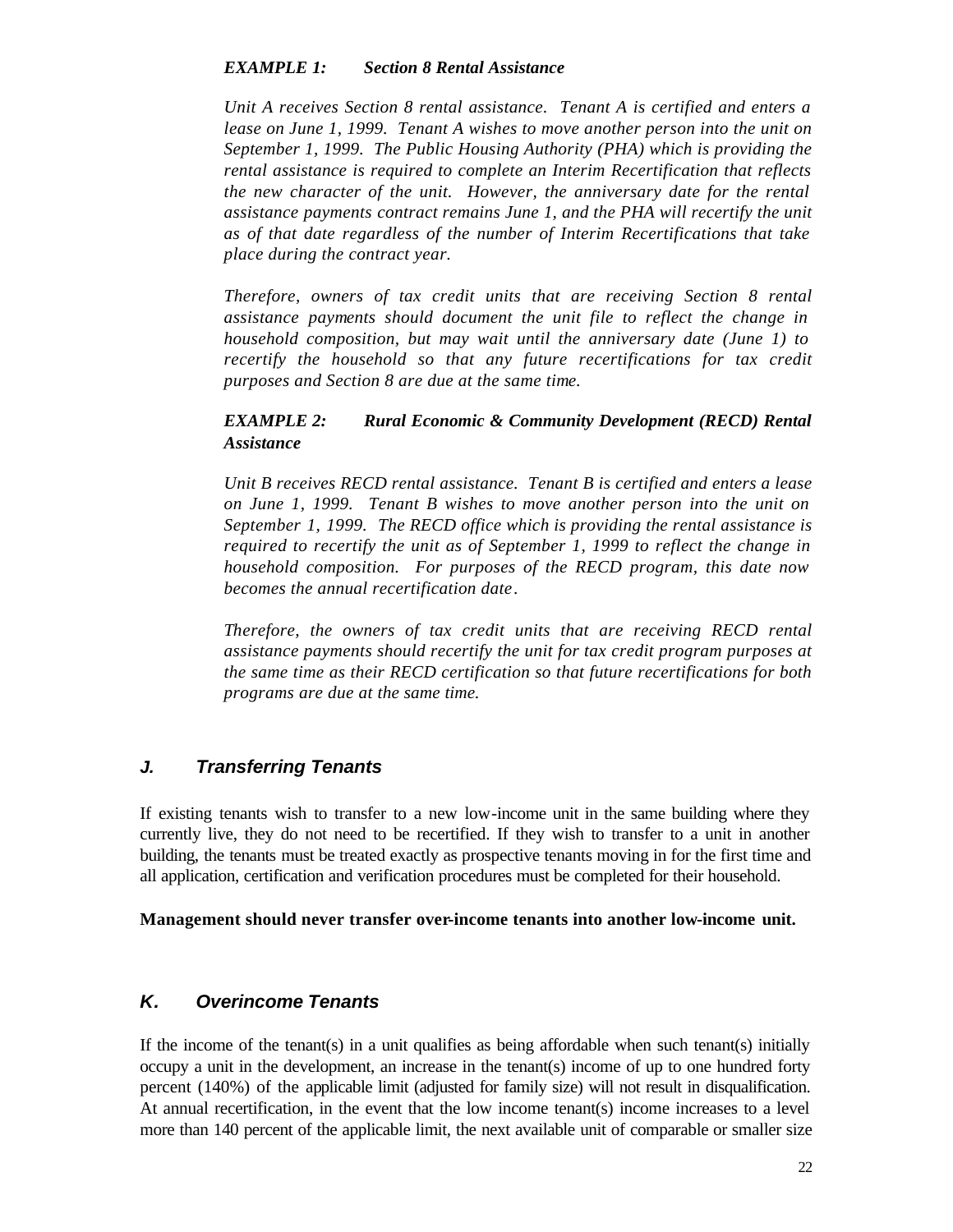in the building must be rented to a qualified affordable tenant before any market rate unit of comparable or smaller size is rented. The over-income unit may still be counted as a affordable unit as long as it remains rent-restricted.

## *Example:*

*The maximum income limit for a two person family in Credit County is \$10,000. The Setters, a family of two with an annual income of \$8,000, move into a low income unit in Dogwood Bark Apartments, a LIHTC developments in Credit County.*

*Multiply 1.4 times the current applicable income limit adjusted to family size. \$10,000 x 1.4 = \$14,000*

*As long as the Setter's income does not exceed \$14,000, they may be counted as eligible tenants and the unit remains qualified. In the event that the income of the Setter's exceeds \$14,000, the next unit of equal or smaller size in the building must be rented to a qualified family. The Setter's unit may still be counted as a designated unit as long as the rent does not exceed the maximum gross rent allowed under the LIHTC program.*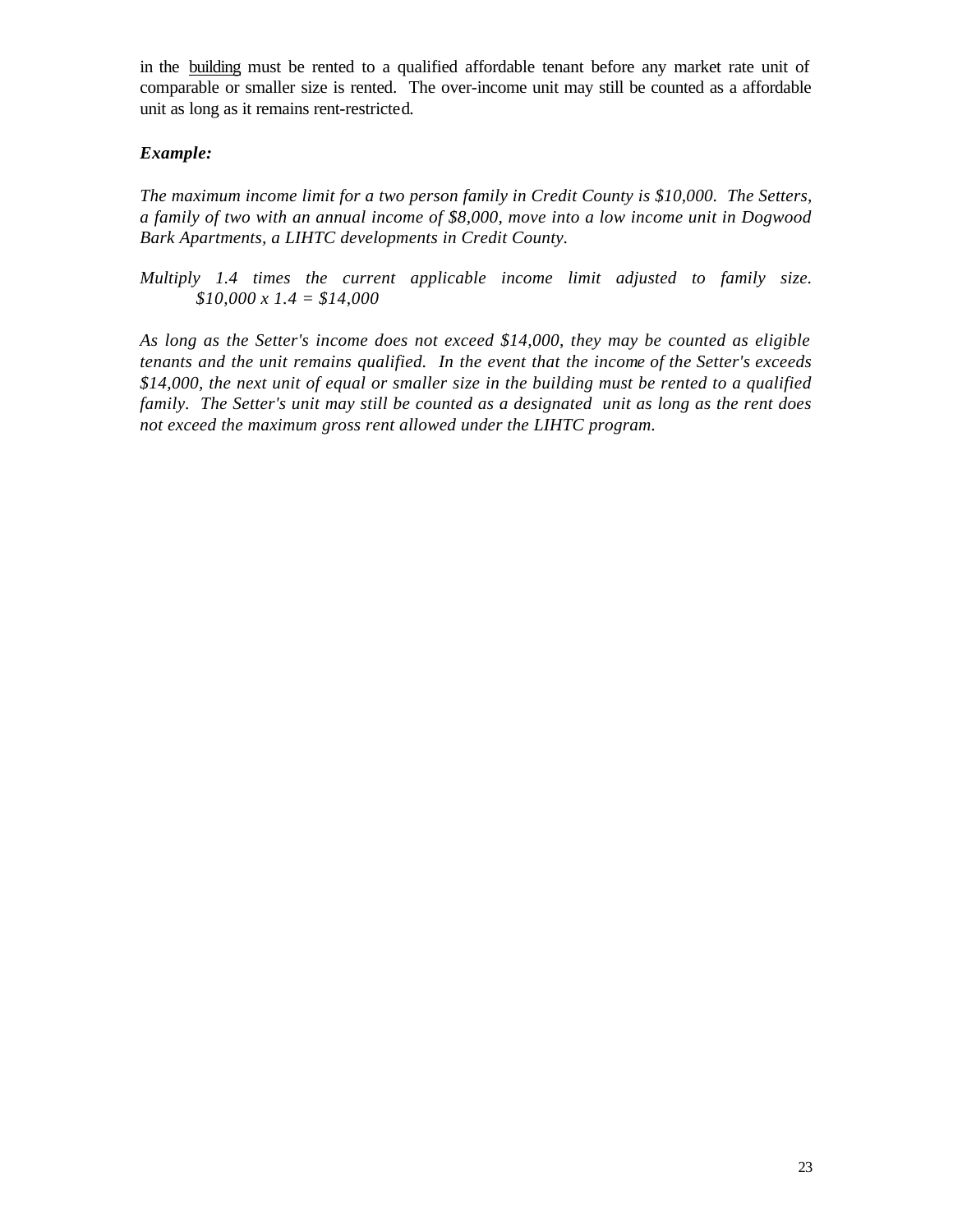# *SECTION 4*

# **MINIMUM SET-ASIDES, DETERMINING INCOME AND RENT LIMITS**

# *A. LIHTC Minimum Set-Aside Requirements*

When applying for an allocation of tax credits, the developer must choose one of two minimum set-aside requirements that must be obeyed during the compliance period. Set-asides obligate the property owner to rent a certain percentage of the dwelling units to households of a specified income level. Once the developer chooses which of the Internal Revenue Code set-asides to use, his choice is irrevocable. The minimum set-asides are as follows:

**20/50** -- 20 percent or more of the residential units in such developments are both rent-restricted and occupied by individuals whose income is 50 percent or less of area median gross income, or;

**40/60** -- 40 percent or more of the residential units in such developments are both rent-restricted and occupied by individuals whose income is 60 percent or less of area median gross income.

To earn more ranking points in the competitive process of applying for tax credits, owners may select additional set-asides that are more stringent than the 40/60 and 20/50 set-asides. If chosen, these optional set-asides will be described in the project's Agreement as to Restrictive Covenants.

1. Deep Rent Skewed Election

In addition to the basic minimum set-aside, a developer can also choose to follow a setaside for "deep rent skewed" developments. This set-aside provides that, in addition to the 40/60 or 20/50 set-aside, the owner will also reserve 15 percent or more of the residential units as rent-restricted and occupied by individuals whose income is 40 percent or less of area median gross income. In exchange for making this election, tenant household incomes can increase to 170% of the limit before they become over-income tenants. For more information on other requirements for "deep rent skewed" developments, consult your tax attorney.

2. Deadline for Meeting Set-Asides

The selected set-aside must be met by the end of the first year of the credit period (the end of the first tax year for which the owner chooses to claim tax credits). If management fails to meet the minimum set-aside by this time, the development can only receive a substantially reduced amount of credits for the entire compliance period.

A unit must be rented to a low-income household before it can be considered a lowincome unit and counted toward meeting the minimum set-aside. Units that are vacant and have never been rented to a low-income household have "no character" and do not count toward the set-aside.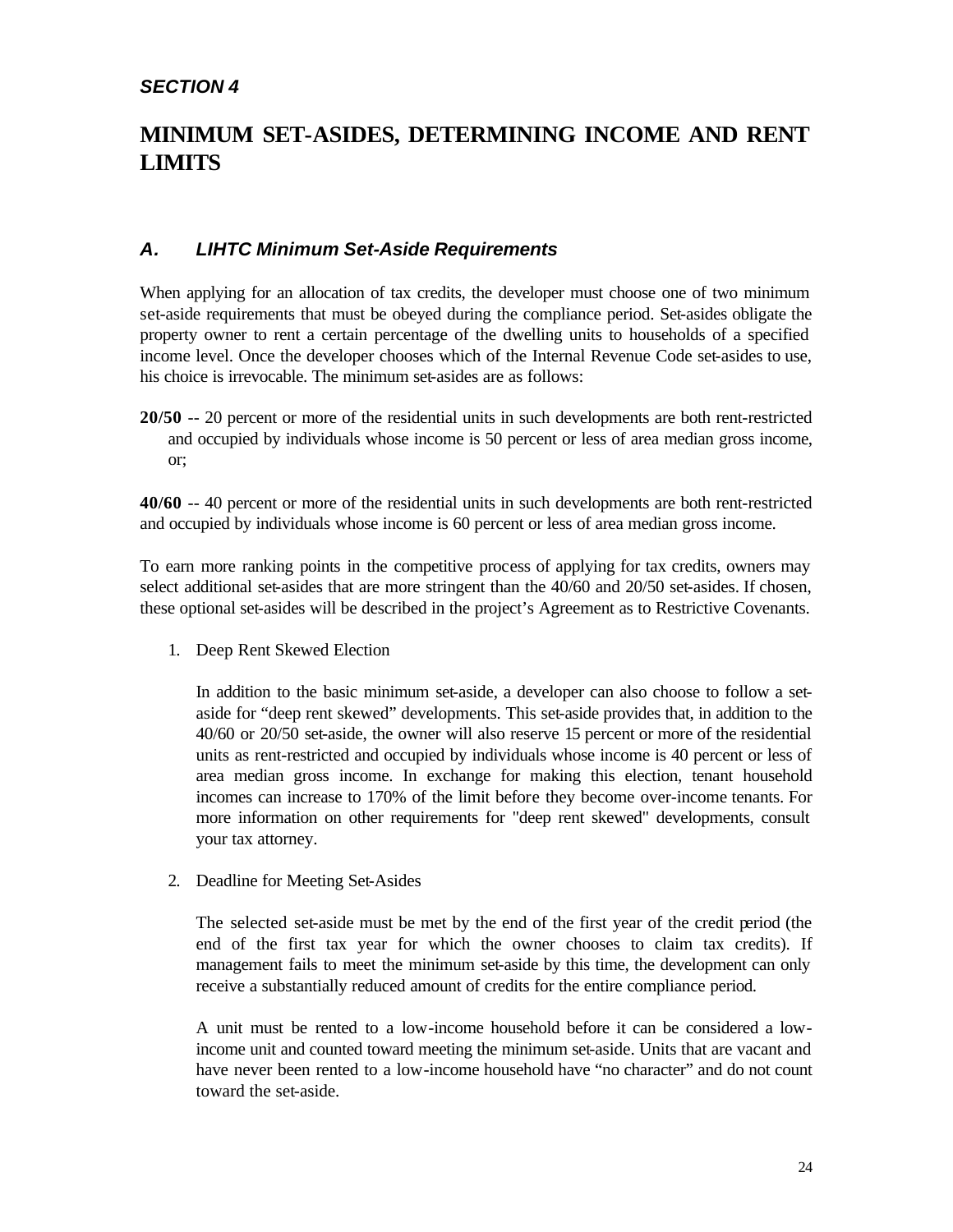Management should not attempt to move existing low-income residents to previously unrented units in order to make those units count toward the minimum set-aside. This "unit swapping" practice is monitored and will not benefit the development because first year credits are calculated based on monthly occupancy rates.

# *B. Resident Manager's Unit*

A LIHTC development may include a resident manager's unit in two different ways:

- 1. The manager must be income qualified, pay the regular rent charged to other qualifying tenants (or recognize free/reduced rent as in-kind income as required by the Internal Revenue Code), and must meet any other waiting list selection criteria adopted by the project; or
- 2. The project owner may request that the Authority allow him to designate a full-time resident manager's unit which is to be treated as a common area of the property (not an income-producing unit). This unit is not considered when calculating the applicable fraction, so the resident manager does not need to be income-qualified.

A development which placed-in-service after September 9, 1992 must report designation of a manager's unit (see B(2) above) on the owner's tax returns, so management should consult their tax attorney or accountant for advice and instructions in how to do so.

# *C. Vacated Units*

If a low-income household moves out of a unit, the unit can still be counted as a low-income vacant unit as long as the next available unit of equal or smaller size in the development is rented to a low-income tenant.

# *D. LIHTC Income Limits & Calculations*

Every year, The Department of Housing & Urban Development (HUD) publishes median income information for South Carolina by county or metropolitan statistical area (MSA) of the State. An amendment to the 1987 Housing and Community Development Act established a minimum income limit based on the State's Nonmetro median family income level. This provision had the effect of increasing income limits in a number of South Carolina counties. HUD may also adjust income limits for a small number of counties with unusually high or low housing costs in relationship to income. HUD's Low Income level is 80% of the median income based on family size. **DO NOT USE the Low Income (80%) numbers for tax credit purposes.** The **Very Low Income** figures are 50% of the median income based on family size. These figures may be used as tax credit income limits for properties using the 20/50 set-aside. Multiply the very low income figures by 1.2 to compute the 60% income limits for properties using the 40/60 set-aside.

Annual HUD Section 8 Existing Income Limits must be used to compute the gross rent limits. To obtain annual Section 8 Income Limits, the owner/agent may visit the HUDUSER web site, *www.huduser.org*, or call the HUD office at 1-800-245-2691, or write to:

> Department of Housing and Urban Development Assisted Housing Management Branch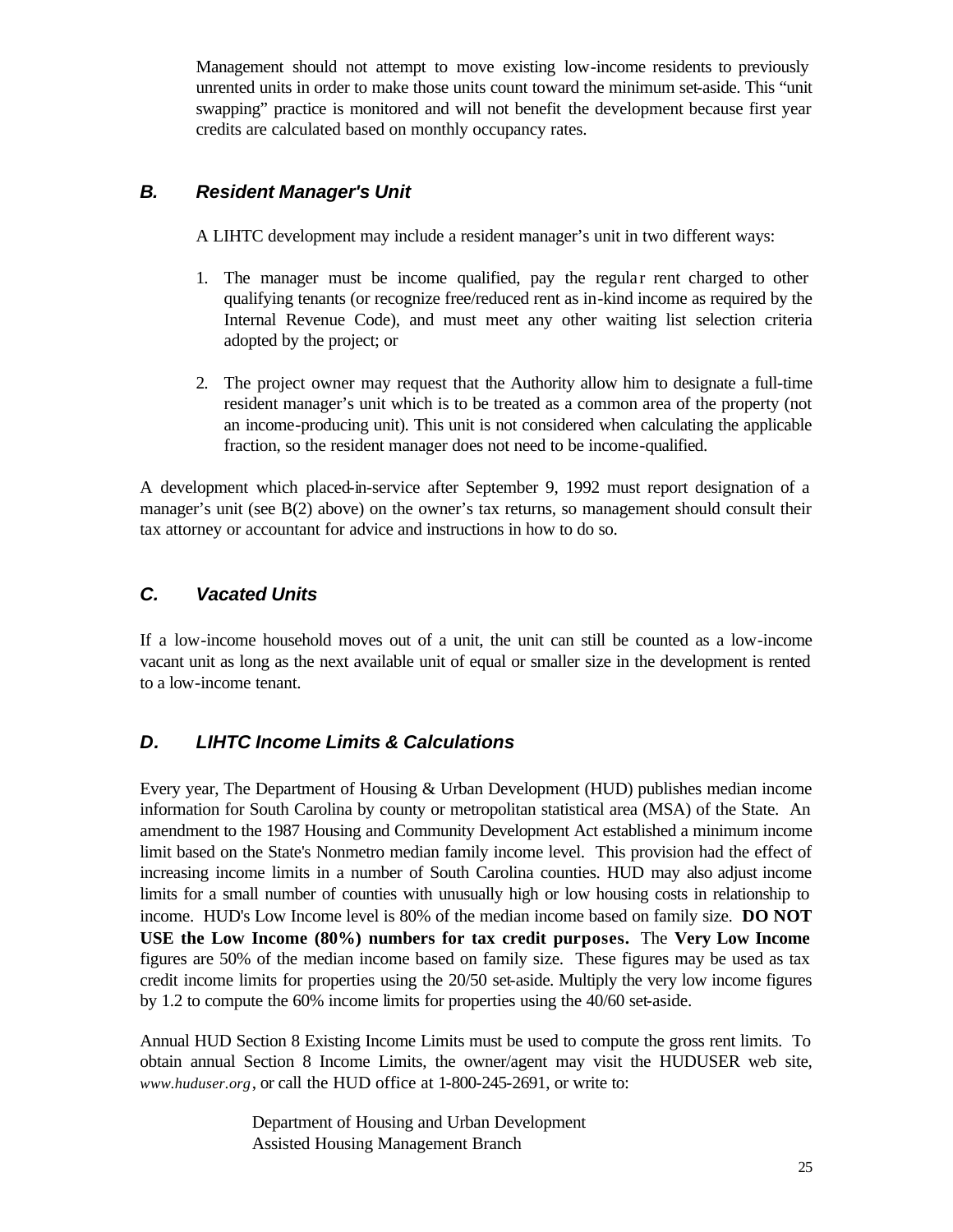Strom Thurmond Federal Building 1835 Assembly Street Columbia, SC 29201

*NOTE: The sample median income limits used for the following examples are based on HUD's 1999 information and will change in following years The examples given in this section are for the purpose of guiding the owner/agent through the mathematical formulas used to calculate the maximum income limits and maximum allowable gross rents.*

Here is an example of how to compute 60% income limits using HUD's 1999 Income Schedule for Lee County:

| Number of<br>Persons        |          | 2        | 3        | $\overline{4}$ | 5        | 6        |          | 8        |
|-----------------------------|----------|----------|----------|----------------|----------|----------|----------|----------|
| Very Low<br>Income $(50\%)$ | \$13,600 | \$15,500 | \$17,450 | \$19,400       | \$20,950 | \$22,500 | \$24,050 | \$25,600 |
| Multiplied x                | 1.2      | 1.2      | 1.2      | 1.2            | 1.2      | 1.2      | 1.2      | 1.2      |
| Income $(60\%)$             | \$16,320 | \$18,600 | \$20,940 | \$23,280       | \$25,140 | \$27,000 | \$28,860 | \$30,720 |

1999 Lee County Median Family Income = \$28,500.00

*NOTE: The Department of Housing and Urban Development rounds to the nearest \$50.00 when computing the 50% income limits, but the Authority does NOT round to the nearest \$50.00 when computing the 60% income limits.*

# *E. LIHTC Rent Requirements, Utility Allowances*

Gross rent must include an allowance for utilities if they are paid **by the tenant**. Gross rent **does not** include utility allowances paid under Section 8 of the U.S. Housing Act of 1937 or any comparable rental assistance program.

Gross rent does not include any fees for a supportive service which is paid to the owner of the unit (on the basis of the low-income status of the tenant of the unit) by any governmental program of assistance (or by an organization described in Section 501 (c)(3) of the Internal Revenue Code and exempt from tax under Section 501 (a) of the Internal Revenue Code) if such program (or organization) provides assistance for rent and the amount of assistance provided for rent is not separable from the amount of assistance provided for supportive services. All other fees for supportive services must be included in the gross rent.

#### **1. Utility Allowances**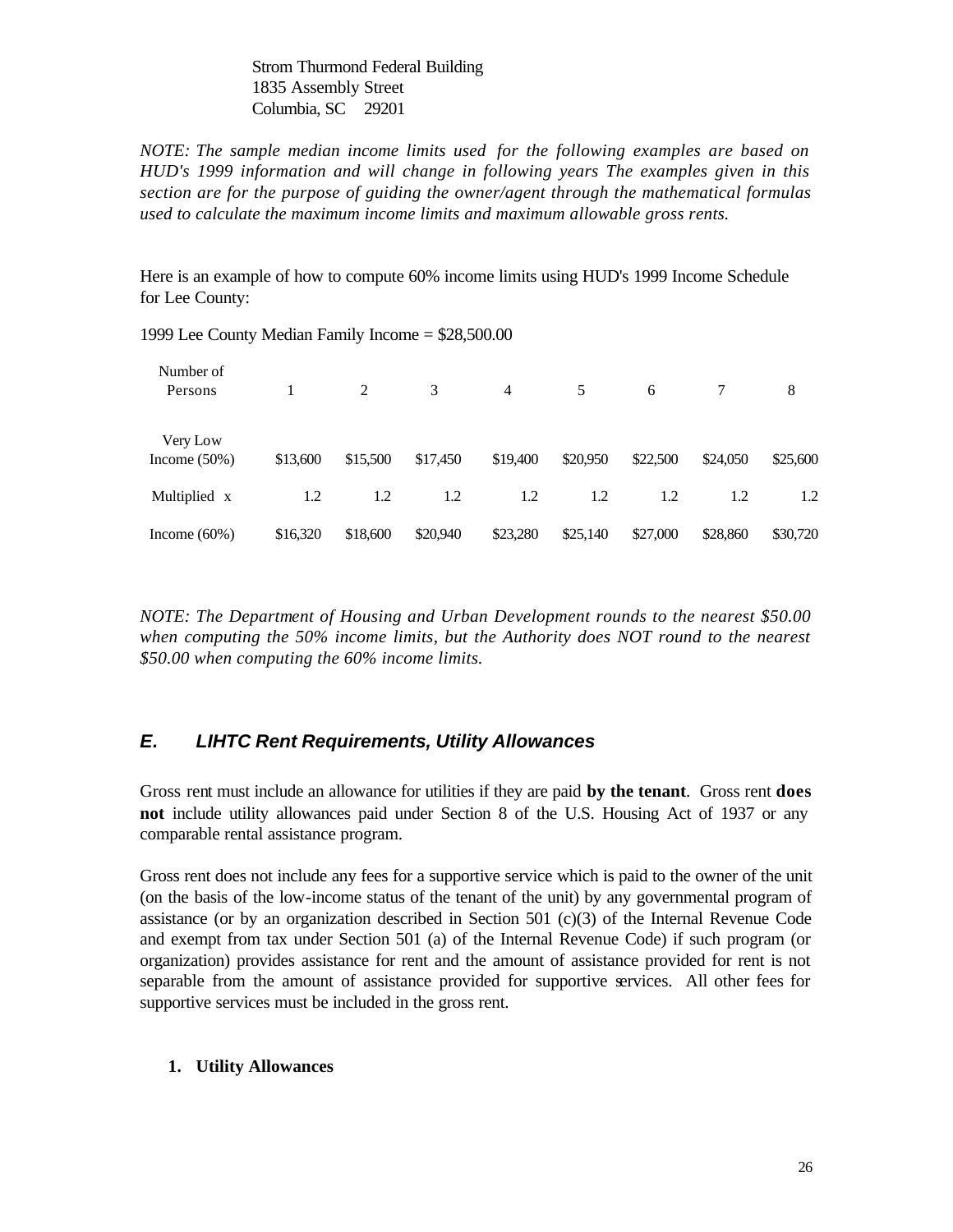A utility allowance is an estimate of the monthly cost of a tenant's utilities, other than telephone and cable, which are not included in the rent and are paid directly to the service provider by the tenant. To calculate the maximum amount of rent an LIHTC property may charge tenants, the utility allowance is subtracted from the maximum rent limit applicable to the particular household.

## a. Where to Obtain Utility Allowances

## **i. Rural Development, HUD, and Section 8 Assisted Properties**

Rural Development ("RD") approved utility allowances must be to calculated maximum net rent for any building which is RD assisted or occupied by any tenant receiving RD Assistance (even if the building is occupied by one or more tenants who receive HUD assistance).

HUD approved utility allowances must be used for any buildings whose rents and utility allowances are reviewed annually by HUD.

For **units** occupied by a household receiving HUD rental assistance payments (generally Section 8 Certificates or Vouchers) the owner must use the applicable Public Housing Authority's utility allowances established for the Section 8 Existing Housing Assistance Program. This Section 8 allowance DOES NOT apply to all units in the building unless all units are occupied by Section 8 assisted tenants.

#### **ii. Non-assisted Properties**

If the developments is not regulated by HUD or RD, the owner must use either the applicable PHA utility allowance or estimates from the local utility provider. An interested party may obtain a utility cost estimate for similar units in the area from the local utility provider. The obtainer of such an estimate must retain the original document which has been signed and dated by the utility provider, and send copies to the building owner (where the initiating party is not the owner) and the Authority (where the initiating party is not the Authority). Copies of the utility estimate must be available for inspection on-site at the development. The owner of the building must make copies of the utility company estimate available to the tenants in the building also. New utility allowances must be used to compute rent on rent-restricted units due 90 days after the date of the estimate.

#### *b. Updating Utility Allowances*

Utility allowances allowances must be updated at least annually to ensure that the tenant's gross monthly rent does not exceed the LIHTC gross rent limits. The property owner or manager may choose to verify utility allowances with each initial move-in or recertification.

#### *2. Gross Rent Floor Designation*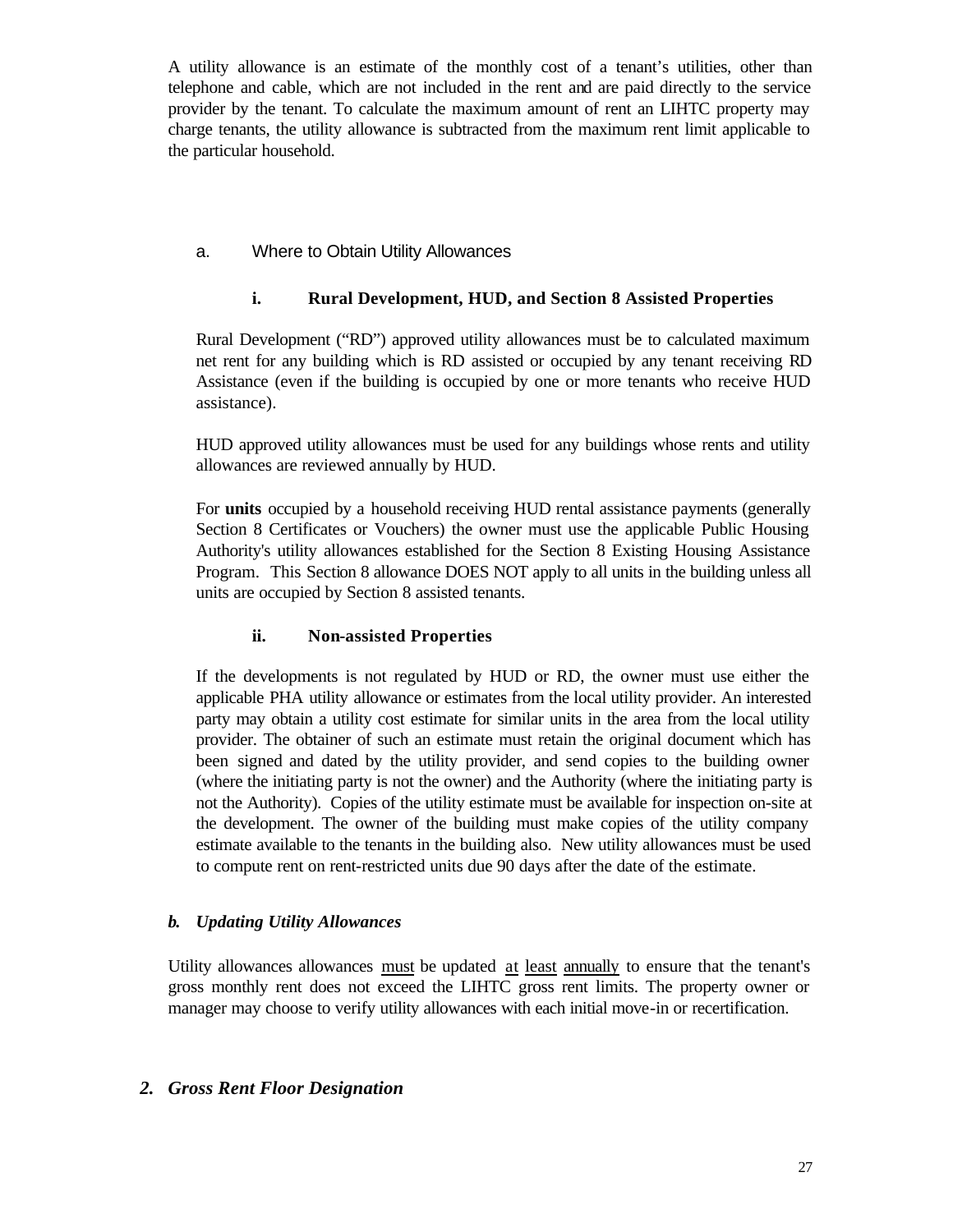Because area median income changes every year, it could decrease and trigger a reduction in the amount of rent a tax credit property could charge. To eliminate the financing and budgetary uncertainties a project might otherwise face due to decreasing area median income, the LIHTC program creates a rent "floor" (minimum rent level) for projects that received an initial allocation of credits after 1989. The "floor" rent amount is the maximum allowable gross rent as of the floor designation's effective date.

#### **a. When Does the Floor Take Effect**

It takes effect on the date that an allocation of tax credits is made to the building unless the Owner elects to have the rent floor take effect on the date that the building is placedin-service. For the gross rent floor to take effect on the building's placed-in-service date, the building owner must forward an executed Gross Rent Floor Designation (available from the Authority upon request) to the Authority's offices before the placed-in-service date.

Owners of buildings financed with tax exempt bonds are subject to different rules and should refer to Revenue Procedure 94-57.

## **3. Maximum Rent Calculation**

#### **a. Family Size Rent Calculations (1987-1989)**

**Properties which received tax credit allocations between January 1, 1987 and December 31, 1989 whose owner's did NOT elect to use the "number of bedrooms" method of calculating maximum rent** may charge tenants a maximum gross rent of thirty percent (30%) of the annual median income limit adjusted for family size for the county in which the development is located.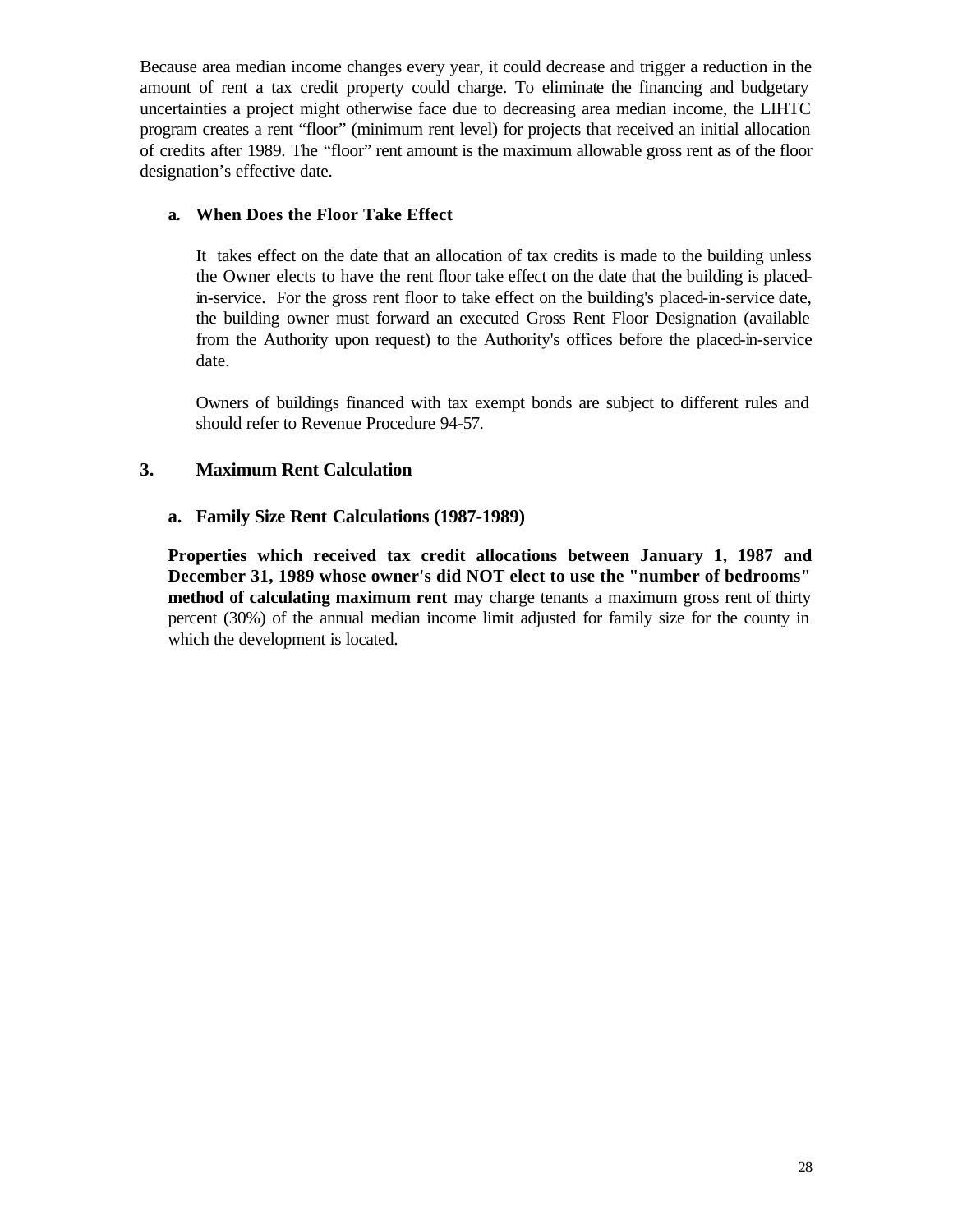# **Example Calculations:**

#### **20/50 Set-Aside Election**

1999 York County Median Family Income = \$54,500.00

Rent Calculation for Very Low Income level (50%):

| Number of<br>Persons         | 1        | 2        | 3        | $\overline{4}$ | 5        | 6        | $\tau$   | 8        |
|------------------------------|----------|----------|----------|----------------|----------|----------|----------|----------|
| Very Low<br>Income $(50\%)$  | \$18,500 | \$21,150 | \$23,800 | \$26,450       | \$28,550 | \$30,700 | \$32,800 | \$34,900 |
| Multiplied x                 | .30      | .30      | .30      | .30            | .30      | .30      | .30      | .30      |
| Equals                       | \$5,550  | \$6,345  | \$7,140  | \$7,935        | \$8,565  | \$9,210  | \$9,840  | \$10,470 |
| Divided by                   | 12       | 12       | 12       | 12             | 12       | 12       | 12       | 12       |
| Maximum<br><b>Gross Rent</b> | \$462.50 | \$528.75 | \$595.00 | \$661.25       | \$713.75 | \$767.50 | \$820.00 | \$872.50 |
| Rounded to                   | \$463    | \$529    | \$595    | \$661          | \$714    | \$768    | \$820    | \$873    |

#### **40/60 Set-Aside Election**

1999 York County Median Family Income = \$54,500.00

Rent Calculation for 60% Income level:

| Number of<br>Persons         | 1        | $\overline{c}$ | 3        | $\overline{4}$ | 5        | 6        | 7        | 8         |
|------------------------------|----------|----------------|----------|----------------|----------|----------|----------|-----------|
| Income $(50\%)$              | \$18,500 | \$21,150       | \$23,800 | \$26,450       | \$28,550 | \$30,700 | \$32,800 | \$34,900  |
| Multiplied x                 | 1.2      | 1.2            | 1.2      | 1.2            | 1.2      | 1.2      | 1.2      | 1.2       |
| Income $(60\%)$              | \$22,200 | \$25,380       | \$28,560 | \$31,740       | \$34,260 | \$36,840 | \$39,360 | \$41,880  |
| Multiplied x                 | .30      | .30            | .30      | .30            | .30      | .30      | .30      | .30       |
| Equals                       | \$6,660  | \$7,614        | \$8,568  | \$9,522        | \$10,278 | \$11,052 | \$11,808 | \$12,564  |
| Divided by                   | 12       | 12             | 12       | 12             | 12       | 12       | 12       | 12        |
| Maximum<br><b>Gross Rent</b> | \$555.00 | \$634.50       | \$714.00 | \$793.50       | \$856.50 | \$921.00 | \$984.00 | \$1047.00 |
| Rounded to                   | \$555    | \$635          | \$714    | \$794          | \$857    | \$921    | \$984    | \$1047    |

# **b. Bedroom Size Rent Calculations (1990 - Forward)**

For developments receiving an allocation of Low Income Housing Tax Credits from January 1, 1990 forward, the maximum gross rents are computed based on the number of bedrooms in the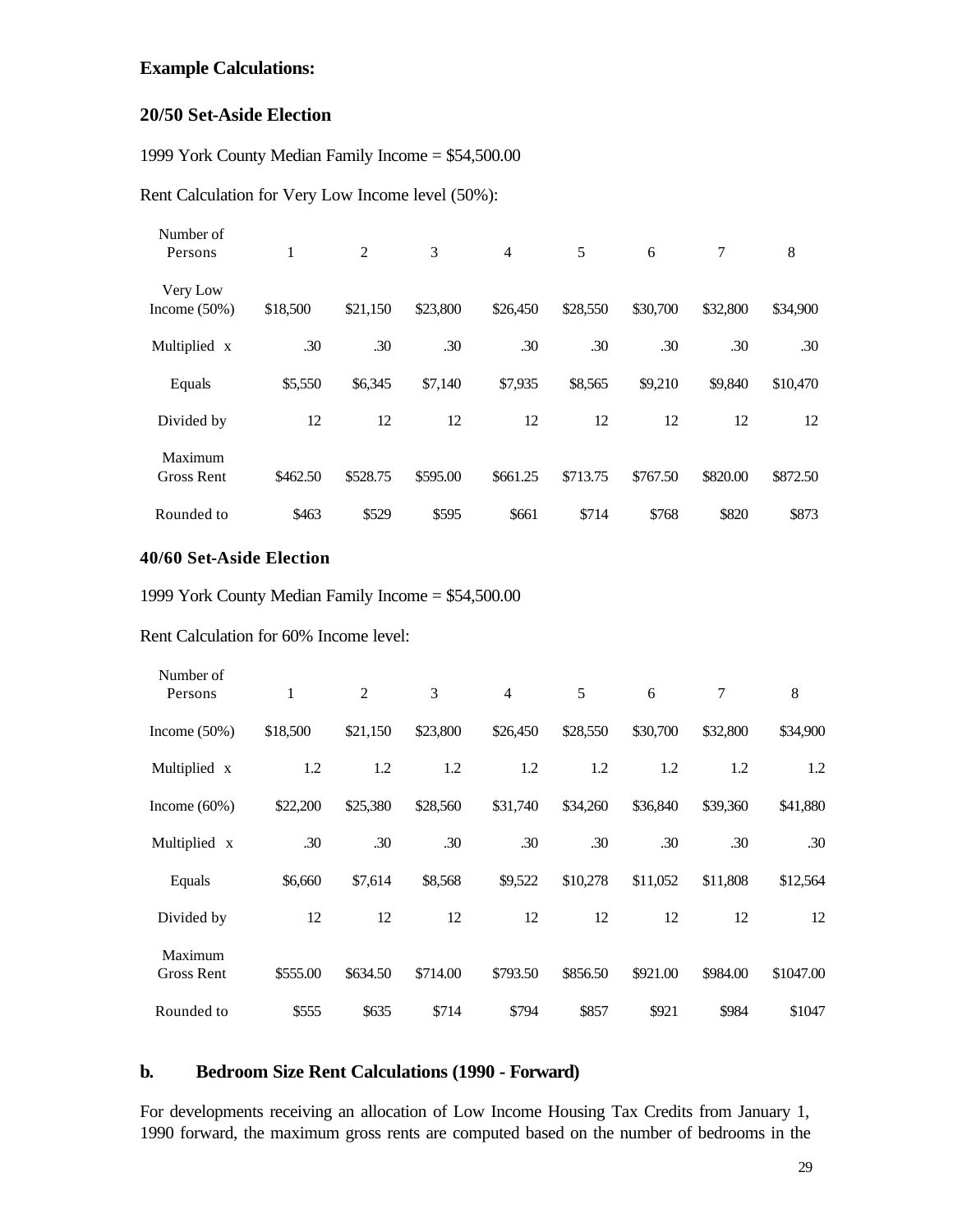unit. Units with no separate bedroom are treated as being occupied by one (1) person; larger units are treated as being occupied by 1.5 persons per each separate bedroom (see chart below). 1987 through 1989 LIHTC owners who **DID ELECT** to use the "number of bedrooms formula and filed a Notice Of Election form (NOE-1) with the IRS and the Authority by February 7, 1994 calculate their maximum rent this way also.

0 Bedroom Unit  $= 1.0$  person income 1 Bedroom Unit  $= 1.5$  person income 2 Bedroom Unit = 3.0 person income  $3$  Bedroom Unit = 4.5 person income 4 Bedroom Unit  $= 6.0$  person income

The example on the following page demonstrates how to calculate maximum rents using the number of bedrooms method based on HUD's 1999 Income Limits for Lee County: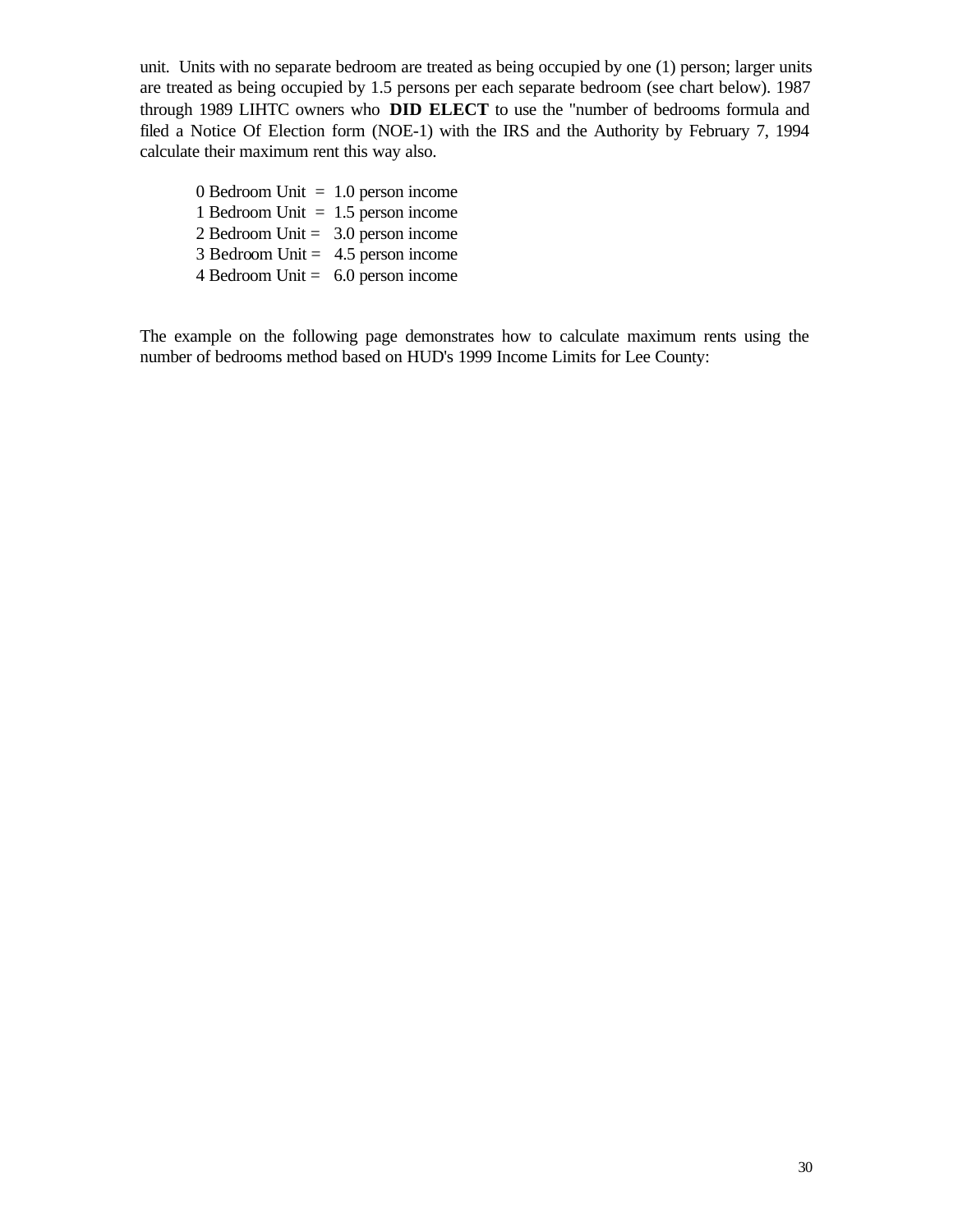# **20/50 Set-Aside Election 40/60 Set-Aside Election** Rent Calculation for 50% Income: Rent

Calculation for 60% Income:

| Number of Bedrooms                              | 1              | Number of Bedrooms                              | 3              |
|-------------------------------------------------|----------------|-------------------------------------------------|----------------|
| Assumed Number of<br>residents                  | 1.5            | Assumed Number of residents                     | 4.5            |
| Very Low Income (50%)<br>for 1 person household | \$13,600       | Very Low Income (50%) for 4<br>person household | \$19,400       |
| Add: Very Low Income<br>for 2 person household  | \$15,500       | Add: Very Low Income for 5<br>person household  | \$20,950       |
| Equals                                          | \$29,100       | Equals                                          | \$40,350       |
| Divided by                                      | $\overline{2}$ | Divided by                                      | $\overline{2}$ |
| Equals                                          | \$14,550       | Equals                                          | \$20,175       |
|                                                 | $-$            | Multiply by                                     | 1.2            |
|                                                 |                | Equals                                          | \$24,210       |
| Multiply by                                     | .30            | Multiply by                                     | .30            |
| Equals                                          | \$4,365        | Equals                                          | \$7,263        |
| Divide by                                       | 12             | Divide by                                       | 12             |
| <b>Maximum Gross Rent</b>                       | \$363.75       | <b>Maximum Gross Rent</b>                       | \$605.25       |
| Rounded to                                      | \$364          | Rounded to                                      | \$605          |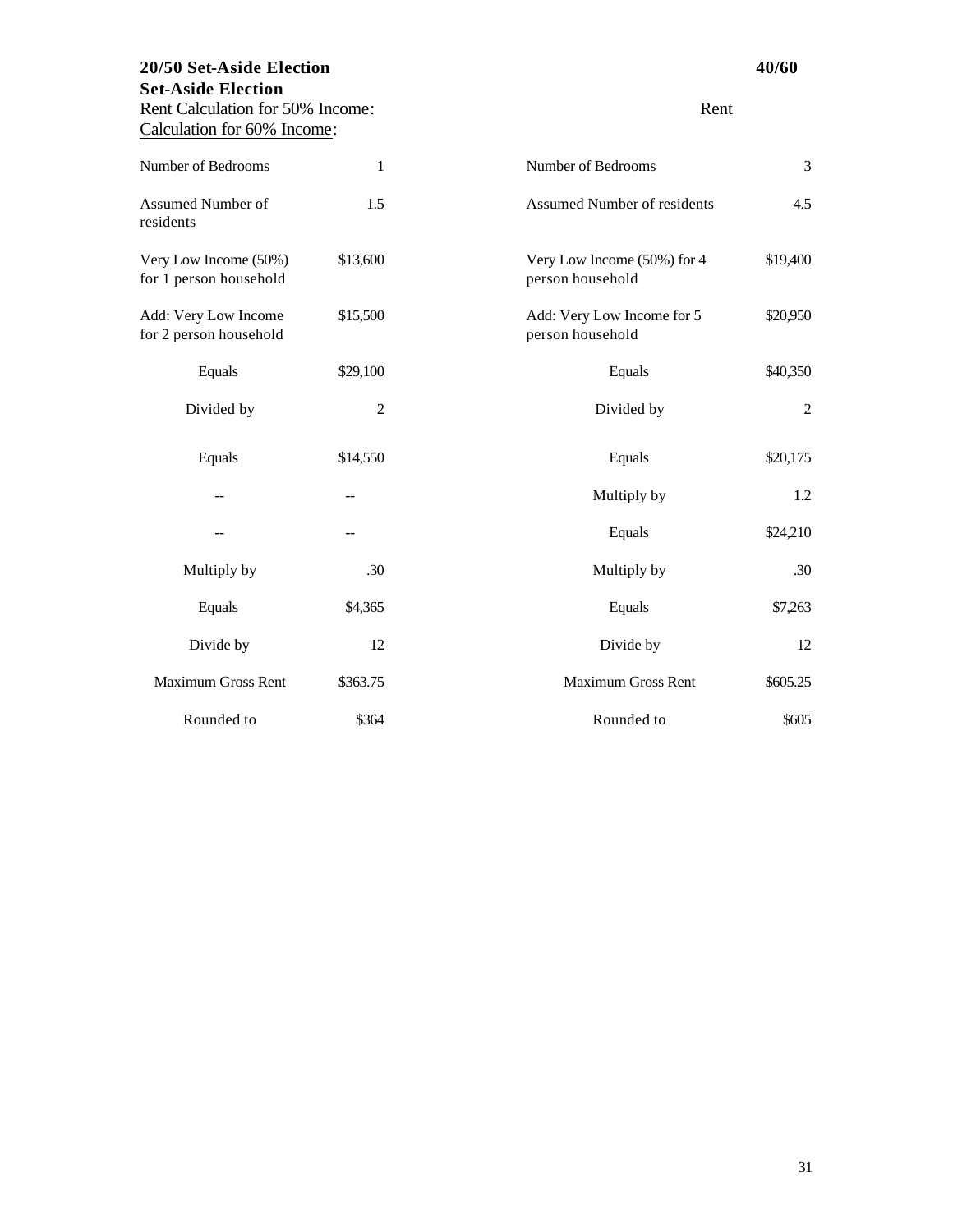# **Section 5**

# **Forms**

| Exhibit A        | Quarterly Recordkeeping Report (QRR-2)               |
|------------------|------------------------------------------------------|
| <b>Exhibit B</b> | Annual Owner's Certification (AOC-1)                 |
| Exhibit C        | Household Income Certification (HIC-1)               |
| Exhibit D        | Tenant Income Verification Form (TIV-1)              |
| Exhibit E        | Asset Addendum to Tenant Income Certification (AA-1) |
| <b>Exhibit F</b> | Income Verification - Section 8 (IVS8-1)             |
| Exhibit G        | Flowchart - Qualifying the Applicant                 |

#### *\*\*\*TIMESAVER TIP\*\*\**

*For each form, fill in the information that will not change throughout the compliance period. (Authority ID number, Development Name, BIN numbers, placed-in-service date, end date for the first year of the credit period, etc.) Then, make copies of the partially completed forms. Now you will not need to fill in this information for each reporting period.*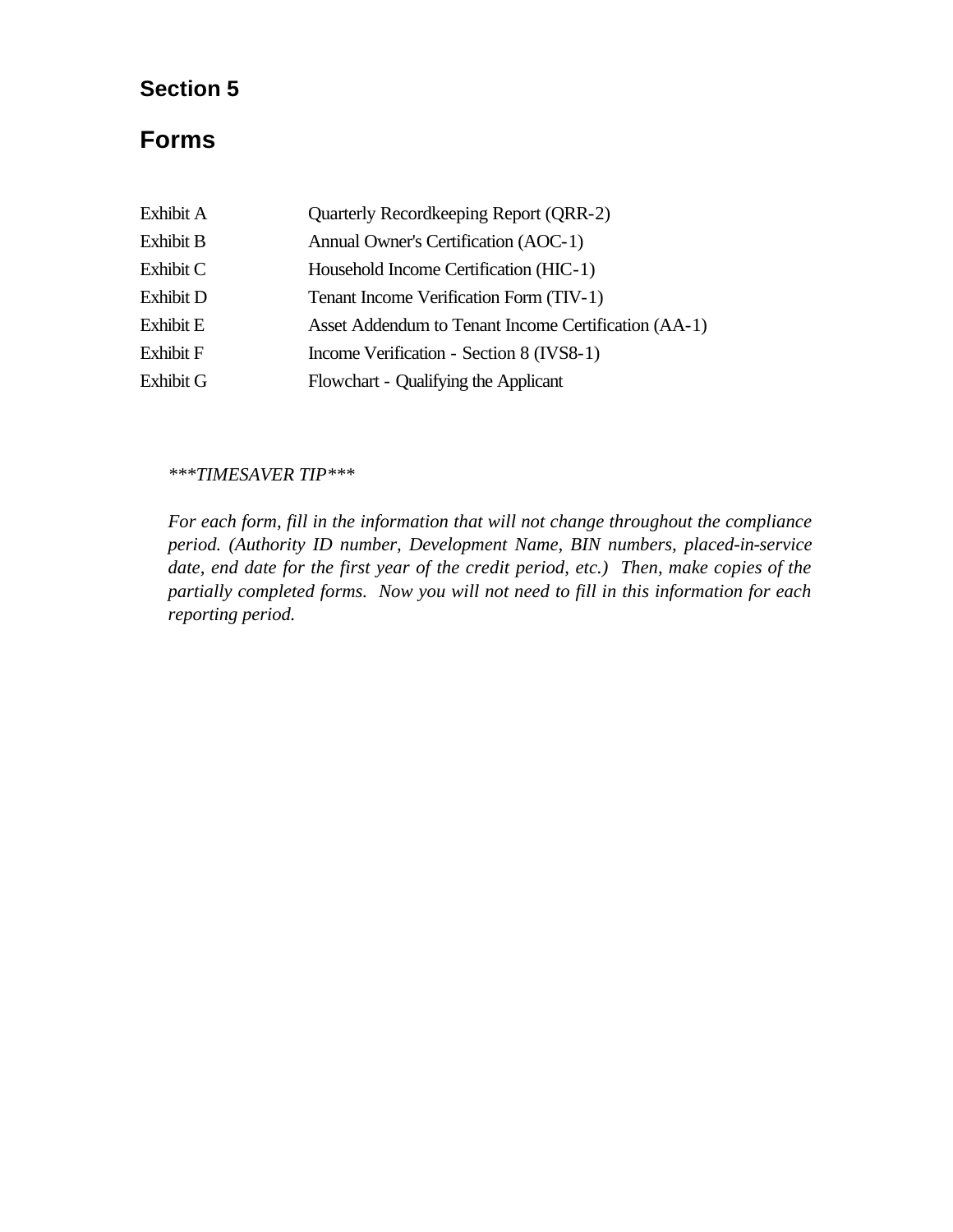# **Quarterly Recordkeeping Report (QRR-2)**

#### Purpose of Report

Under the Recordkeeping and Record Retention provisions of 26 CFR Section 1.42-5, the owner of a low-income housing project is required to retain certain information for each unit of every qualified low-income building in the project. This information includes specific data on each unit as well as vacancy information for unoccupied units; form QRR-2 contains the required information. Failure to record this information is a direct violation of Section  $1.42-5(2)(b)(1)$  and will be reported to the IRS as noncompliance.

This report will also be used to monitor the minimum set-aside and applicable fraction from the development's initial rent-up through the end of the first year of the Credit Period (the first year that credits will be claimed for the buildings). It may be used to monitor changes in occupancy, rent and income qualifications, and as an indicator that the "next available unit" rules are being followed by the project Owner. For more information regarding the "next available unit" rules, consult **Section 3(K) - Over-Income Tenants** and **Section 4(C) - Vacated Units**.

#### Reporting Procedures - Form QRR-2

- The ORR-2 must be completed on a quarterly basis.
- A copy of the QRR-2 for each calendar quarter must be kept on-site or in a central location where it will be available for review during any on-site inspections.
- A copy of the QRR-2 must be submitted to the Authority for all calendar quarters beginning with the date that any building in the project is placed-in-service and ending with the last calendar quarter of the first year of the Credit Period.
- QRR-2s which are submitted to the Authority are due within 30 days from the last date of the quarter covered by the report.
- Page QRR-2.D is only required for QRR-2s which are submitted to the Authority's offices.

The calendar quarters are January through March, April through June, July through September, and October through December.

#### **Example 1**

The chart below gives the dates covered by the QRR-2's to be submitted and the due dates for Boardwalk Manor Apartments which places-in-service on June 1, 1999 elects 1999 as the first year of the credit period.

| <b>QRR-2 Submissions</b> | Dates Covered by QRR-2 | Due Date of QRR-2 |
|--------------------------|------------------------|-------------------|
|                          | $6/1/99 - 6/30/99$     | 7/30/99           |
| 2                        | 7/1/99 - 9/30/99       | 10/30/99          |
| 3                        | $10/1/99 - 12/31/99$   | 1/30/2000         |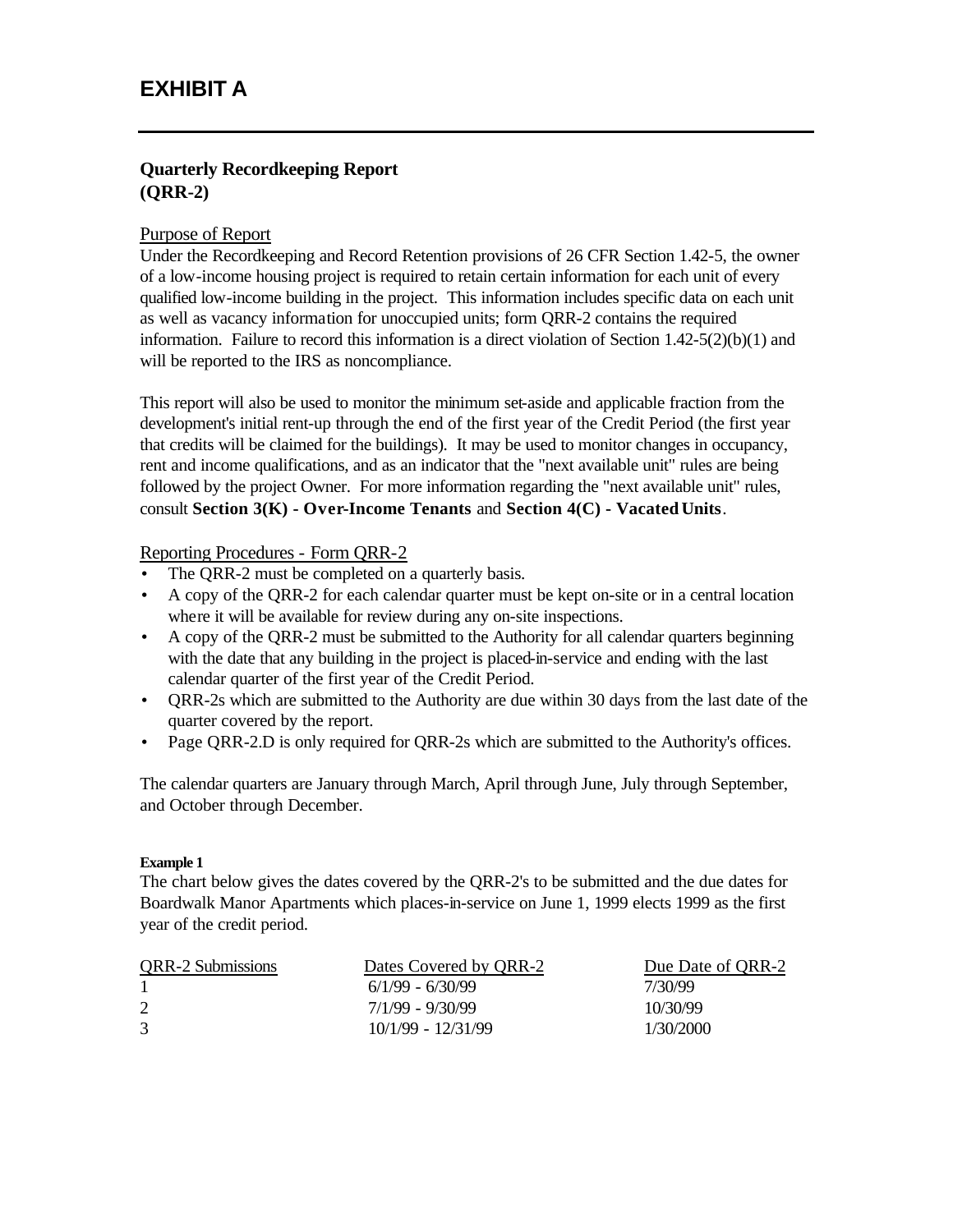#### **Example 2**

The chart below gives the dates covered by the QRR-2s to be submitted and the due dates for Summer Hills Apartments which places-in-service on June 1, 1999 and elects 2000 as the first year of the credit period.

| <b>QRR-2 Submissions</b> | Dates Covered by QRR-2 | Due Date of QRR-2 |
|--------------------------|------------------------|-------------------|
| $\mathbf{1}$             | $6/1/99 - 6/30/99$     | 7/30/99           |
| 2                        | $7/1/99 - 9/30/99$     | 10/30/99          |
| 3                        | $10/1/99 - 12/31/99$   | 1/30/2000         |
| $\overline{4}$           | $1/1/99 - 3/31/99$     | 4/30/2000         |
| 5                        | $4/1/99 - 6/30/99$     | 7/30/2000         |
| 6                        | $7/1/99 - 9/30/99$     | 10/30/2000        |
| 7                        | 10/1/99 - 12/31/99     | 1/30/2001         |
|                          |                        |                   |

#### **Failure to Provide Completed QRR-2s**

The data listed on the QRR-2s is required by the Internal Revenue Code. If QRR-2s are not available during any on-site inspection or are not submitted in accordance with Authority policy, the Authority may submit a Form 8823 (Report of Noncompliance) to the IRS

#### Retention Requirements

The QRR-2 forms for the first year of the credit period must be retained for at least six (6) years beyond the due date (with extensions) for filing the federal income tax return for the last year of the compliance period of the building. For the remaining years of the compliance period, this information must be kept for at least 6 years after the due date (with extensions) for filing the federal income tax return for the last year of the extended use period (see **Section 1(B) – Compliance Period**).

#### **Instructions - Form QRR-2**

A Form QRR-2 must be completed for **each** LIHTC project. Please note that Form QRR-2 consists of four pages (QRR-2.A, QRR-2.B, QRR-2.C, and QRR-2.D). However, it may be necessary to use more than one copy of pages B and C to compile information for a given quarter. In this case, be sure to fill in the blanks in the upper right hand corner of each page showing current page number and the total number of pages in the report for the given quarter.

In order to comply with the Federal Regulations concerning Compliance Monitoring, all blanks on Page A of the QRR-2 must be completed. If a blank is not applicable, please specify with "N/A". Most of the blanks on the form are self-explanatory; others are explained below.

#### **Page 1 (QRR-2.A):**

#### **Authority ID#:\_\_\_\_\_\_\_\_\_\_\_\_**

This is the five digit tracking number assigned by the Authority to the development.

#### **First Year of Credit Period:\_\_\_\_\_\_\_\_\_\_\_\_**

Give the first year for which the Owner will claim low-income housing tax credits for the development.

#### **Gross Rent Method: # of persons, # of bedrooms**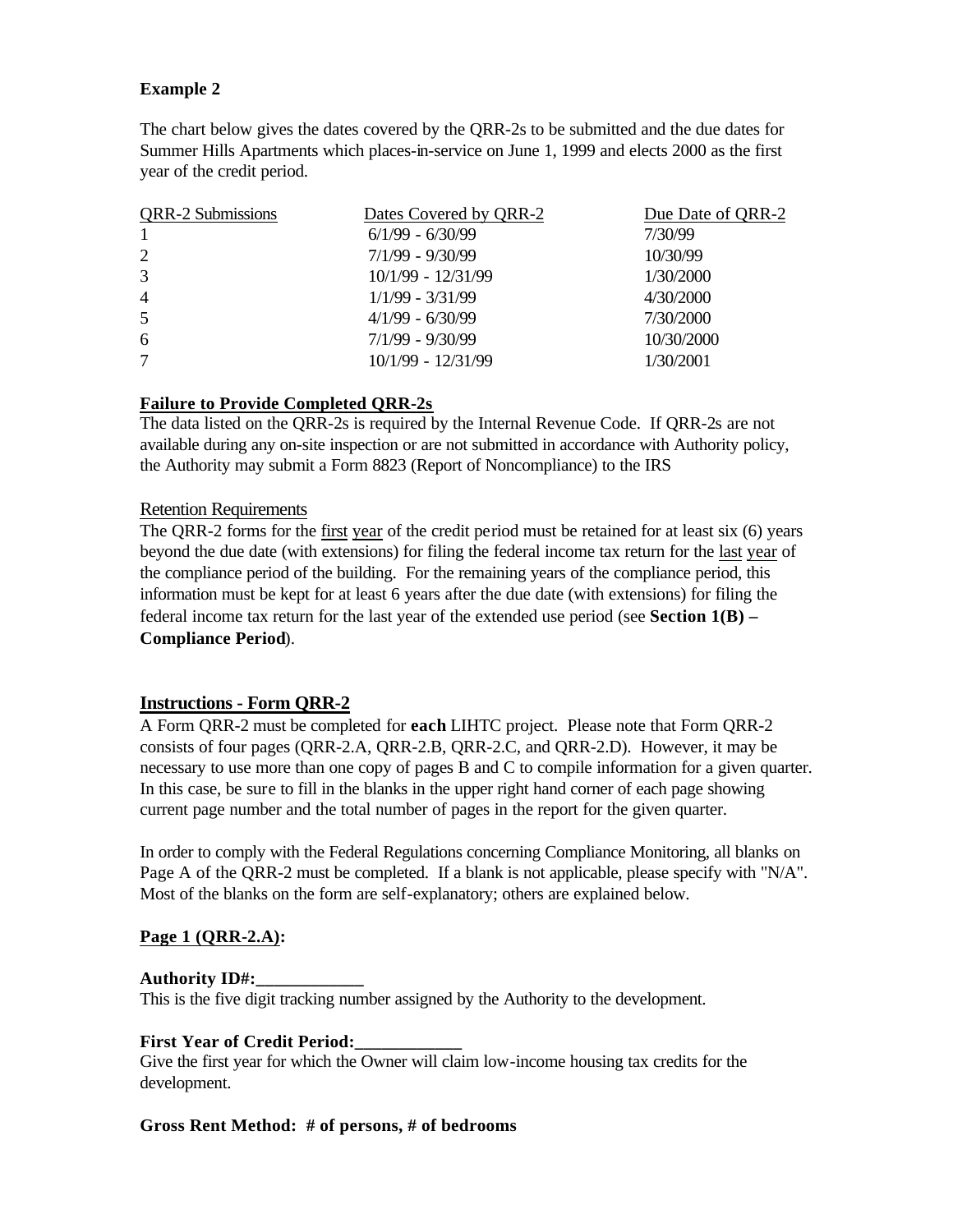If a development received LIHTCs in 1987, 1988, or 1989, and the Owner DID NOT submit an election to use the # of bedrooms method for computing gross rent, check "# of persons". (This election must have been submitted by February 7, 1994.)

All other developments check "# of bedrooms".

**Minimum Set-Aside: 20/50 40/60 15/40 (deep rent skewed)** Circle the minimum set-aside applicable to the development.

**Actual % Set Aside for Low-Income Use: \_\_\_\_\_\_\_%** Give the actual percentage of units in the development that are reserved for occupancy by lowincome households.

# **Development Vacancy % (for quarter): \_\_\_\_\_\_\_%**

Give the vacancy percentage of the development for the quarter covered by the report. Example: A development has 10 units. 2 units have been vacant for the entire quarter. The vacancy percentage is 20%.

For the tables provided on page QRR-2.A and QRR-2.B, list each low-income unit and provide the information requested. Rental and utility allowance amounts must be given as monthly figures. Income amounts must be given as annual figures. Make as many copies of page QRR-2.B as is necessary to reflect all units in the development that are occupied or available for occupancy.

#### **BIN Number**

The Building Identification Numbers (BINs) have been assigned by the Authority in accordance with IRS requirements. BINs serve as tracking numbers of any building which has been allocated LIHTCs. The BINs can be found in the development's Carryover Allocation documents or IRS Form 8609s issued to the Owner.

#### **Owner Bldg. #**

Insert the Owner's building designation number as submitted on the LIHTC application and reflected on the IRS Form 8609 issued for the building.

#### **Unit Number**

List the unit number used by the Owner/Management agent for identifying each unit.

#### **Head Of Hous ehold**

Insert the last name and first initial of the unit's Head of Household. In the case of roommates, be sure to use the same name as given on the HIC-1.

If the prior occupant was low-income qualified but the unit is currently vacant, insert a "V" and complete the requested information for the unit on page QRR-2.C.

If the unit has never been rented to a qualified low-income household, insert "VNR".

#### **Initial Occupancy Date**

Insert the date that the current household initially occupied the unit. If the project is a rehab or acquisition/rehab and the tenant lived in the unit before it became an LIHTC unit, insert the date that the unit was placed-in-service for the LIHTC program.

#### **Initial Gross Anticipated Household Income**

Insert the gross anticipated household income for the current household on the date of initial occupancy.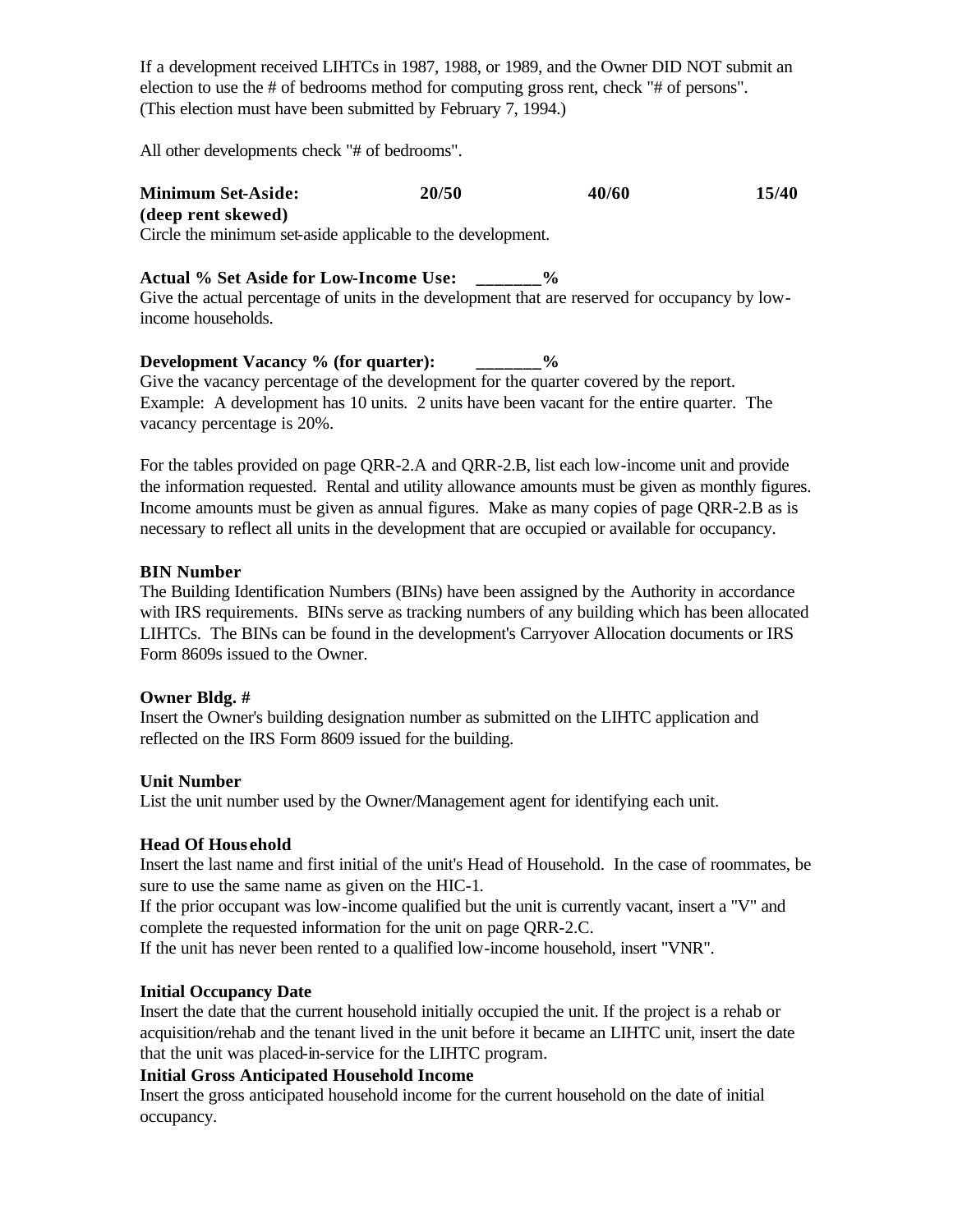#### **Contract Rent**

Insert the total amount of rent collected for the unit each month, including any rental assistance payments.

#### **Tenant Paid Rent**

Insert the amount of rent that the household is responsible for paying each month. Do not include any rental assistance that is paid on behalf of the tenant.

#### **Gross Rent**

Insert the sum of the TENANT PAID RENT plus the UTILITY ALLOWANCE. This is the gross rent which must meet the applicable gross rent limit of the Internal Revenue Code.

#### **QRR-2.C - Next Available Unit ("NAU") Table**

The NAU Table is used to show that the Owner has followed the next available unit rules when low-income units were vacated and/or the gross anticipated household income for an initially qualifying family has exceeded 140% of the applicable income limit. For more information on these rules, **Section 3(K) - Over-Income Tenants** and **Section 4(C) - Vacated Units**.

Insert the applicable information for any low-income unit which was vacated or any qualified unit in which the gross anticipated household income has exceeded 140% of the applicable income limit for the unit **during the quarter covered by the report**.

#### **"NAU" Trigger**

If the "next available unit" rule was triggered by an increase of the household's gross anticipated household income, insert "I".

If the "next available unit" rule was triggered by a low-income unit vacancy, insert "V".

#### **Date Unit Over-income / Vacated**

For over-income units, insert the date that the Owner / management agent became aware that the unit was over-income.

For low-income vacancies, insert the date that the unit was vacated by the qualified household.

#### **Date Next Available Unit Rented**

For over-income units, insert the date that the next available unit of equal or smaller size in the BUILDING was rented.

For vacated low-income units, insert the date that the next available unit of equal or smaller size in the DEVELOPMENT was rented.

#### **QRR-2.D - Management Information:**

This page is only required for QRR-2s submitted to the Authority. It is not required for QRR-2s which are maintained at the property for on-site inspections. All blanks should be completed. If a blank is not applicable, insert "N/A".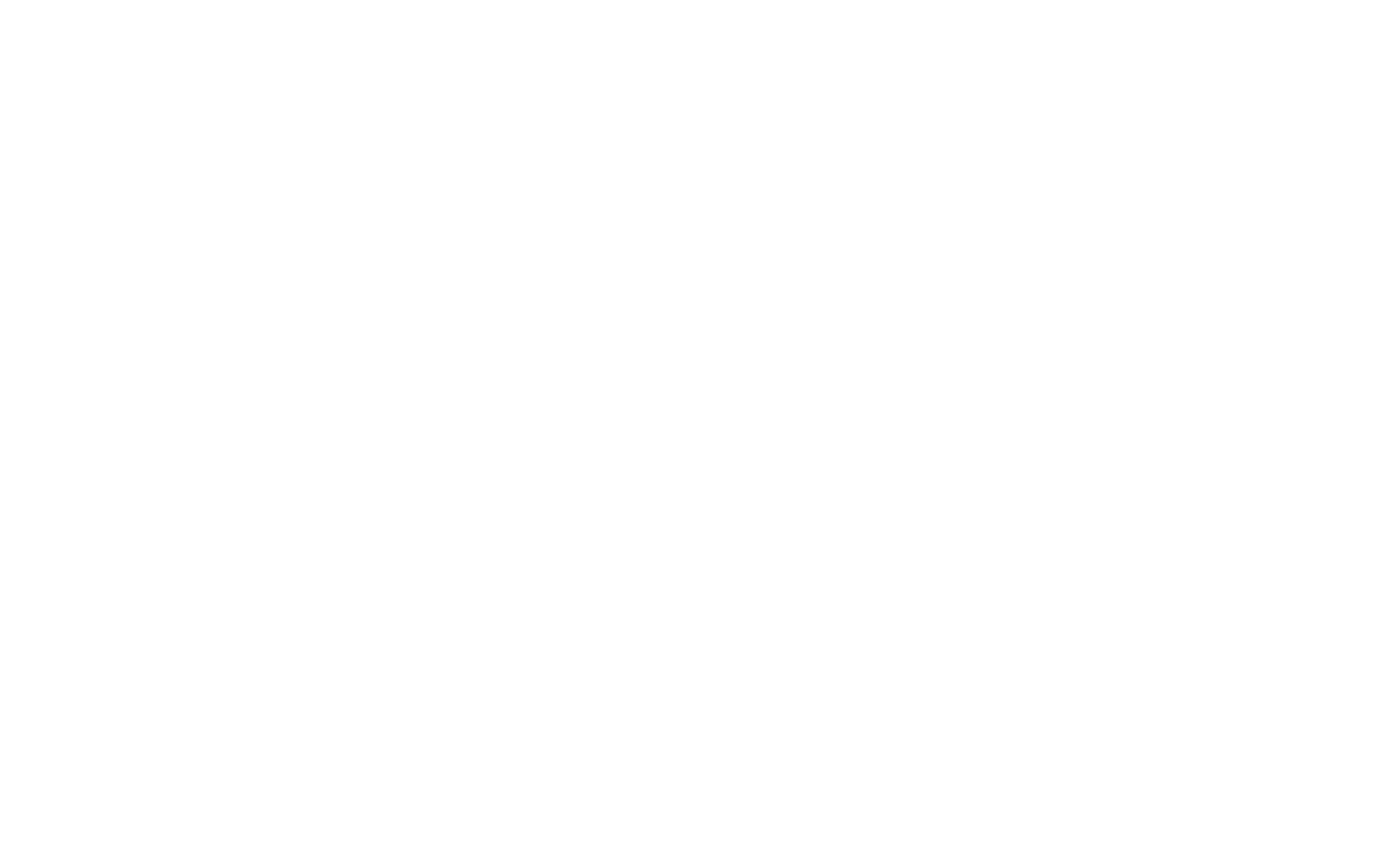#### SOUTH CAROLINA STATE HOUSING FINANCE & DEVELOPMENT AUTHORITY

**QUARTERLY RECORDKEEPING REPORT**

LOW-INCOME HOUSING TAX CREDIT PROGRAM Page 1 of \_\_\_\_\_\_\_

|                           |                                        |                                                           | Ouarter (circle one): 1 2 3                     |  |                                       |       |                                                 |
|---------------------------|----------------------------------------|-----------------------------------------------------------|-------------------------------------------------|--|---------------------------------------|-------|-------------------------------------------------|
| Authority ID#:<br>skewed) |                                        | Placed-In-Service Date: $\frac{1}{\sqrt{1-\frac{1}{2}}}\$ |                                                 |  | Minimum Set-Aside (circle one): 20/50 | 40/60 | $15/40$ (deep-rent                              |
| Address:                  | City:                                  |                                                           | First Year of Credit Period:                    |  |                                       |       | Actual % Set Aside for Low-Income Use: _______% |
| County:                   | Gross Rent Method: $\Box$ # of persons | $\Box$ # of bedrooms                                      | Development Vacancy % (for quarter): _________% |  |                                       |       |                                                 |

Complete table below for each unit in the development. Use monthly figures for rental and utility allowance amounts. Gross Anticipated Household Incomes must be given as annual figures.

| <b>BIN</b><br><b>NUMBER</b> | <b>OWNE</b><br>$\bf R$<br>BLDG. | <b>UNIT</b><br># | <b>HEAD OF HOUSEHOLD</b><br>(Last Name, First Initial)<br>Vacant Low Income Unit $= V$<br>Vacant Never Rented = VNR | <b>INITIAL</b><br><b>OCCUPANC</b><br>$\mathbf{Y}$<br>DATE | <b>INITIAL</b><br># OF<br><b>OCCUPANT</b><br>S | <b>INITIAL</b><br><b>GROSS</b><br><b>ANTICIPATED</b><br><b>HOUSEHOLD</b><br><b>INCOME</b> | <b>CURRENT</b><br># OF<br><b>OCCUPANT</b><br>S | # $OF$<br><b>BED</b><br><b>ROOMS</b> | <b>CONTRACT</b><br><b>RENT</b><br>(Total rent<br>collected for<br>unit) | <b>TENANT</b><br><b>PAID</b><br><b>RENT</b> | <b>UTILITY</b><br>ALLOWANCE | <b>GROSS RENT</b><br>(Tenant Paid<br>$Rent +$<br><b>Utility</b><br>Allowance) | <b>CURRENT</b><br><b>GROSS</b><br><b>ANTICIPATED</b><br><b>HOUSEHOLD</b><br><b>INCOME</b> |
|-----------------------------|---------------------------------|------------------|---------------------------------------------------------------------------------------------------------------------|-----------------------------------------------------------|------------------------------------------------|-------------------------------------------------------------------------------------------|------------------------------------------------|--------------------------------------|-------------------------------------------------------------------------|---------------------------------------------|-----------------------------|-------------------------------------------------------------------------------|-------------------------------------------------------------------------------------------|
|                             |                                 |                  |                                                                                                                     |                                                           |                                                |                                                                                           |                                                |                                      |                                                                         |                                             |                             |                                                                               |                                                                                           |
|                             |                                 |                  |                                                                                                                     |                                                           |                                                |                                                                                           |                                                |                                      |                                                                         |                                             |                             |                                                                               |                                                                                           |
|                             |                                 |                  |                                                                                                                     |                                                           |                                                |                                                                                           |                                                |                                      |                                                                         |                                             |                             |                                                                               |                                                                                           |
|                             |                                 |                  |                                                                                                                     |                                                           |                                                |                                                                                           |                                                |                                      |                                                                         |                                             |                             |                                                                               |                                                                                           |
|                             |                                 |                  |                                                                                                                     |                                                           |                                                |                                                                                           |                                                |                                      |                                                                         |                                             |                             |                                                                               |                                                                                           |
|                             |                                 |                  |                                                                                                                     |                                                           |                                                |                                                                                           |                                                |                                      |                                                                         |                                             |                             |                                                                               |                                                                                           |
|                             |                                 |                  |                                                                                                                     |                                                           |                                                |                                                                                           |                                                |                                      |                                                                         |                                             |                             |                                                                               |                                                                                           |
|                             |                                 |                  |                                                                                                                     |                                                           |                                                |                                                                                           |                                                |                                      |                                                                         |                                             |                             |                                                                               |                                                                                           |
|                             |                                 |                  |                                                                                                                     |                                                           |                                                |                                                                                           |                                                |                                      |                                                                         |                                             |                             |                                                                               |                                                                                           |
|                             |                                 |                  |                                                                                                                     |                                                           |                                                |                                                                                           |                                                |                                      |                                                                         |                                             |                             |                                                                               |                                                                                           |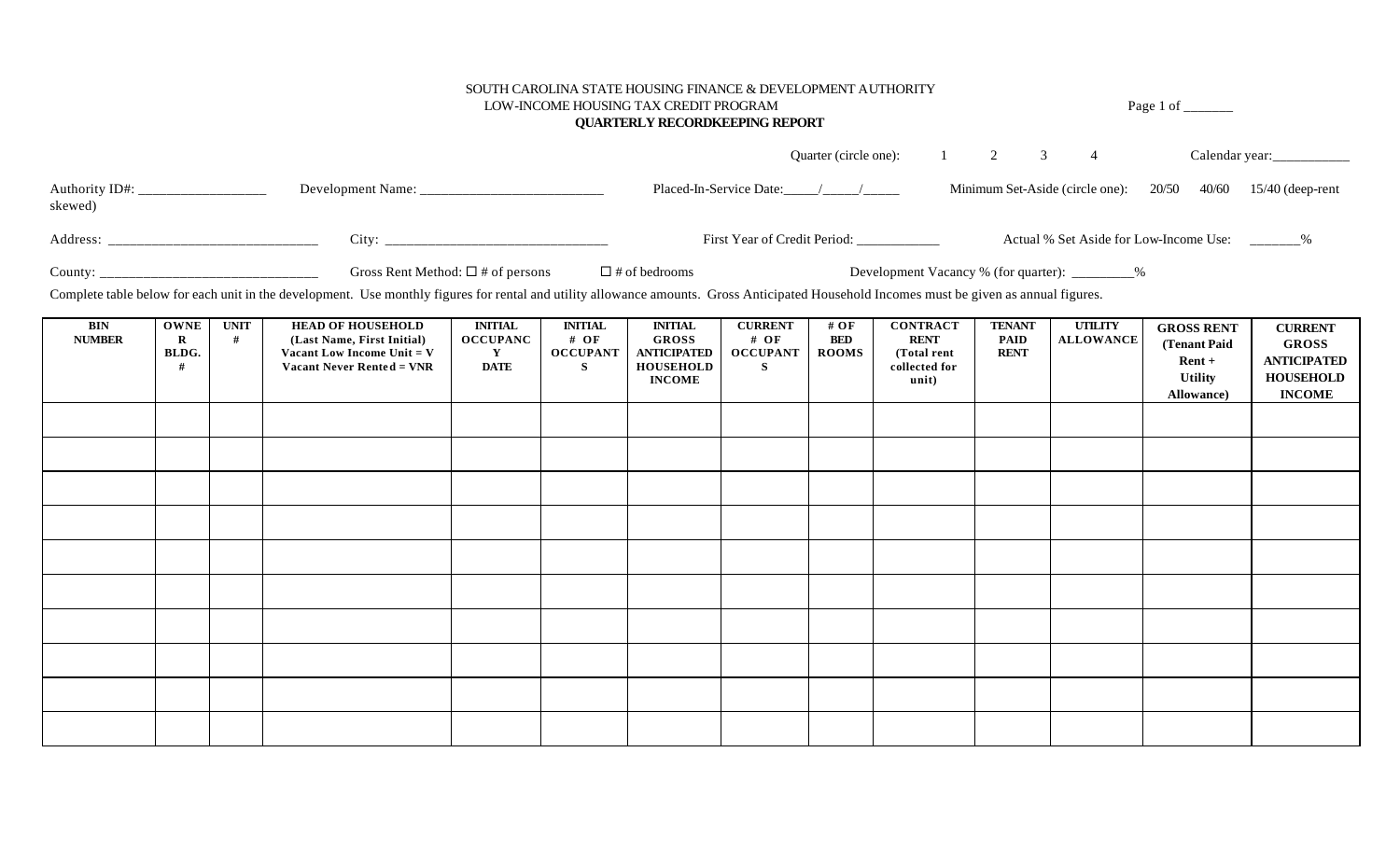#### LOW-INCOME HOUSING TAX CREDIT PROGRAM  **QUARTERLY RECORDKEEPING REPORT**

Page \_\_\_\_\_\_\_\_ of \_\_\_\_\_\_\_

Development Name: \_\_\_\_\_\_\_\_\_\_\_\_\_\_\_\_\_\_\_\_\_\_\_\_\_

| <b>BIN</b><br><b>NUMBER</b> | <b>OWNER</b><br>BLDG.<br># | <b>UNIT</b><br># | <b>HEAD OF HOUSEHOLD</b><br>(Last Name, First Initial)<br>Vacant Low Income Unit = $V$<br>Vacant Never Rented = VNR | <b>INITIAL</b><br><b>OCCUPANC</b><br>$\mathbf{Y}$<br><b>DATE</b> | $\blacksquare\blacksquare\blacksquare\blacksquare\blacksquare\blacksquare\blacksquare$<br># OF<br><b>OCCUPANT</b><br>S | <b>INITIAL</b><br><b>GROSS</b><br><b>ANTICIPATED</b><br><b>HOUSEHOLD</b><br><b>INCOME</b> | <b>CURRENT</b><br># OF<br><b>OCCUPANT</b><br>S | # OF<br><b>BED</b><br><b>ROOMS</b> | <b>CONTRACT</b><br><b>RENT</b><br>(Total rent<br>collected for<br>unit) | <b>TENANT</b><br><b>PAID</b><br><b>RENT</b> | <b>UTILITY</b><br><b>ALLOWANCE</b> | <b>GROSS RENT</b><br>(Tenant Paid<br>$Rent +$<br>Utility<br>Allowance) | <b>CURRENT</b><br><b>GROSS</b><br><b>ANTICIPATED</b><br><b>HOUSEHOLD</b><br><b>INCOME</b> |
|-----------------------------|----------------------------|------------------|---------------------------------------------------------------------------------------------------------------------|------------------------------------------------------------------|------------------------------------------------------------------------------------------------------------------------|-------------------------------------------------------------------------------------------|------------------------------------------------|------------------------------------|-------------------------------------------------------------------------|---------------------------------------------|------------------------------------|------------------------------------------------------------------------|-------------------------------------------------------------------------------------------|
|                             |                            |                  |                                                                                                                     |                                                                  |                                                                                                                        |                                                                                           |                                                |                                    |                                                                         |                                             |                                    |                                                                        |                                                                                           |
|                             |                            |                  |                                                                                                                     |                                                                  |                                                                                                                        |                                                                                           |                                                |                                    |                                                                         |                                             |                                    |                                                                        |                                                                                           |
|                             |                            |                  |                                                                                                                     |                                                                  |                                                                                                                        |                                                                                           |                                                |                                    |                                                                         |                                             |                                    |                                                                        |                                                                                           |
|                             |                            |                  |                                                                                                                     |                                                                  |                                                                                                                        |                                                                                           |                                                |                                    |                                                                         |                                             |                                    |                                                                        |                                                                                           |
|                             |                            |                  |                                                                                                                     |                                                                  |                                                                                                                        |                                                                                           |                                                |                                    |                                                                         |                                             |                                    |                                                                        |                                                                                           |
|                             |                            |                  |                                                                                                                     |                                                                  |                                                                                                                        |                                                                                           |                                                |                                    |                                                                         |                                             |                                    |                                                                        |                                                                                           |
|                             |                            |                  |                                                                                                                     |                                                                  |                                                                                                                        |                                                                                           |                                                |                                    |                                                                         |                                             |                                    |                                                                        |                                                                                           |
|                             |                            |                  |                                                                                                                     |                                                                  |                                                                                                                        |                                                                                           |                                                |                                    |                                                                         |                                             |                                    |                                                                        |                                                                                           |
|                             |                            |                  |                                                                                                                     |                                                                  |                                                                                                                        |                                                                                           |                                                |                                    |                                                                         |                                             |                                    |                                                                        |                                                                                           |
|                             |                            |                  |                                                                                                                     |                                                                  |                                                                                                                        |                                                                                           |                                                |                                    |                                                                         |                                             |                                    |                                                                        |                                                                                           |
|                             |                            |                  |                                                                                                                     |                                                                  |                                                                                                                        |                                                                                           |                                                |                                    |                                                                         |                                             |                                    |                                                                        |                                                                                           |
|                             |                            |                  |                                                                                                                     |                                                                  |                                                                                                                        |                                                                                           |                                                |                                    |                                                                         |                                             |                                    |                                                                        |                                                                                           |
|                             |                            |                  |                                                                                                                     |                                                                  |                                                                                                                        |                                                                                           |                                                |                                    |                                                                         |                                             |                                    |                                                                        |                                                                                           |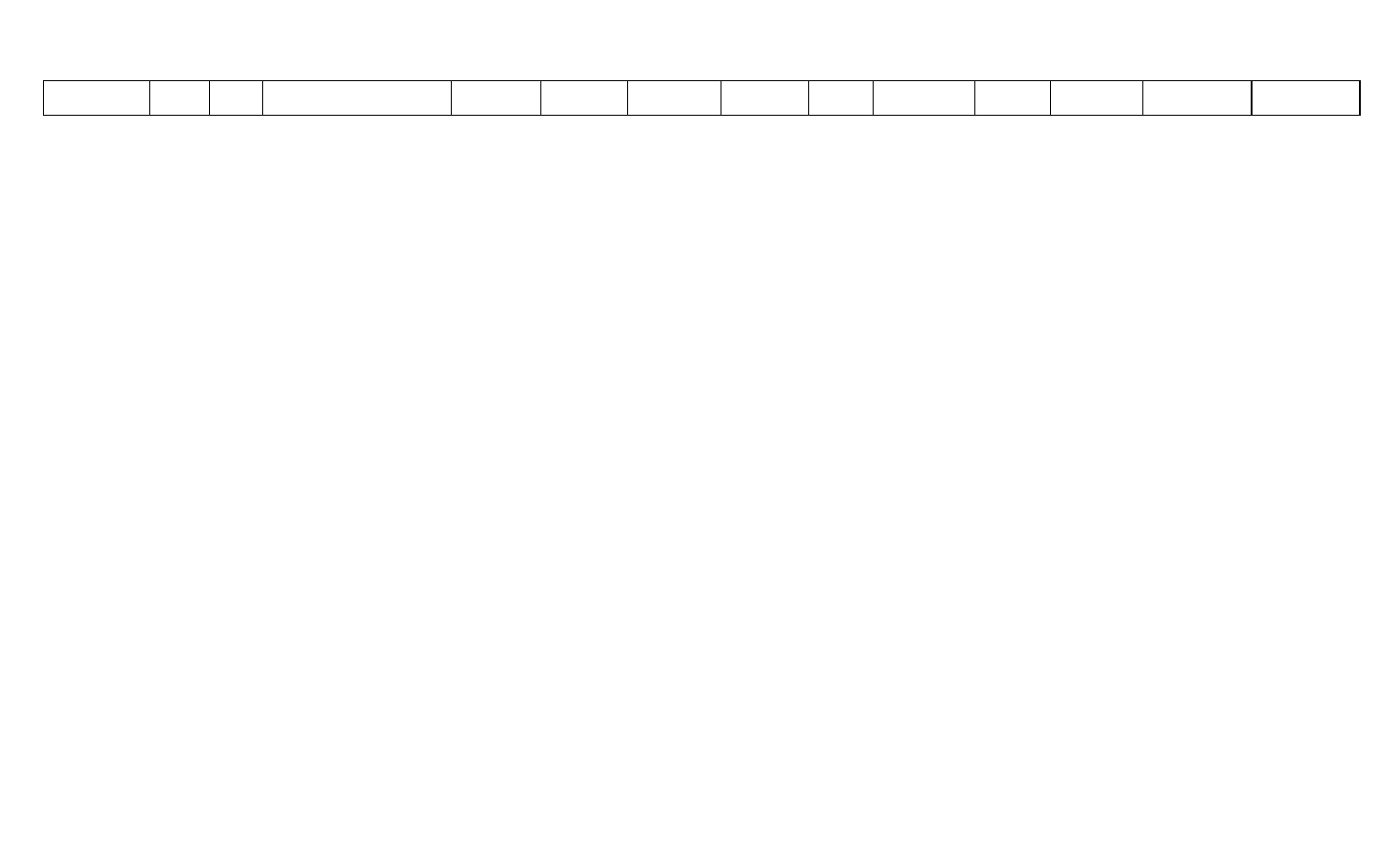#### LOW INCOME HOUSING TAX CREDIT PROGRAM **QUARTERLY RECORDKEEPING REPORT** Page \_\_\_\_\_\_ of \_\_\_\_\_\_\_ **NEXT AVAILABLE UNIT ("NAU") TABLE**

Development Name:\_\_\_\_\_\_\_\_\_\_\_\_\_\_\_\_\_\_\_\_\_\_\_\_\_\_\_\_\_\_\_\_\_\_\_\_\_\_

Provide the following information for units which trigger the NAU rules due to vacancy or income in excess of 140% of the applicable income limit.

| $\mathbf{BIN}$<br><b>NUMBER</b> | <b>OWNER</b><br>BLDG.<br># | <b>UNIT</b><br># | NAU<br>Trigger<br>$(I = income,$<br>$V =$ vacant unit) | <b>DATE UNIT</b><br><b>OVER-INCOME</b><br>/VACATED | <b>HEAD OF HOUSEHOLD</b><br>(Last Name, First Initial) | <b>DATE NEXT</b><br><b>AVAILABLE</b><br><b>UNIT RENTED</b> | $\mathbf{BIN}$<br><b>NUMBER</b> | <b>OWNER</b><br>BLDG.# | <b>UNIT</b><br>$\#$ | <b>HEAD OF HOUSEHOLD</b><br>(Last Name, First Initial) |
|---------------------------------|----------------------------|------------------|--------------------------------------------------------|----------------------------------------------------|--------------------------------------------------------|------------------------------------------------------------|---------------------------------|------------------------|---------------------|--------------------------------------------------------|
|                                 |                            |                  |                                                        |                                                    |                                                        |                                                            |                                 |                        |                     |                                                        |
|                                 |                            |                  |                                                        |                                                    |                                                        |                                                            |                                 |                        |                     |                                                        |
|                                 |                            |                  |                                                        |                                                    |                                                        |                                                            |                                 |                        |                     |                                                        |
|                                 |                            |                  |                                                        |                                                    |                                                        |                                                            |                                 |                        |                     |                                                        |
|                                 |                            |                  |                                                        |                                                    |                                                        |                                                            |                                 |                        |                     |                                                        |
|                                 |                            |                  |                                                        |                                                    |                                                        |                                                            |                                 |                        |                     |                                                        |
|                                 |                            |                  |                                                        |                                                    |                                                        |                                                            |                                 |                        |                     |                                                        |
|                                 |                            |                  |                                                        |                                                    |                                                        |                                                            |                                 |                        |                     |                                                        |
|                                 |                            |                  |                                                        |                                                    |                                                        |                                                            |                                 |                        |                     |                                                        |
|                                 |                            |                  |                                                        |                                                    |                                                        |                                                            |                                 |                        |                     |                                                        |
|                                 |                            |                  |                                                        |                                                    |                                                        |                                                            |                                 |                        |                     |                                                        |
|                                 |                            |                  |                                                        |                                                    |                                                        |                                                            |                                 |                        |                     |                                                        |
|                                 |                            |                  |                                                        |                                                    |                                                        |                                                            |                                 |                        |                     |                                                        |
|                                 |                            |                  |                                                        |                                                    |                                                        |                                                            |                                 |                        |                     |                                                        |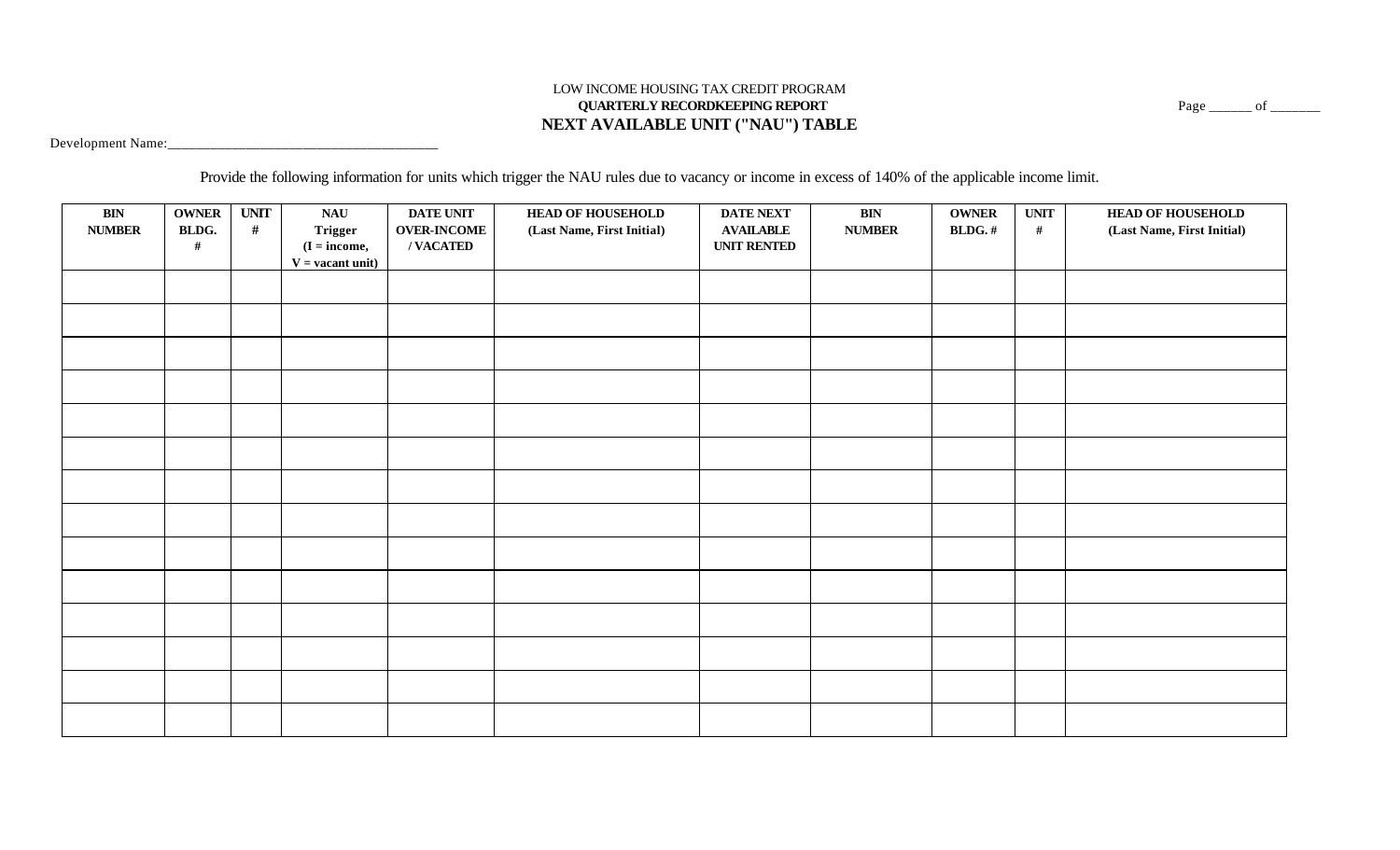#### *LOW-INCOME HOUSING TAX CREDIT PROGRAM QUARTERLY RECORDKEEPING REPORT*

Page \_\_\_\_\_\_\_\_\_\_\_ of \_\_\_\_\_\_

NOTE: This page to be completed and sent to AUTHORITY offices with QRR-2 from development. Placed-In-Service date through the end of the first year of the Credit Period. This page is not required for on-site retention of Q for remainder of Compliance Period.

| Authority ID #:_____________________ |                                                                                                                 |                                                                                                                                                                      | Date submitted: |  |
|--------------------------------------|-----------------------------------------------------------------------------------------------------------------|----------------------------------------------------------------------------------------------------------------------------------------------------------------------|-----------------|--|
| <b>MANAGEMENT INFORMATION</b>        | Please furnish current information on the management company for the Development as follows:                    |                                                                                                                                                                      |                 |  |
|                                      |                                                                                                                 |                                                                                                                                                                      |                 |  |
|                                      |                                                                                                                 |                                                                                                                                                                      |                 |  |
|                                      |                                                                                                                 |                                                                                                                                                                      |                 |  |
|                                      |                                                                                                                 |                                                                                                                                                                      |                 |  |
|                                      | Check here if any of the above information has changed since submission of last Quarterly Recordkeeping Report. |                                                                                                                                                                      |                 |  |
| <b>CERTIFICATION</b>                 |                                                                                                                 | Under penalty of perjury, the undersigned hereby certifies that the information presented herein is true and correct to the best of his or her knowledge and belief. |                 |  |
|                                      |                                                                                                                 |                                                                                                                                                                      |                 |  |
|                                      | Owner/Management Agent                                                                                          |                                                                                                                                                                      |                 |  |
|                                      |                                                                                                                 |                                                                                                                                                                      |                 |  |
|                                      | Typed or printed                                                                                                | Signature<br>____________________________                                                                                                                            |                 |  |
|                                      |                                                                                                                 | Title                                                                                                                                                                |                 |  |
|                                      |                                                                                                                 |                                                                                                                                                                      |                 |  |
|                                      |                                                                                                                 |                                                                                                                                                                      |                 |  |
|                                      | and the company of the company of the company of the company of the company of the company of the company of th |                                                                                                                                                                      |                 |  |

[ ] Check here if any of the above information has changed since submission of last Quarterly Recordkeeping Report.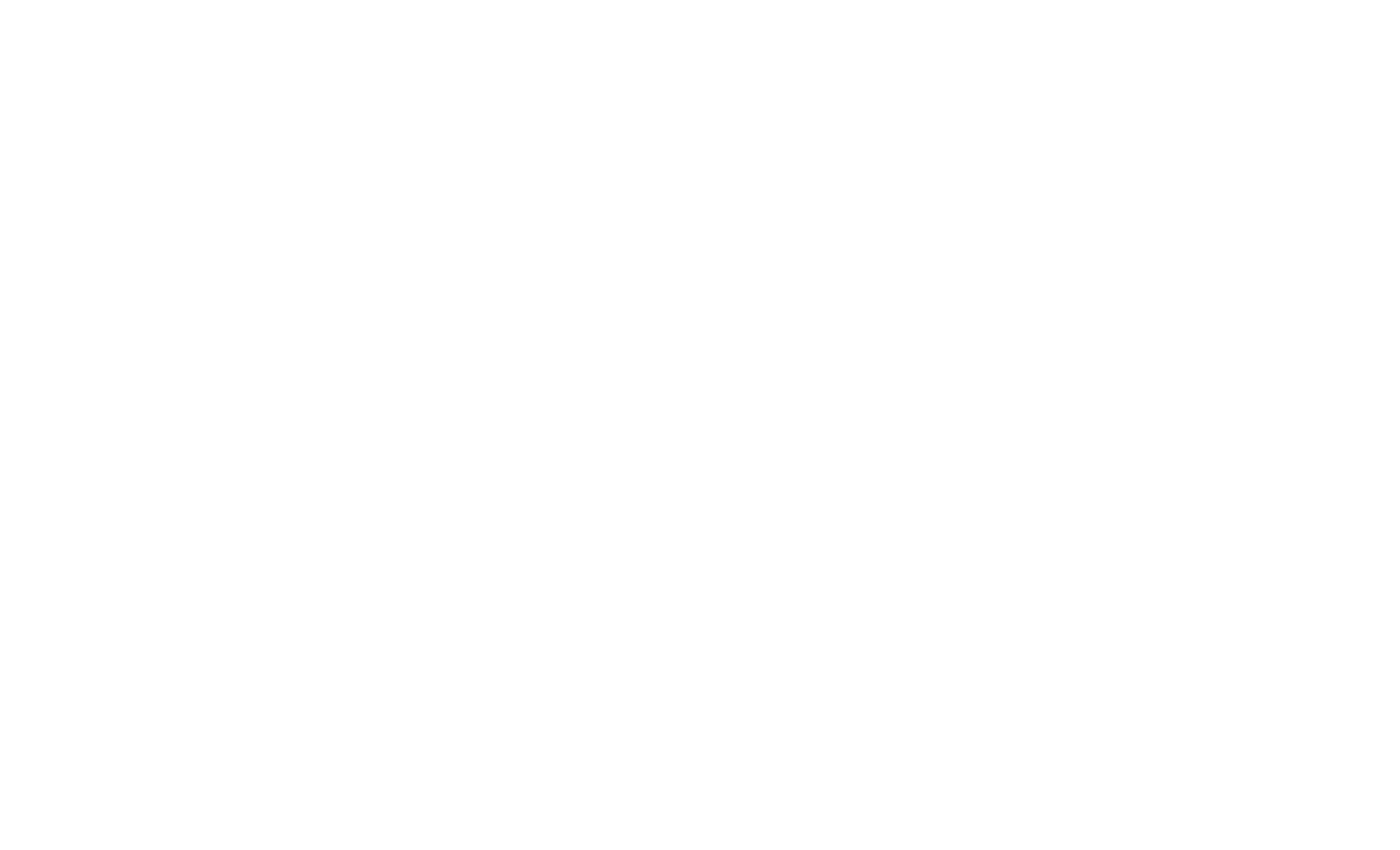# **Annual Owner's Certification (AOC-1)**

In accordance with IRS regulations, each year the owner must submit to the Authority an Annual Owner's Certification (Form AOC-1). The initial AOC-1 is due on February 1st of the year following the first year of the credit period (the first year that credits are claimed) and will cover the preceding calendar year, or any portion of the preceding calendar year for which tax credits were claimed.

For every year thereafter, this report must be submitted no later than February 1st for the preceding calendar year throughout the compliance period. If the Certification is not received in the Authority's offices by this date each year, the Development will be reported to the IRS for noncompliance.

# **Instructions**

*NOTE: Owners should first make a copy of the AOC-1 included with the manual so that the document can be submitted in following years. The SCSHFDA does NOT send out blank copies of the AOC-1 to be completed each year.*

Most blanks on this form are self-explanatory. Others are explained below:

#### **AUTHORITY ID#:**

This is the five digit tracking number assigned to the development by the Authority. It is very important to include this number to guarantee timely and accurate recording by the Authority. This number may be obtained by calling the Compliance Monitoring staff. It is also given on the first line of all mailing labels affixed to correspondence from the Authority.

#### **CERTIFICATION DATES: From \_\_\_/\_\_\_/\_\_\_ Through\_\_\_/\_\_\_\_/\_\_\_\_**

Insert the dates (month, day, year) covered by the AOC-1. This period will be the preceding calendar year or any portion of the preceding calendar year for which tax credits were claimed.

#### **Question 1**

The minimum set-aside is contained in the development's application for a tax credit allocation, the IRS Form 8609, and in the restrictive covenants for developments which received allocations since 1989. If the development met its minimum set-aside, enter **Yes.**

If the development **did not meet** its minimum set-aside, enter **No.**

**Circle A or B to indicate the applicable set-aside.**

#### **Question 2**

Under the State Qualified Allocation Plan, a developer or owner may earn extra ranking points in the competitive process by electing to set aside more units than required by their federal minimum set-aside and/or by electing to a target a specified number of units to residents earning less than the income level required by the federal minimum set-aside. If your property made such election, please answer Question 2, indicating **Yes** if the development met the additional set asides or **No** if it did not. If your property did not make such an election, indicate **N/A**.

#### **Question 3**

If there was **no change** in the development applicable fraction, enter **No**.

If there **was a change** in the development applicable fraction, enter **Yes** and give an explanation in the space provided. If more room is needed, attach an additional page.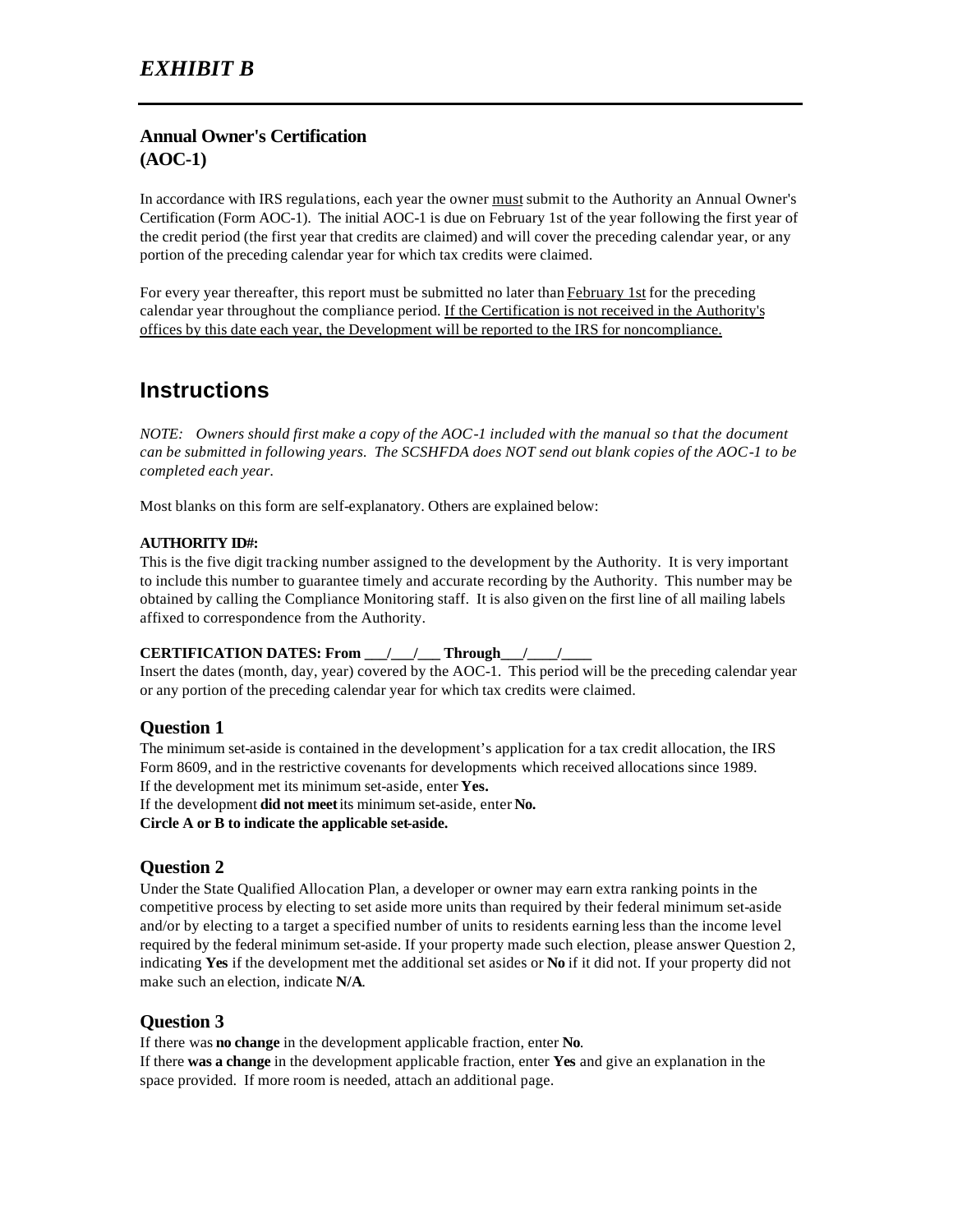# **Question 4**

If Household Income Certifications, FmHA 1944-8s, or other income certifications approved by the LIHTC staff of the Authority and supporting documentation **have been obtained** for all tenant's in the past year, enter **Yes**.

If Household Income Certifications or approved substitute and supporting documentation **have not been obtained** for all tenant's in the past year, enter **No**.

## **Question 5**

If the rent for LIHTC units **is under** the applicable maximum rent limit, enter **Yes**. If the rent for any LIHTC unit(s) **is above** the applicable maximum rent limit, enter **No**.

## **Question 6**

If the low-income units in the development **are** for use by the general public on a nontransient basis and are under a minimum six-month lease, enter **Yes**.

If the low-income units in the development **are not** for use by the general public and/or used on a transient basis, enter **No**.

#### **Question 7**

If the low-income units **are suitable** for occupancy taking into consideration local health, safety, and building codes and/or meet basic standards similar to section 8 Housing Quality Standards, enter **Yes**. If the low income units **are not suitable** for occupancy taking into consideration local health, safety, and building codes and/or basic standards similar to section 8 Housing Quality Standards, enter **No**.

## **Question 8**

If there **has been no change** in the eligible basis of any building in the development, enter **No**. If there **has been a change** in the eligible basis of any building in the development, enter **Yes** and **give a description of the change(s) in the space provided**. If more space is needed, attach a separate page.

#### **Question 9**

If **all** tenant facilities included in the eligible basis of the development **are** provided on a comparable basis to all tenants in the development **without** a separate charge, enter **Yes**.

If **any** tenant facilities included in the eligible basis of the development **are not** provided on a comparable basis to all tenant's and/or **there is a separate charge**, enter **No**.

#### **Question 10**

If reasonable attempts **were made** to rent vacant low-income units to qualified tenants, enter **Yes**. If reasonable attempts **were not made** to rent vacant low-income units to qualified tenants, enter **No**. Owner's should be able to show receipts for ads, flyers, etc. if requested by the Authority.

#### **Question 11**

If **no** units of comparable or smaller size were rented to tenants not having a qualifying income while a lowincome unit was vacant, enter **No**.

If units of comparable or smaller size were rented to tenants not having a qualifying income while a lowincome unit was vacant, enter **Yes**.

#### **Question 12**

If the income of any tenants in low-income units **did not exceed** 140% of the applicable income limit during the certification period, enter **No**.

If the income of any tenants in low-income units **did exceed** 140% of the applicable income limit during the certification period, enter **Yes**.

#### **Question 13**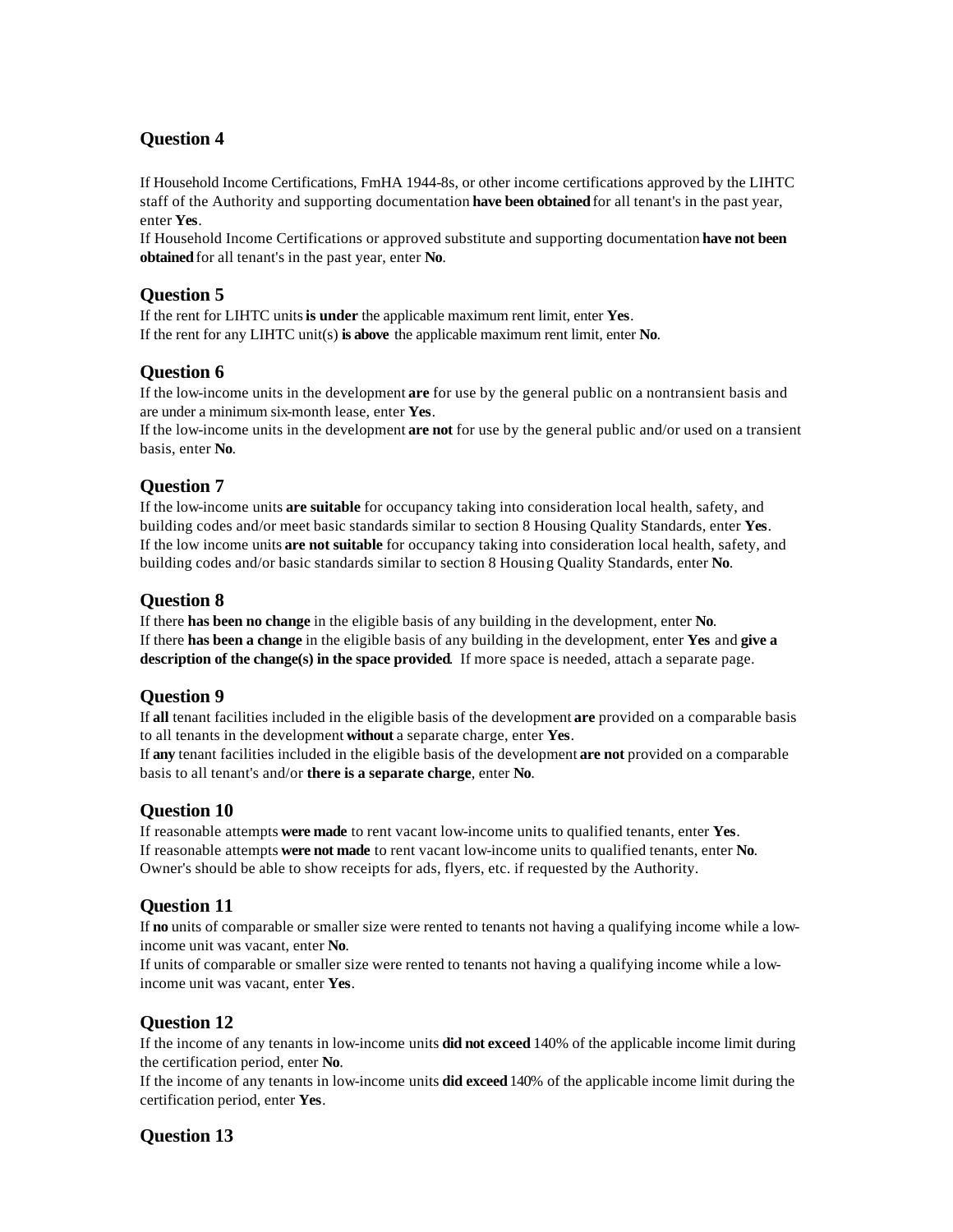If the answer to question 12 is **No**, enter **N/A**.

If the answer to question 12 is **Yes**, and the next available unit of comparable or smaller size **was rented** to qualified low-income tenants, enter **Yes**.

If the answer to question 12 is **Yes**, and the next available unit of comparable or smaller size **was not rented** to qualified low-income tenants, enter **No**.

#### **Question 14**

If the development was allocated credits in **1987**, **1988**, or **1989**, enter **N/A**. (The development ID# will begin with **87**, **88**, or **89.**)

If the development was allocated credits in 1990 or later, and Restrictive Covenants **were recorded** on the property which bind the property for low-income use for a minimum of 15 additional years following the compliance period, enter **Yes**.

If the development was allocated credits in 1990 or later, and Restrictive Covenants **were not recorded** on the property which bind the property for low-income use for a minimum of 15 additional years following the compliance period, enter **No**.

#### **Question 15**

If this development **is financed** with Rural Housing Service funds, tax-exempt bond funds, **or receives** any form of RHS assistance, enter **Yes**.

If this development **is not financed** with RHS funds, tax-exempt bond funds, **and/or does not receive** any form of RHS assistance, enter **No**.

#### **Question 16**

If the answer to **Question 15** is **No**, enter **N/A**.

If the answer to **Question 15** is **Yes**, and the development **is in compliance** with the requirements set forth by the Rural Housing Service or those of the agencies issuing the bonds for financing, enter **Yes**. If the answer to **Question 15** is **Yes**, and the development **is not in compliance** with the requirements set forth by the RHS or those of the agencies issuing the bonds for financing, enter **No**.

**Certifications must be notarized on the date that they are signed. If dates do not match, the AOC-1 is invalid and will not be accepted.**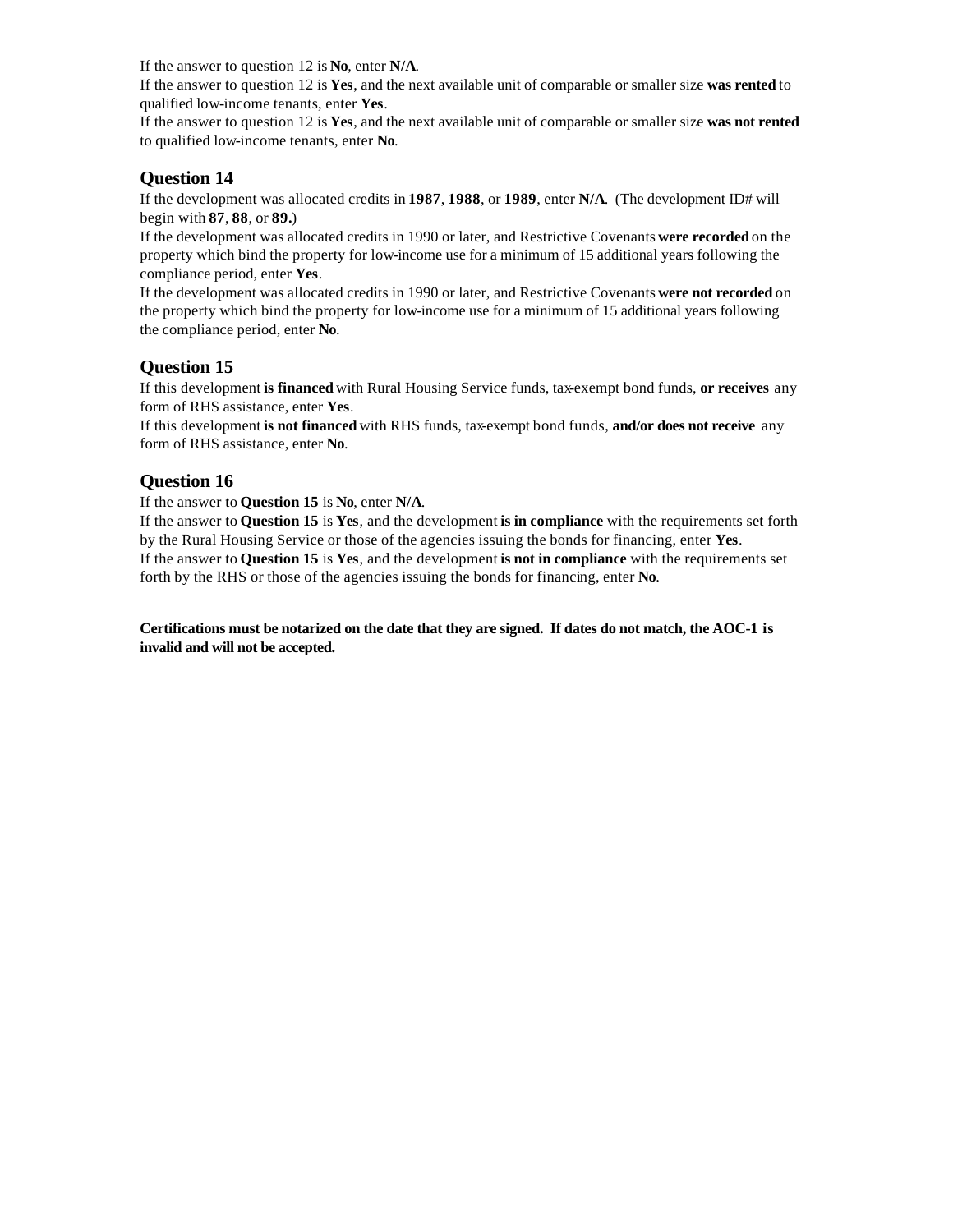#### SOUTH CAROLINA STATE HOUSING FINANCE AND DEVELOPMENT AUTHORITY LOW INCOME HOUSING TAX CREDIT PROGRAM

#### *ANNUAL OWNER'S CERTIFICATION*

AUTHORITY ID#\_\_\_\_\_\_\_\_\_\_\_\_\_\_\_\_\_\* DEVELOPMENT NAME:\_\_\_\_\_\_\_\_\_\_\_\_\_\_\_\_\_\_\_\_\_\_\_\_\_\_\_\_\_\_\_\_

DEVELOPMENT ADDRESS:\_\_\_\_\_\_\_\_\_\_\_\_\_\_\_\_\_\_\_\_\_\_\_\_\_\_\_\_\_\_\_\_\_

COUNTY:\_\_\_\_\_\_\_\_\_\_\_\_\_\_\_\_\_\_\_\_\_\_\_\_\_\_

\_

#### [ ] CHECK HERE IF THE DEVELOPMENT HAS BEEN SOLD SINCE THE LAST ANNUAL OWNER'S CERTIFICATION.

DATE SUBMITTED: \_\_\_/\_\_\_\_/ \_\_\_\_ CERTIFICATION DATES: From \_\_\_/\_\_\_/ \_\_\_\_ to \_\_\_/\_\_\_/

The following certifications are made pursuant to section 42 of the Internal Revenue Code of 1986, as amended (the "Code"), and as required by the Department of the Treasury in 26 CFR Part 1.42-5:

YES/NO

| Has the development met the requirements of its minimum set-aside election                                                                                                                                                                                                                |
|-------------------------------------------------------------------------------------------------------------------------------------------------------------------------------------------------------------------------------------------------------------------------------------------|
| (Circle one):<br>a. the 20/50 test under section $42(g)(1)(A)$ of the Code? or<br>b. the 40/60 test under section $42(g)(1)(B)$ of the Code?                                                                                                                                              |
| Has the development met the requirements of any optional set-asides that were elected<br>in its applications for tax credit allocations?                                                                                                                                                  |
| Was there a change in the applicable fraction (as defined in section $42(c)(1)(B)$ ) of any<br>building in the development? If YES, please give the nature of the changes.                                                                                                                |
| _____ Has an annual Household Income Certification (HIC-1) or other SCSHFDA approved<br>income certification and supporting documentation been received from each low-income<br>tenant in the development?                                                                                |
| Is each low-income unit in the development rent-restricted under section $42(g)(2)$ of the<br>Code?                                                                                                                                                                                       |
| Are all units in the development for use by the general public and are they used on a<br>nontransient basis? (Nontransient basis not applicable to Single Room Occupancy units.)                                                                                                          |
| Has each building in the development suitable for occupancy taking into account local<br>health, safety, and building codes? Attach any notices of violations issued by a local or state<br>building inspector that were issued on any unit or building during this certification period. |
| Has there been a change in the eligible basis (as defined in section 42(d) of the Code) of<br>any building in the development? If YES, please give the nature of the                                                                                                                      |

\_\_\_\_\_\_\_\_\_\_\_\_\_\_\_\_\_\_\_\_\_\_\_\_\_\_\_\_\_\_\_\_\_\_\_\_\_\_\_\_\_\_\_\_\_\_\_\_\_\_\_\_\_\_\_\_\_\_\_\_\_\_\_\_\_\_\_\_\_\_\_\_\_\_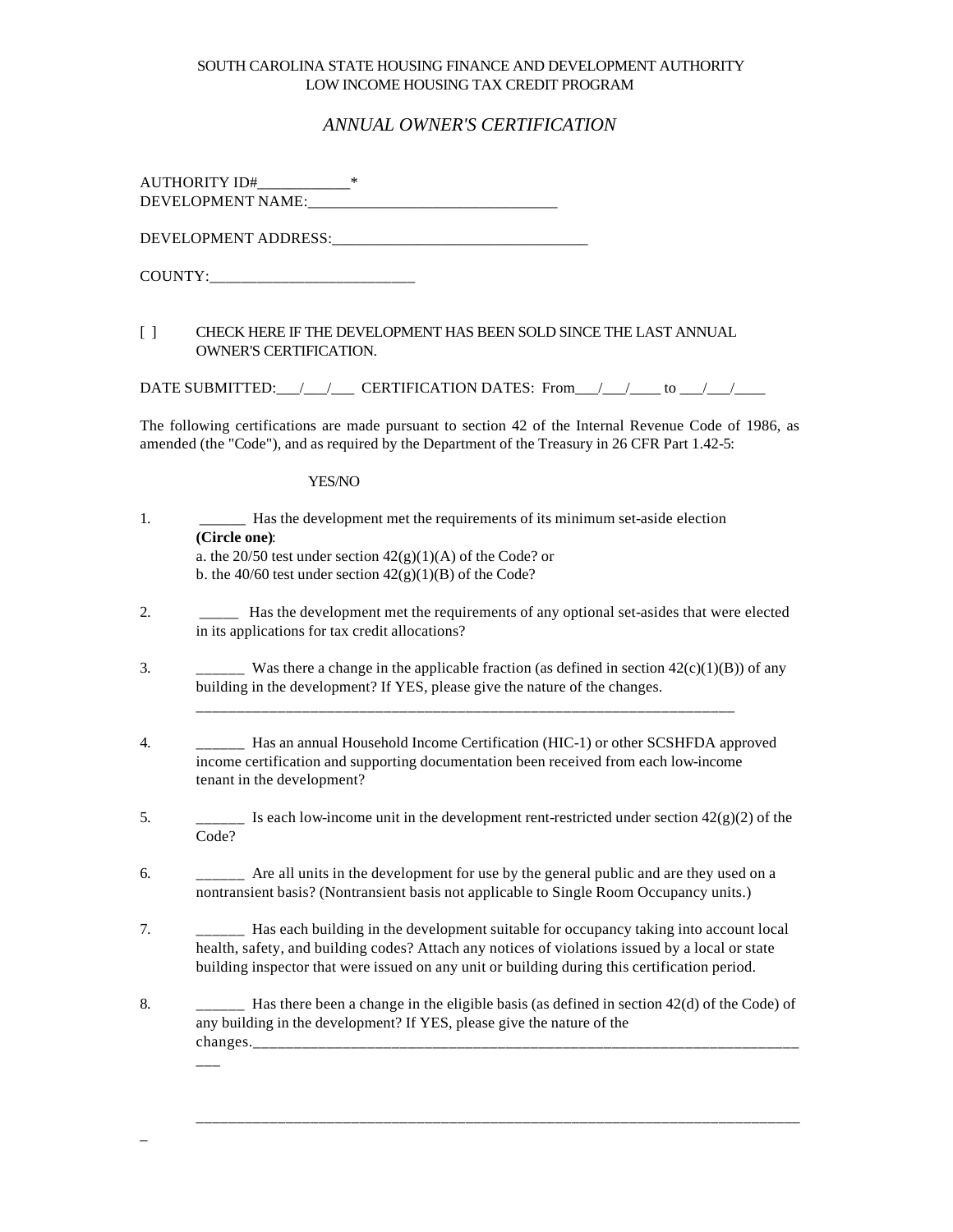- 9. \_\_\_\_\_\_ Are all tenant facilities included under section 42(d) of the Code of any building in the development (such as swimming pools, recreation facilities, parking lots, etc.) provided on a comparable basis to all tenants in the building(s) without a separate charge?
- 10. \_\_\_\_\_\_ Were reasonable attempts made to rent any unit to tenants having a qualifying income when any low-income unit in the development became vacant during the year?
- 11. \_\_\_\_\_\_ Were any units of comparable or smaller size rented to tenants not having a qualifying income while a low-income unit was vacant?
- 12. Did the income of any tenants of units increase above one hundred forty percent (140%) of the applicable income limit allowed in Section 42 of the Code?
- 13. \_\_\_\_\_\_ If the answer to question #11 is YES, was the next available unit of comparable or smaller size leased to tenants having a qualifying income?
- 14. \_\_\_\_\_\_ Was an extended use housing commitment as described in Section 42(h)(6) in effect for buildings subject to section 7108(c)(1) of the Revenue Reconciliation Act of 1989? (Restrictive Covenants are not required for 1987, 1988, and 1989 allocations)
- 15. \_\_\_\_\_\_ Is this development financed with RHS 515 funds, tax-exempt bond funds, TRUST FUND and/or HOME or does it receive any form of RHS rent assistance?
- 16. \_\_\_\_\_\_ If the answer to question #14 is YES, is the development in compliance with the requirements set forth by the Rural Housing Service or those of the agencies issuing the bonds for financing?

#### **THIS CERTIFICATION IS MADE UNDER THE PENALTY OF PERJURY.**

\_\_\_\_\_\_\_\_\_\_\_\_\_\_\_\_\_\_\_\_\_\_\_\_\_\_\_\_\_\_\_\_\_\_\_\_

\_\_\_\_\_\_\_\_\_\_\_\_\_\_\_\_\_\_\_\_\_\_\_\_\_\_\_\_\_\_\_\_\_\_\_\_

(Owner Name)

( Signature)

(Title of signing Partner or Officer if Owner is not an individual)

SWORN to before me this \_\_\_\_\_\_ day of \_\_\_\_\_\_\_\_\_\_\_\_\_\_\_\_\_\_\_, 19\_\_\_\_\_\_\_.

\_\_\_\_\_\_\_\_\_\_\_\_\_\_\_\_\_\_\_\_\_\_\_\_\_\_\_\_\_\_\_\_\_\_\_\_

Notary Signature

Notary Public for \_\_\_\_\_\_\_\_\_\_\_\_\_\_\_\_\_\_\_\_\_\_\_\_\_\_\_

\_\_\_\_\_\_\_\_\_\_\_\_\_\_\_\_\_\_\_\_\_\_\_\_\_\_\_\_\_\_\_\_\_\_\_\_\_\_\_\_\_\_

My Commission Expires:

Owner Contact Person:

Owner Contact Phone:\_\_\_\_\_\_\_\_\_\_\_\_\_\_\_\_\_\_\_\_\_\_\_\_\_\_\_\_\_\_\_\_\_\_\_\_\_\_\_\_\_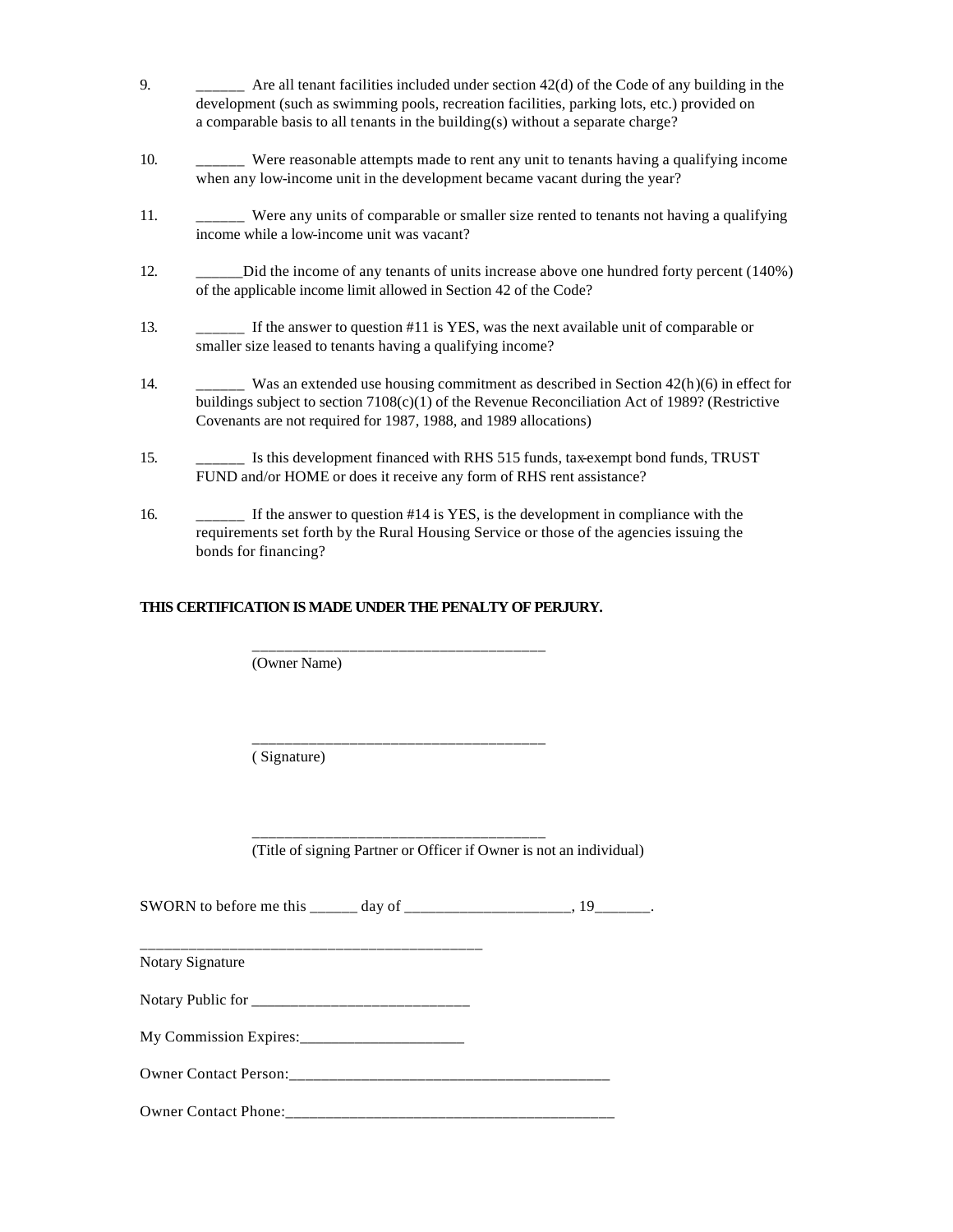# **Annual Household Income Certification (HIC-1)**

#### **Instructions**

For information concerning tenant income eligibility, see **Section 3 – Qualifying Applicants** of this manual.

The purpose of the HIC-1 is to satisfy the annual income certification requirement of section 1.42-5(b)(1)(vi) of the Internal Revenue Code. It also satisfies the certification requirement of the S. C. Housing Trust Fund

The HIC-1 is a *legal* document which is to be prepared by the Owner or management company personnel after the required verification of income and asset information has been obtained. The HIC-1, along with supporting documentation, is the key document for qualifying applicants.

NOTE: Copies of all applications and verifications used to determine tenant income eligibility must be included in the unit file.

- 1. Management should instruct the prospective resident(s) to sign the HIC-1 exactly as their name(s) appears on the form.
- 2. Verifications of current anticipated income for each person occupying the unit must be provided not more than 90 days before occupancy/possession of the unit and execution of any HIC-1. The Authority policy prefers that the HIC-1 be executed on the date of move-in along with the lease.
- 3. A unit may not be counted as a set-aside unit unless all adult members of the household are certified and under lease.

#### **Instructions for Completing the HIC-1**

Instructions for preparing and executing the HIC-1 are outlined below following the numbers for each section of the HIC-1.

- 1. List Authority ID#, development name, number of bedrooms in unit, unit letter/number, building address, city and county.
- 2. Fill in the effective date for this certification (the beginning date for the certification period) and the household's move-in date
- 3. List full names of each person who will occupy the unit, relationship, ages, and answer "Yes" or "No" to the full-time student question.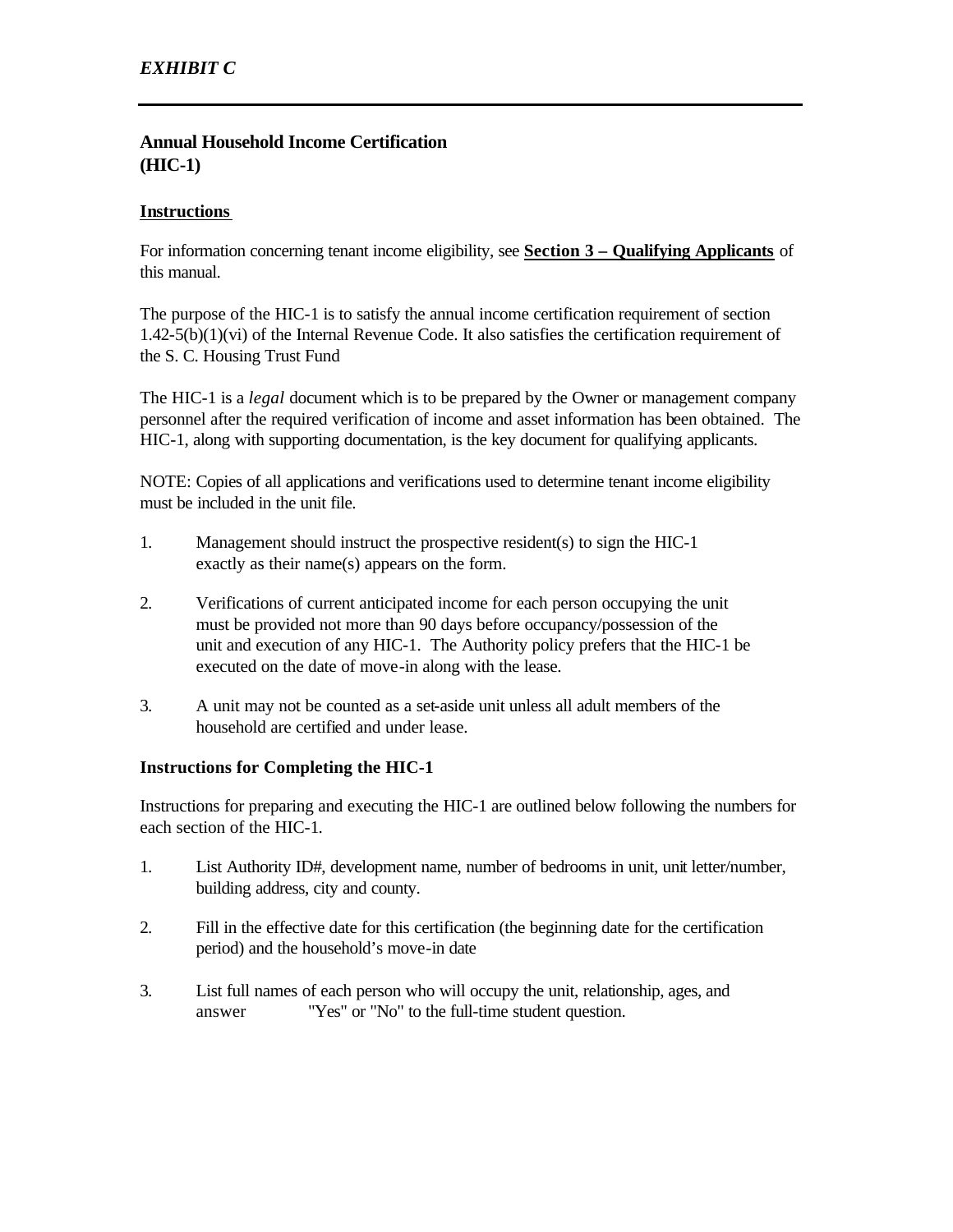If all of the adult occupants are full-time students, check the applicable box indicating their qualification to occupy a LIHTC unit. For more information concerning student tenants, see **Section 3(C) - Student Tenants**, of this manual.

- 4. In the boxes, list each person who will occupy the unit (same as list in number 2), check "yes" if employed or "no" if unemployed, and list the individual sources of income in the applicable boxes. For each person, total the column and list their anticipated gross annual income on bottom line. Total the bottom row of the chart to get the Total anticipated gross income for the household.
- 5. The applicant's application and verification(s) of income must be included in the unit file and provide the back-up documentation necessary for all sources and amounts of income listed in this section. If form IVS8-1 is used to verify household income, it is not necessary to verify any figure other than Total anticipated gross income.
- 6. **All** tenants in the household who hold assets must complete an Asset Addendum to the Household Income Certification (Section 6, Exhibit E, AA-1). Household assets valued at \$5,000 or more must be verified. Verification documents must be included in the unit file. If a household claims zero (0) assets, this information should be reflected for ALL family members on the HIC-1.

If the total income from all sources (including assets) exceeds the low-income limits, the household may not be counted as a low-income household.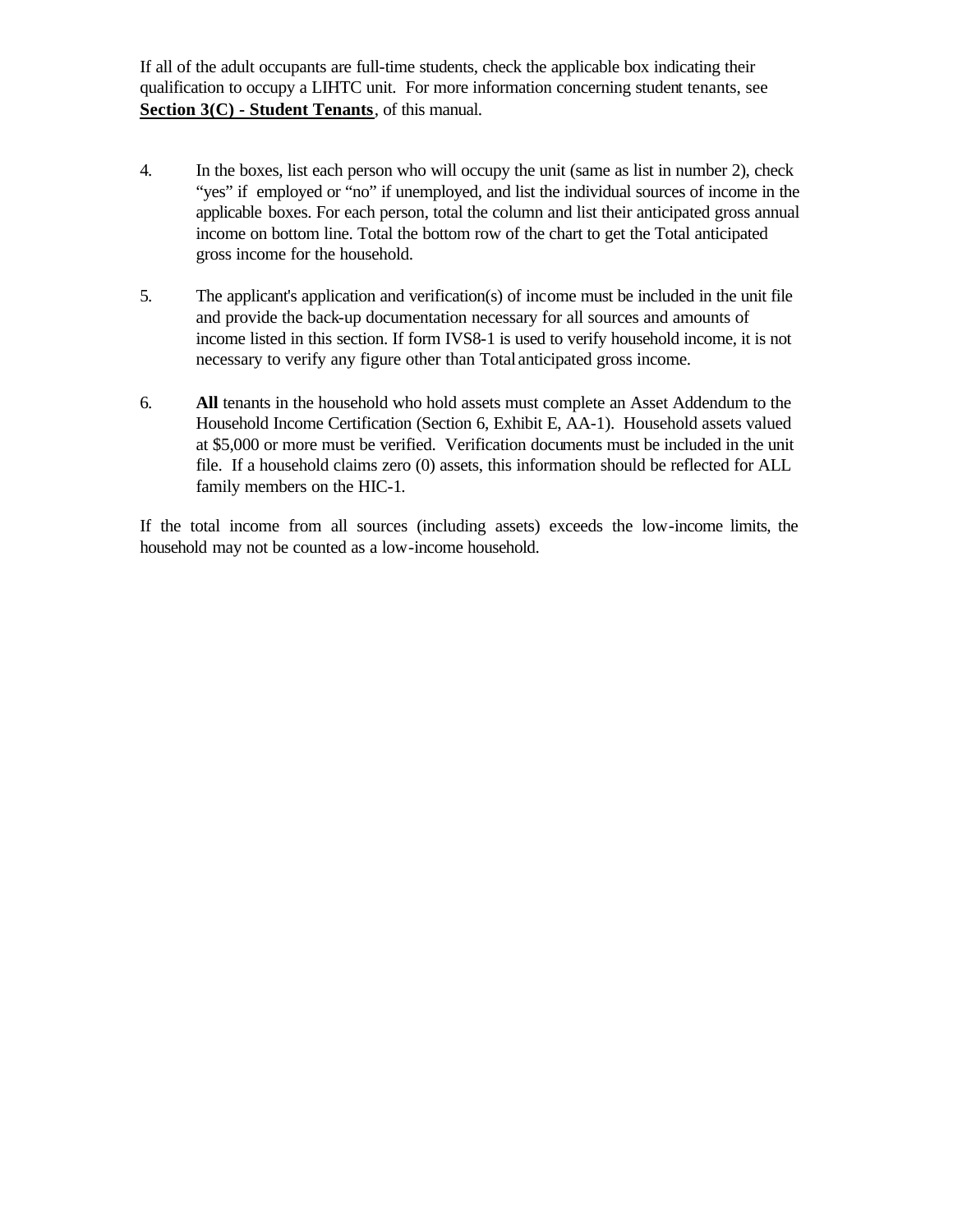# ANNUAL HOUSEHOLD INCOME CERTIFICATION FOR □ LOW INCOME HOUSING TAX CREDIT PROGRAM  $\square$  S. C. HOUSING TRUST FUND

The undersigned hereby certifies that:

\_\_\_\_\_\_

 $7.$ \_\_\_\_\_

 $6.$ 

1. This Annual Household Income Certification is declared in connection with the undersigned's application for residency and submission of supporting documentation of income for occupancy:

|                                                                                                                                                                                                                                                                                                                                                                                                                                                                | EFFECTIVE DATE of Certification |                                           |  |  |  |
|----------------------------------------------------------------------------------------------------------------------------------------------------------------------------------------------------------------------------------------------------------------------------------------------------------------------------------------------------------------------------------------------------------------------------------------------------------------|---------------------------------|-------------------------------------------|--|--|--|
|                                                                                                                                                                                                                                                                                                                                                                                                                                                                |                                 |                                           |  |  |  |
| NUMBER OF BEDROOMS IN UNIT: ______ (must be filled in) MOVE-IN DATE ____________                                                                                                                                                                                                                                                                                                                                                                               |                                 |                                           |  |  |  |
| Unit letter/Number<br><b>Building Address</b>                                                                                                                                                                                                                                                                                                                                                                                                                  |                                 |                                           |  |  |  |
| City                                                                                                                                                                                                                                                                                                                                                                                                                                                           |                                 | County                                    |  |  |  |
| 2. All the occupants of said unit, their relationship (if any), their ages, their status as full-time students (for<br>this purpose, a student is any individual who has been or will be, a full-time student at an educational<br>institution with regular facilities, including training programs, other than correspondence school during<br>five months of the year for which this Annual Household Income Certification is submitted), are as<br>follows: |                                 |                                           |  |  |  |
| <b>OCCUPANT'S NAME</b><br>(First, Middle Initial, Last)                                                                                                                                                                                                                                                                                                                                                                                                        | <b>RELATIONSHIP</b>             | AGE<br><b>FULL-TIME</b><br><b>STUDENT</b> |  |  |  |
|                                                                                                                                                                                                                                                                                                                                                                                                                                                                |                                 |                                           |  |  |  |
|                                                                                                                                                                                                                                                                                                                                                                                                                                                                |                                 |                                           |  |  |  |
|                                                                                                                                                                                                                                                                                                                                                                                                                                                                |                                 |                                           |  |  |  |
|                                                                                                                                                                                                                                                                                                                                                                                                                                                                |                                 |                                           |  |  |  |

If all adult occupants of the unit will be full-time students, indicate below the condition of qualification. Documentation to support qualification MUST be included in tenant file.

5.\_\_\_\_\_\_\_\_\_\_\_\_\_\_\_\_\_\_\_\_\_\_\_\_\_\_\_\_\_\_\_\_\_\\_\_\_\_\_\_\_\_\_\_\_\_\_\_\_\_\_\_\_\_\_\_\_\\_\_\_\_\_\_\_\\_\_\_\_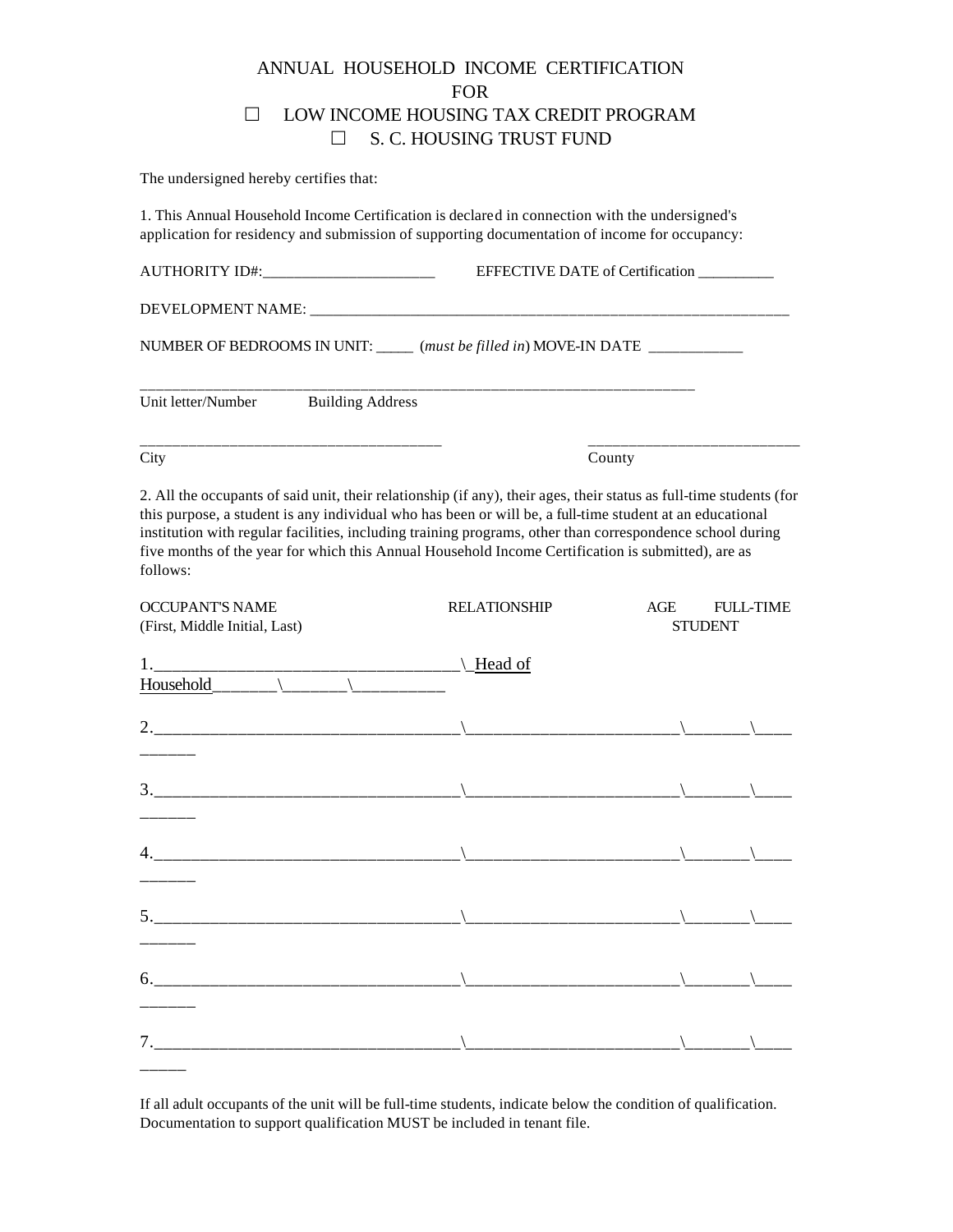- $\Box$  Single-parent with child, neither are claimed as a dependent of another individual for income-tax purposes
- $\square$  Full-time student receiving TANF assistance payments (or Title IV Foster Care/Adoption assistance)
- $\Box$  Full-time student enrolled in the Job Training Partnership Act or similar program
- $\Box$  Full-time student married and filing a joint tax return

3. Annual income is the anticipated total income from all sources received by the Household (even if temporarily absent) and by each additional member of the Household, including all net income derived from assets for the 12-month period following the effective date of certification of income. Certain types of income are excluded from this amount. If you have questions concerning the exclusion of any income, please ask the Owner or leasing agent who is responsible for obtaining this HIC-1 from you.

For each Household member, give name, employment status, and anticipated annual income.

| Name                                          |                 |                |            |               |              |
|-----------------------------------------------|-----------------|----------------|------------|---------------|--------------|
| Employed                                      | $?$ yes<br>? no | $?$ yes<br>?no | ? yes ? no | ? yes<br>? no | ? yes<br>?no |
| Wages, salary,<br>Overtime pay                |                 |                |            |               |              |
| Commissions,<br>fees, bonuses                 |                 |                |            |               |              |
| Other pay for<br>Personal services            |                 |                |            |               |              |
| Net income<br>from business                   |                 |                |            |               |              |
| Interest or<br>Dividends                      |                 |                |            |               |              |
| Social Security<br>or Insurance/<br>Annuities |                 |                |            |               |              |
| Income from<br>Assets (attach<br>Form AA-1)   |                 |                |            |               |              |
| Other income                                  |                 |                |            |               |              |
| <b>TOTAL</b>                                  |                 |                |            |               |              |

TOTAL ANTICIPATED GROSS ANNUAL HOUSEHOLD INCOME: \$\_\_\_\_\_\_\_\_\_\_\_\_\_\_\_\_\_\_\_ (Total of all Columns above, or Income shown on IVS8-1)

CONTRACT RENT:

 $\mathbb{S}$ 

(Full Amount of Rent Collected for Unit including Rental Assistance)

TENANT PAID RENT:

\$\_\_\_\_\_\_\_\_\_\_\_\_\_\_\_\_\_\_\_

UTILITY ALLOWANCE:

\$\_\_\_\_\_\_\_\_\_\_\_\_\_\_\_\_\_\_\_

GROSS RENT: (Tenant Paid Rent Including Utility Allowance)

 $\circ$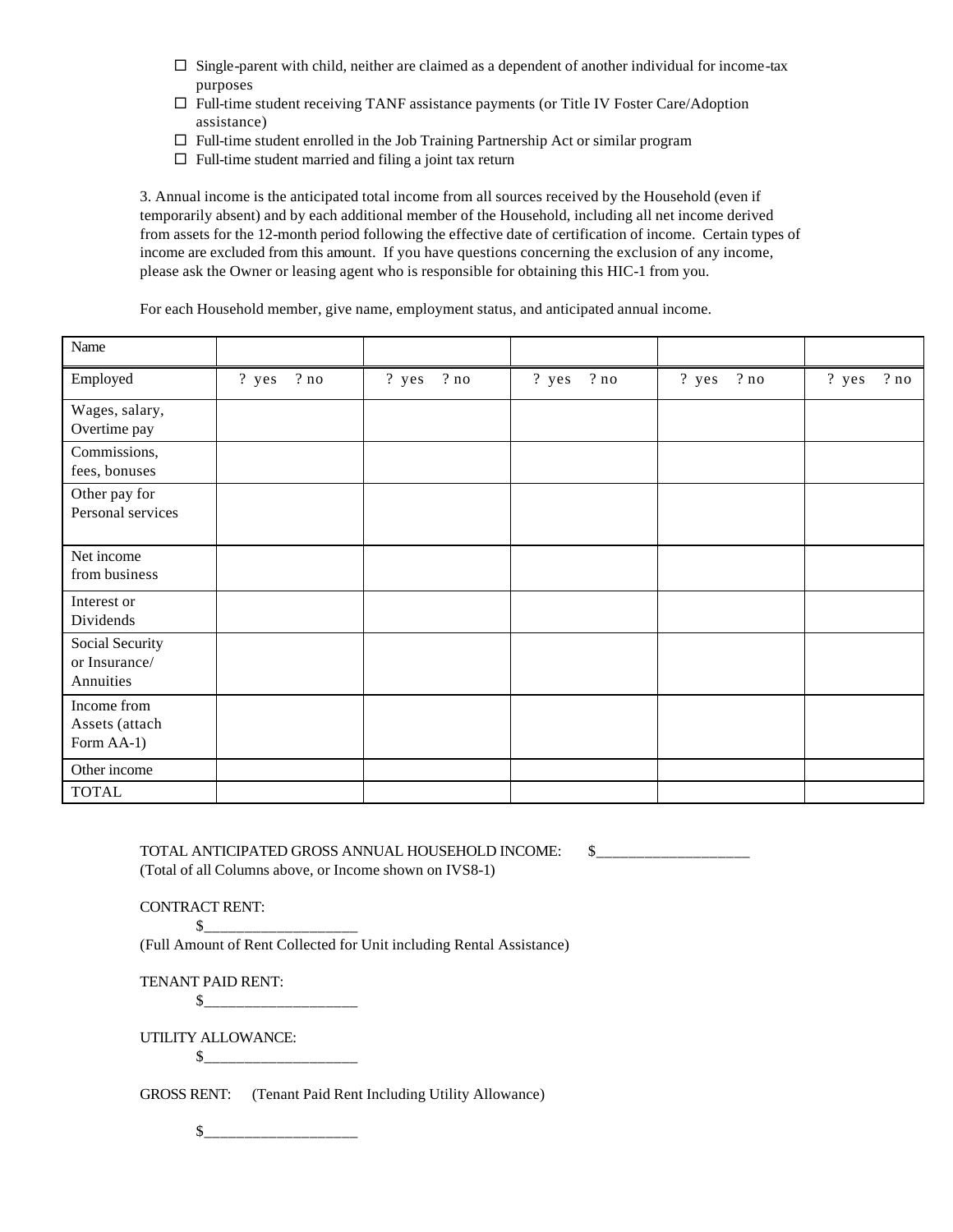4(a). TENANT STATEMENT - . I/We certify that the statements made and all information herein are true and complete to the best of my/our knowledge and belief and are given under THE PENALTY OF PERJURY.

I/We have provided for each resident all anticipated annual income and other information necessary to satisfy the requirements of tenancy. I/We have also provided the Owner with permission to obtain acceptable verifications of current anticipated income for each person occupying the unit not more than 120 days prior to move-in .

I/We agree that the household income, household composition and other eligibility requirements shall be deemed substantial and material obligations of this tenancy; that I/We will comply with all rules with respect thereto of the Owner, the Internal Revenue Service, the Authority (Housing Credit Agency), and the Management Company, and that failure or refusal to comply with a request for information with respect thereto shall be deemed a violation of a substantial obligation of this tenancy. I/We will assist the Owner, the Authority (Housing Credit Agency), Management Company, and Internal Revenue Service in obtaining any information or documents required to verify the statements certified herein. I/We agree that at least annually, and for every other required certification, I/We will will execute a SCSHFDA Annual Household Income Certification (Form HIC-1) form and will provide the Owner with permission to obtain acceptable verifications of current anticipated income for each person occupying the unit.

| I/We agree to terminate the lease for                                                              | Unit Number/Letter |
|----------------------------------------------------------------------------------------------------|--------------------|
|                                                                                                    | and, to vacate the |
| unit in the event Development Name Development Address that I/We are found to have misstated       |                    |
| household size or income or otherwise attempted to misrepresent my/our eligibility to qualify as a |                    |
| low income tenant(s) for purposes of the Low-Income Housing Tax Credit Program and/or the S.C.     |                    |
| Housing Trust Fund.                                                                                |                    |

4(b). This Annual Household Income Certification is to be made part of the lease entered into by the Landlord and the Resident(s).

| <b>SIGNATURE</b> | <b>DATE</b> |  |
|------------------|-------------|--|
|                  |             |  |
|                  |             |  |
|                  |             |  |
|                  |             |  |
|                  |             |  |

(Signature and date of execution of each person 18 years of age or older or considered by law to be an adult or emancipated minor named in Paragraph 2.)

#### 5. OWNER/OWNER'S REPRESENTATIVE STATEMENT

Under the PENALTY OF PERJURY, I certify that I have obtained and will maintain on file documents verifying the accuracy of statements made in this Household Income Certification by the members of this household as to their income and eligibility to be treated as a qualifying household under the Low Income Housing Tax Credit program rules described in Section 42 of the Internal Revenue Code and in the S.C. State Housing Finance and Development Authority Low Income Housing Tax Credit Compliance Manual, and/or, when applicable, S.C. Code Ann. §31-13- 400 through –470 and the S. C. Housing Trust Fund Compliance rules.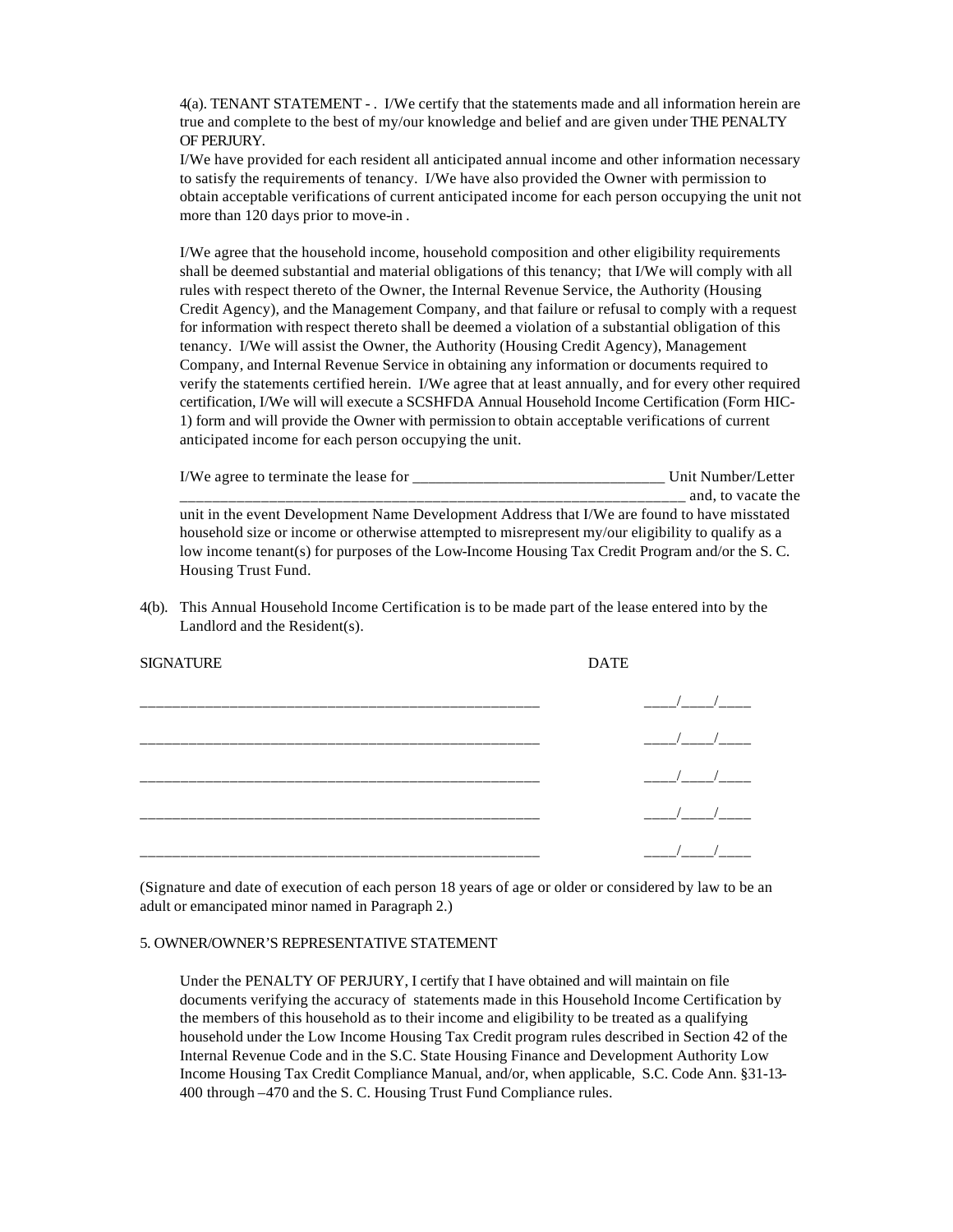\_\_\_\_/\_\_\_\_/\_\_\_\_\_

Signature of Owner/Owner's representative

Type or Print Name of Owner/Owner's representative

\_\_\_\_\_\_\_\_\_\_\_\_\_\_\_\_\_\_\_\_\_\_\_\_\_\_\_\_\_\_\_\_\_\_\_\_\_\_\_\_\_\_\_\_\_\_\_\_\_

\_\_\_\_\_\_\_\_\_\_\_\_\_\_\_\_\_\_\_\_\_\_\_\_\_\_\_\_\_\_\_\_\_\_\_\_\_\_\_\_\_\_\_\_\_\_\_\_\_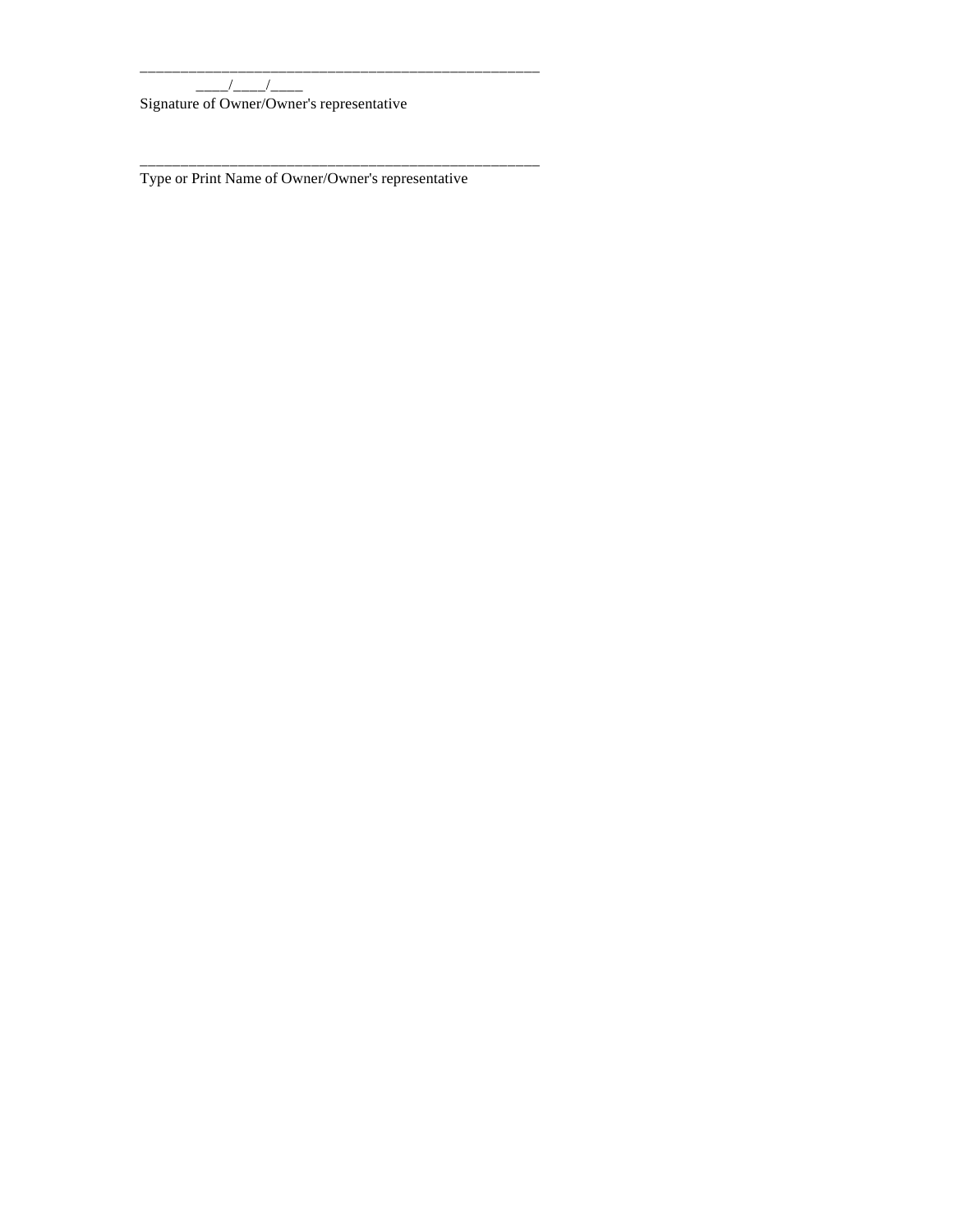# *EXHIBIT D*

## **Tenant Income Verification (TIV-1)**

**Instructions** 

The Tenant Income Verification form (TIV-1) may be used to verify anticipated gross annual income of all prospective tenants. The TIV-1 form must be completed by the applicant's employer or agency providing income, and must contain earnings statements showing the applicant's anticipated gross income or benefits for the coming year. Owner's may use another form of their choice as long as it provides all of the information requested on the TIV-1.

TIV-1s are valid for 90 days from the date of the verifying party's signature. This signature must also be dated no more than 90 days before the date of initial certification or any subsequent recertifications. TIV-1s or other income verifications documents that are more than 90 days old may NOT be used to support any income certifications.

*NOTE: Cancelled stamped envelopes may also be kept in the tenant file as proof of the date when verifications were received.*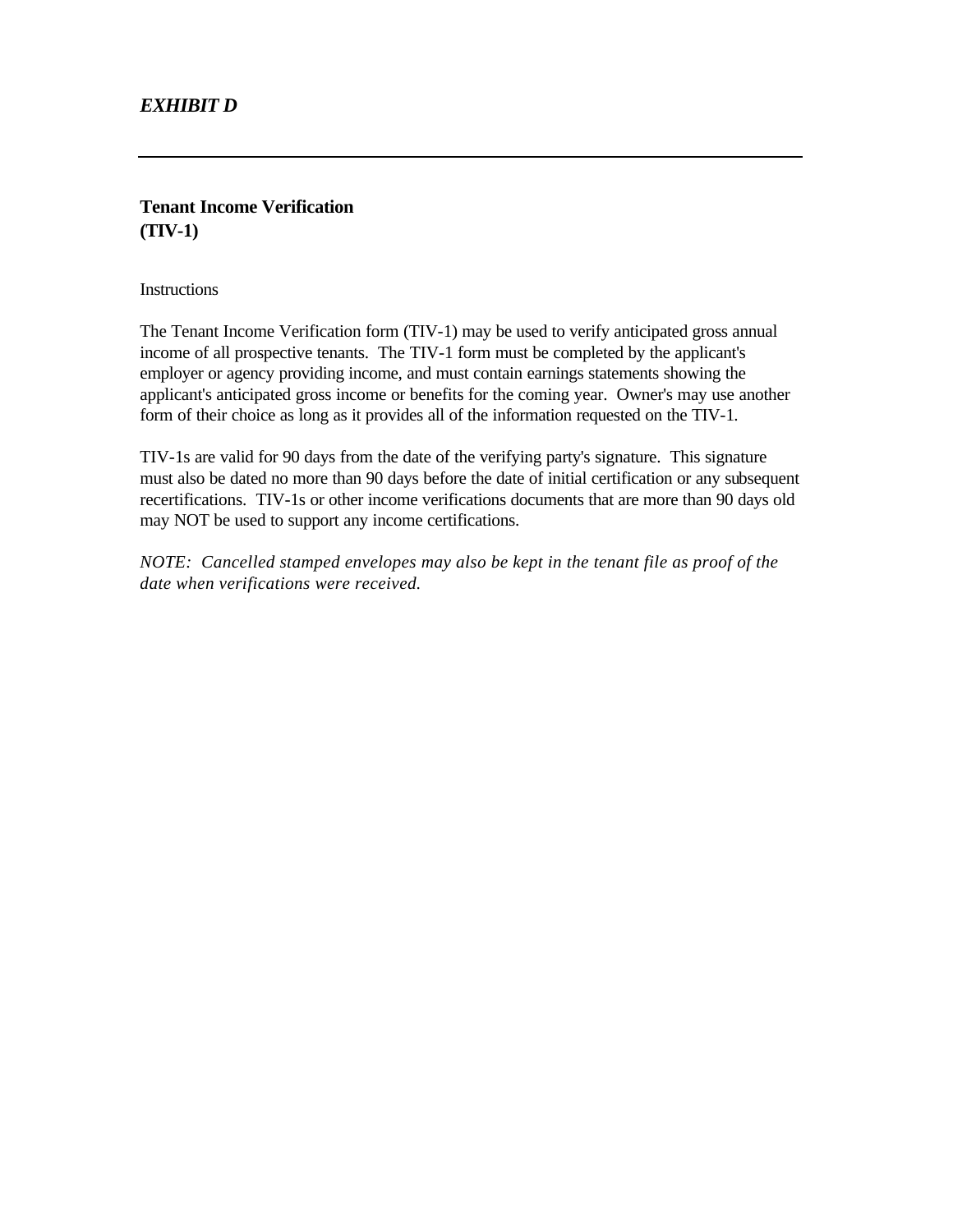# **Tenant Income Verification**

| TO:                                                                | <b>FROM:</b>                                                                                                                                                                                              |
|--------------------------------------------------------------------|-----------------------------------------------------------------------------------------------------------------------------------------------------------------------------------------------------------|
|                                                                    |                                                                                                                                                                                                           |
|                                                                    |                                                                                                                                                                                                           |
|                                                                    |                                                                                                                                                                                                           |
| <u> 2002 - Johann John Stone, Amerikan berlingan (</u>             |                                                                                                                                                                                                           |
|                                                                    |                                                                                                                                                                                                           |
|                                                                    |                                                                                                                                                                                                           |
|                                                                    | has applied for residency in/is a resident of unit                                                                                                                                                        |
|                                                                    |                                                                                                                                                                                                           |
|                                                                    | development. As part of our processing, we must obtain verification of his/her household's anticipated                                                                                                    |
|                                                                    |                                                                                                                                                                                                           |
| (Applicant's Signature)                                            | (Date)                                                                                                                                                                                                    |
|                                                                    | Please complete the section below and return this form in the enclosed self-addressed, stamped envelope<br>or fax it back to my office at ______________. Thank you in advance for your prompt attention. |
| gross annual income.<br>Permission by:<br><b>Apartment Manager</b> |                                                                                                                                                                                                           |

| Anticipated Gross Income for the Next Twelve Months                                                                                                                                                                                                                                                             |  |                              |                |  |
|-----------------------------------------------------------------------------------------------------------------------------------------------------------------------------------------------------------------------------------------------------------------------------------------------------------------|--|------------------------------|----------------|--|
| Hourly $\frac{1}{2}$ Weekly $\frac{1}{2}$                                                                                                                                                                                                                                                                       |  |                              | No. hours/week |  |
| Bi Weekly $\frac{1}{2}$ $\frac{1}{2}$ $\frac{1}{2}$ $\frac{1}{2}$ $\frac{1}{2}$ $\frac{1}{2}$ $\frac{1}{2}$ $\frac{1}{2}$ $\frac{1}{2}$ $\frac{1}{2}$ $\frac{1}{2}$ $\frac{1}{2}$ $\frac{1}{2}$ $\frac{1}{2}$ $\frac{1}{2}$ $\frac{1}{2}$ $\frac{1}{2}$ $\frac{1}{2}$ $\frac{1}{2}$ $\frac{1}{2}$ $\frac{1}{2}$ |  | Monthly $\frac{\sqrt{2}}{2}$ |                |  |
| Overtime: Average per: Day \$____________ Week \$___________ or Month                                                                                                                                                                                                                                           |  |                              |                |  |
|                                                                                                                                                                                                                                                                                                                 |  | -OR-                         |                |  |

Total anticipated gross annual income for the next twelve (12) months (including tips, bonuses or overtime if applicable) \$\_\_\_\_\_\_\_\_\_\_\_\_\_\_\_\_\_\_\_\_\_\_\_\_\_\_\_\_\_\_\_\_.

\_\_\_\_\_\_\_\_\_\_\_\_\_\_\_\_\_\_\_\_\_\_\_\_\_\_\_\_\_\_\_\_\_\_\_\_\_\_\_\_\_\_\_\_\_\_ \_\_\_\_\_\_\_\_\_\_\_\_\_\_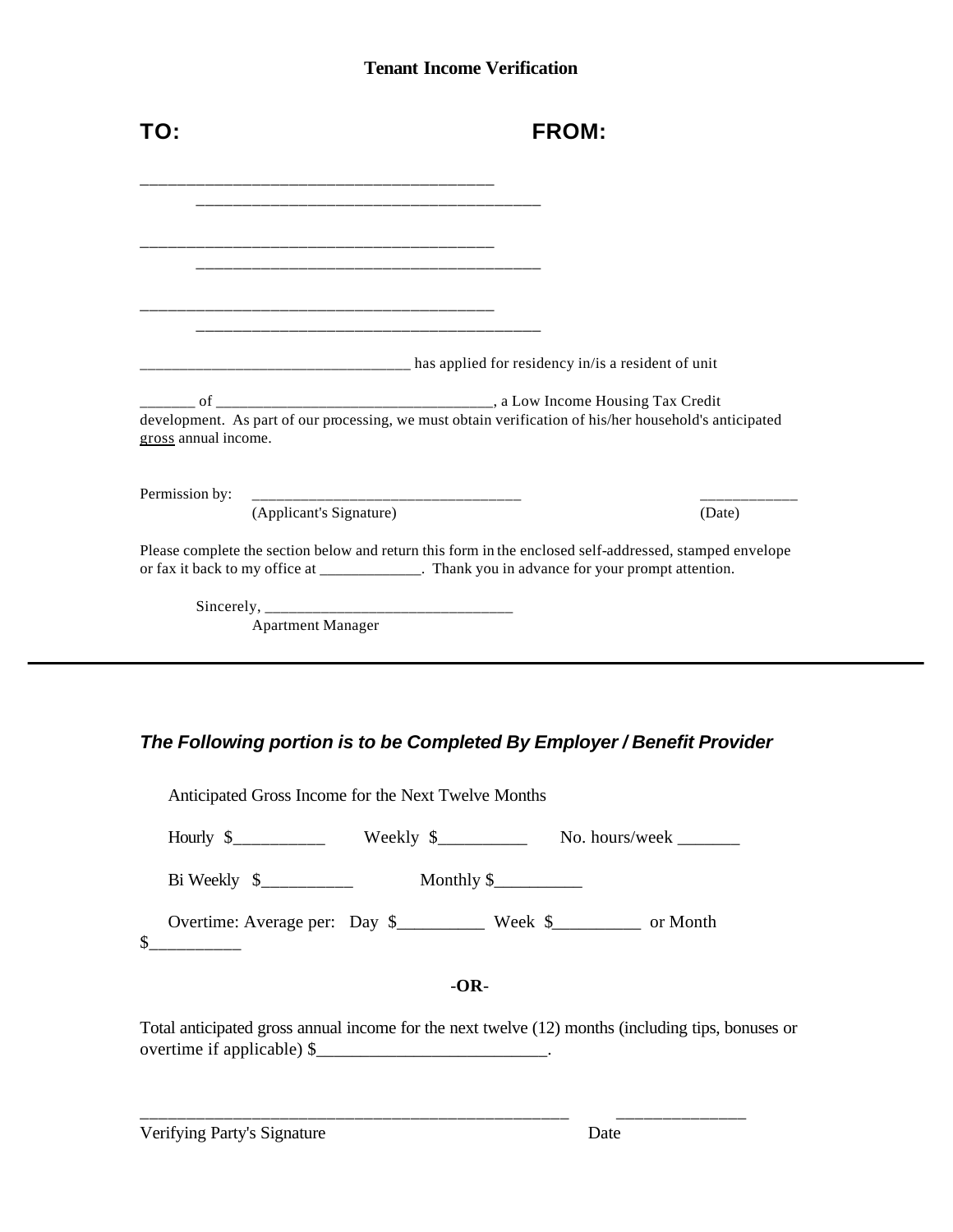# *EXHIBIT E*

# **The Asset Addendum To Tenant Income Certification (AA-1)**

# **Instructions**

For complete information on assets to be counted or exempted, consult Section 3(G) of the Compliance Monitoring Manual.

\_\_\_\_\_\_\_\_\_\_\_\_\_\_\_\_\_\_\_\_\_\_\_\_\_\_\_\_\_\_\_\_\_\_\_\_\_\_\_\_\_\_\_\_\_\_ \_\_\_\_\_\_\_\_\_\_\_\_\_\_

Assets are items of value, other than necessary personal items, and are considered along with verified income in determining the eligibility of a household. The Authority does not require third party verification of assets having a value of less than \$5,000, however, third party verification of assets valued at \$5,000 or more is required. Asset income is documented by a copy of Federal tax returns with attached 1099 forms. The asset information (total value and income to be derived) must be obtained at the time of application. The applicant will affirm that this information is correct by the execution of the Asset Addendum to the Household Income Certification (AA-1).

If a tenant claimes to have zero (0) assets, and has not disposed of any assets for less than fair market value within the last two years, an AA-1 is not necessary. HOWEVER, the HIC-1 MUST reflect zero asset income for ALL family members and be properly executed.

When computing the value of assets, owners must use the cash value of the assets, which is the amount the applicant(s) would receive if the assets were converted to cash.

After all of the asset information has been obtained and computed, it must be attached to a completed Form HIC-1.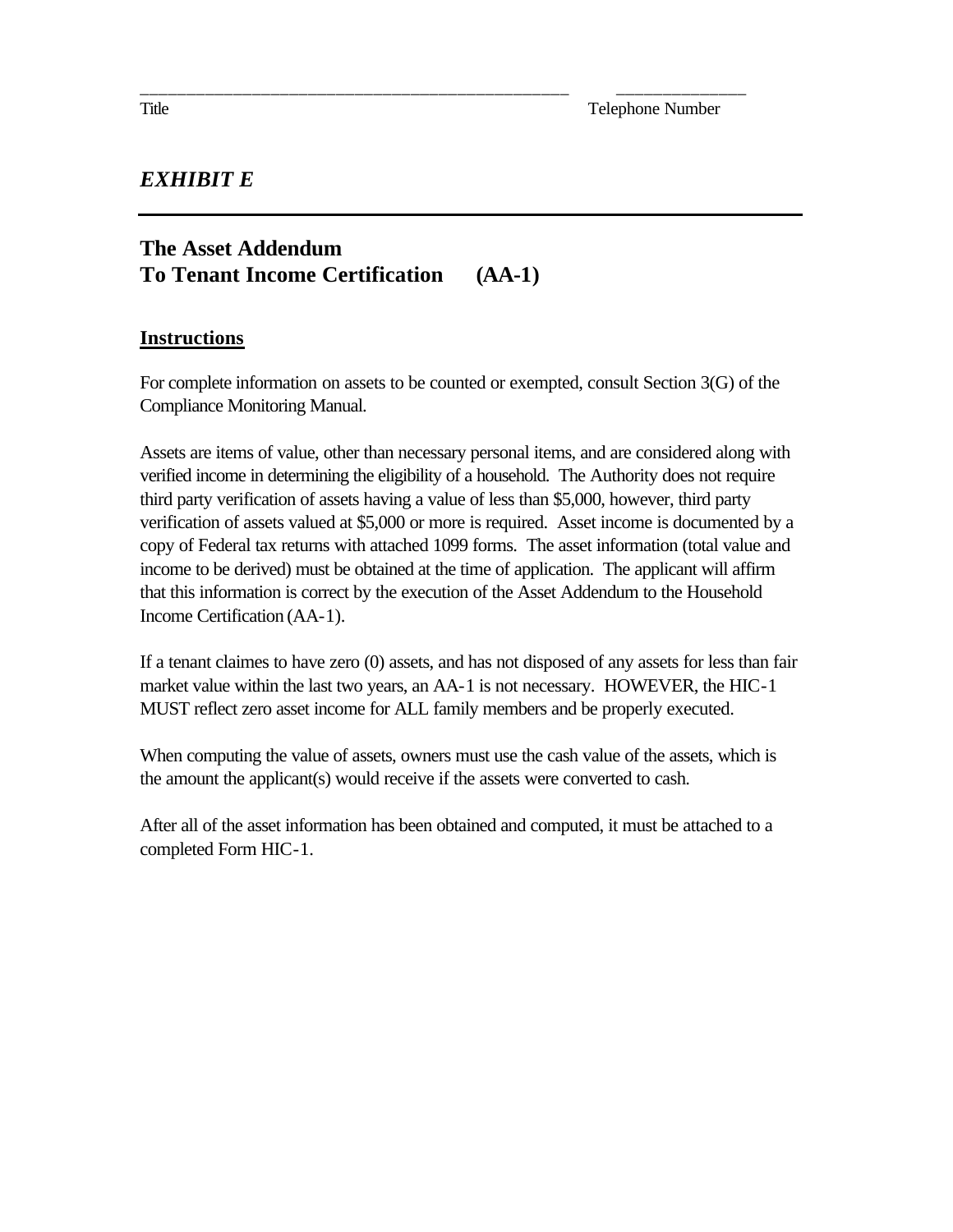#### **LOW INCOME HOUSING TAX CREDIT PROGRAM** *ASSET ADDENDUM TO HOUSEHOLD INCOME CERTIFICATION*

This development has received an allocation from the federal Low-Income Housing Tax Credit Program administered through the Authority. In order to properly qualify for the credit, the income of certain applicants for residency in the development must be certified. To comply with this requirement, the following asset information must be obtained. This information will be used for qualification purposes only and will be kept in strict confidentiality.

Assets include cash held in savings and/or checking accounts, trust funds, equity in real estate and other capital investments, stocks, bonds, Treasury bills, certificates of deposit, money market funds, IRA accounts, retirement and pension funds, lump sum receipts (i.e. lottery winnings, insurance settlements, etc.), and personal property held as an investment (i.e. gem or coin collections, paintings, antique cars, etc.) Do **NOT** include necessary personal property such as furniture, automobiles, and clothing.

It must also be determined if the applicant has disposed of any assset for less than fair market value at any time within two years prior to the effective date of the HIC-1. Do **NOT** include assets disposed of as a result of foreclosure, bankruptcy, or a divorce or separation settlement.

If the applicant has sold any asset for less than fair market value within two years prior to the effective date of the HIC-1, complete Lines  $(1)$ ,  $(2)$ , and  $(3)$ . If not, go to Line  $(4)$ .

(1) FAIR MARKET VALUE OF ASSET(S) **DISPOSED OF**:

 $\mathbb{S}$ 

- (2) AMOUNT RECEIVED FOR ASSET(S): \$\_\_\_\_\_\_\_\_\_\_\_\_\_\_\_\_\_\_\_\_\_\_\_\_\_\_\_\_\_
- (3) Subtract Line (2) from Line (1).

 $S_{---}$ 

If Line (3) is GREATER than \$1,000.00, insert the amount of Line (3) on Line (5). If Line (3) is LESS than \$1,000.00, then do not count it as an asset.

- (4) TOTAL VALUE OF ASSETS CURRENTLY HELD:
- (5) AMOUNT FROM DISPOSAL OF ASSET(S): \$\_\_\_\_\_\_\_\_\_\_\_\_\_\_\_\_\_\_\_\_\_\_\_\_\_\_\_\_

Add Line (4) and Line (5), insert amount on Line (6).

(6) **TOTAL VALUE OF ASSETS** :

\$\_\_\_\_\_\_\_\_\_\_\_\_\_\_\_\_\_\_\_\_\_\_\_\_\_\_\_\_

 $\mathbb{S}$   $\blacksquare$ 

(7) ANNUAL INCOME DERIVED FROM ASSETS: \$\_\_\_\_\_\_\_\_\_\_\_\_\_\_\_\_\_\_\_\_\_\_\_\_\_\_\_\_

> If Line  $(6)$  is less than \$5,000.00, insert the amount of Line  $(7)$  on Line  $(10)$ . If Line (6) exceeds \$5,000.00, complete Lines (8) and (9).

(8) Write in the current HUD passbook savings rate.

\_\_\_\_\_\_\_\_\_\_\_

- (9) Multiply Line (6) by Line (8).
	- \$\_\_\_\_\_\_\_\_\_\_\_\_\_\_\_\_\_\_\_\_\_\_\_\_\_\_\_\_\_

Insert the GREATER amount of Line (7) or Line (9) on Line (10).

#### (10) **TOTAL ANNUAL INCOME DERIVED FROM ASSETS: \$\_\_**

THE ABOVE FIGURES ARE TRUE AND CORRECT TO THE BEST OF MY KNOWLEDGE. THIS DOCUMENT IS SIGNED UNDER PENALTY OF PERJURY.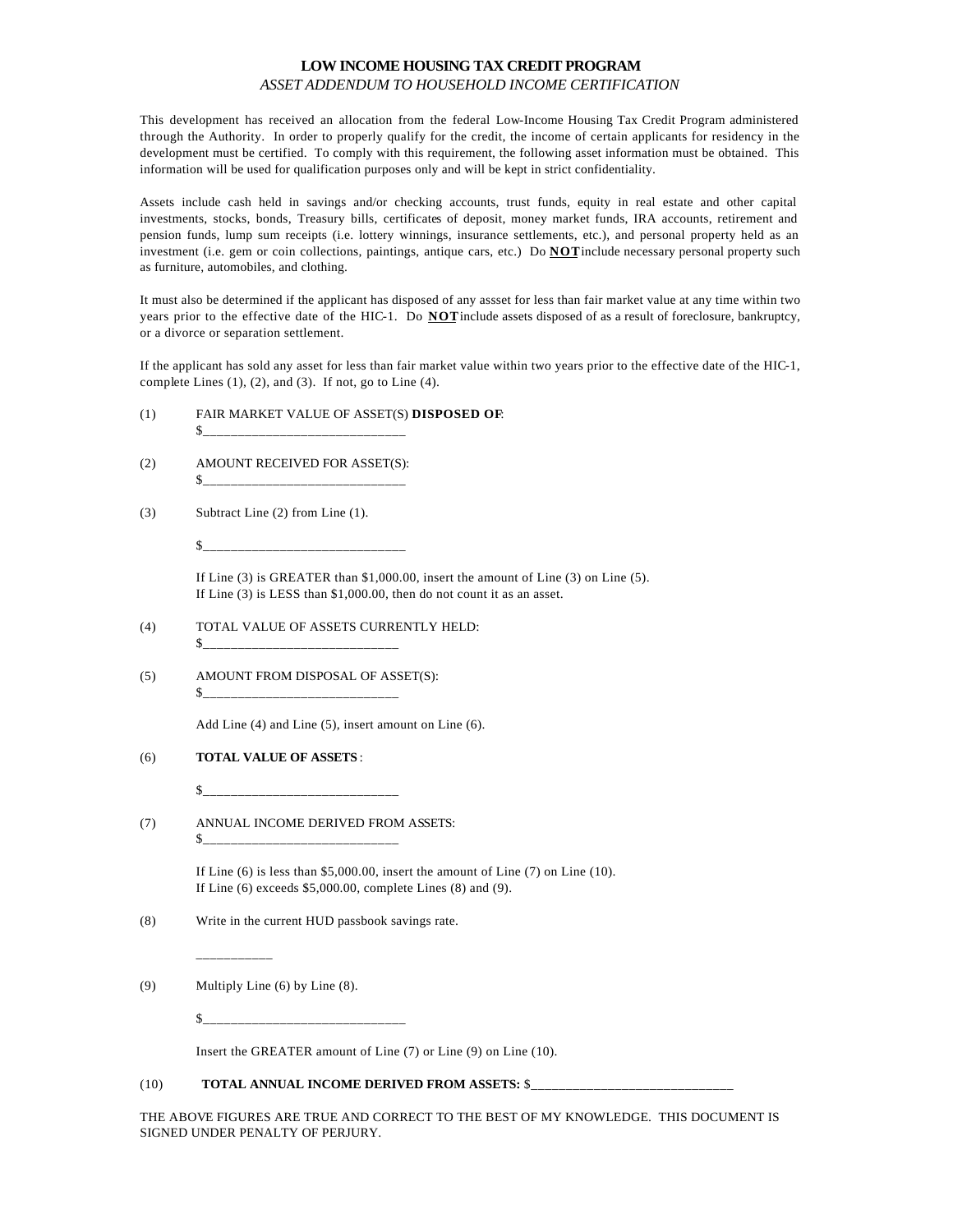Resident

Date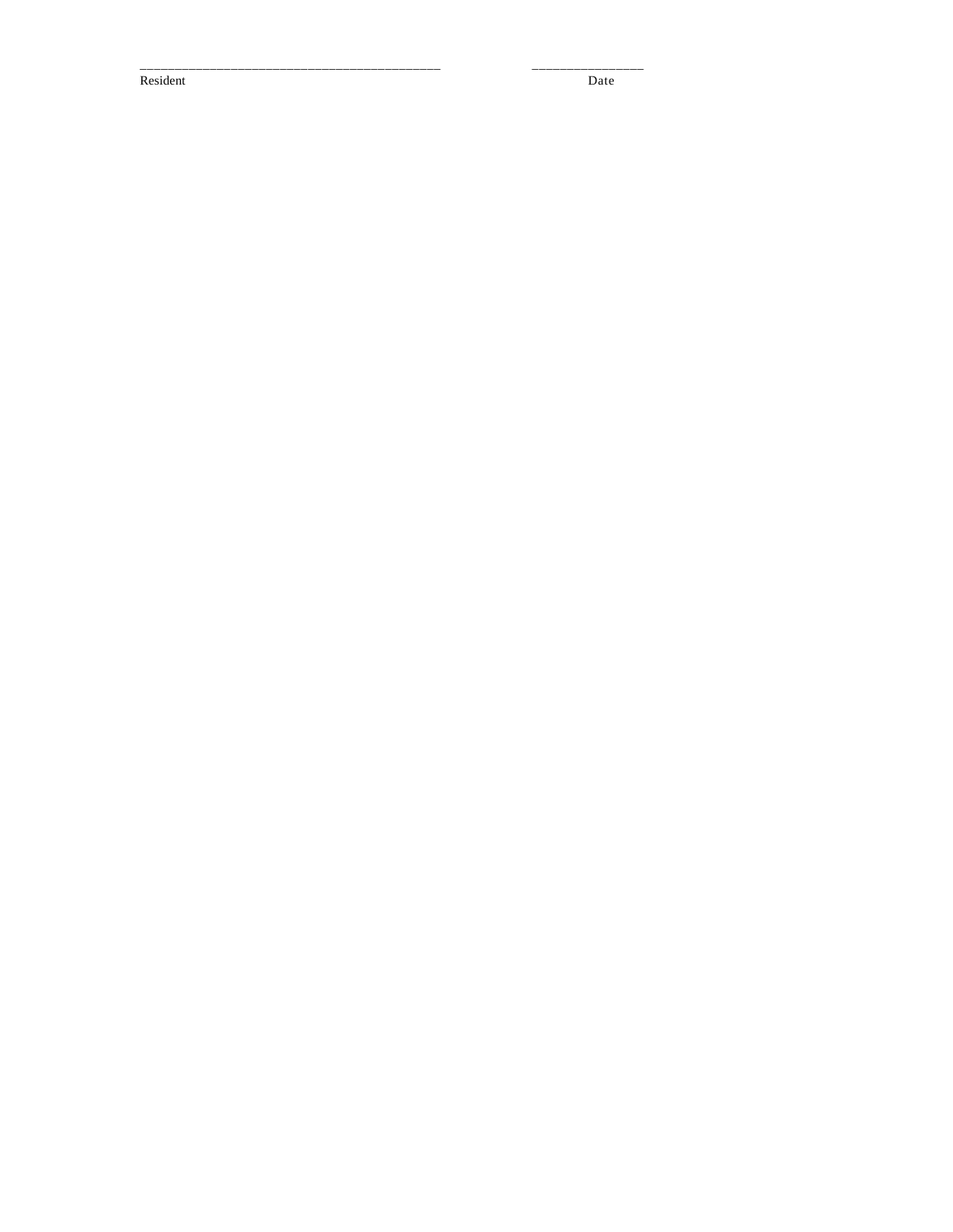# **Income Verification - Section 8 Tenants (IVS8-1)**

# **Instructions**

In the case of a tenant receiving housing assistance payments under Section 8, 26 CFR Section 1.42-5(b)(vii) provides that the property owner's income-verifying obligations will be satisfied if the public housing authority (PHA) providing the assistance provides the owner with a statement declaring that the tenant's income does not exceed the applicable income limit under Section  $42(g)$  of the Internal Revenue Code, as amended. The IVS8-1, when properly executed, satisfies the supporting verification requirement. Annual household income certifications are still required.

You may ask the PHA to verify a specific amount of income also. **This is not necessary to satisfy your income -verifying duties** under the IRS Regulations, but it is a desirable practice since both the PHA and the LIHTC property owner can be more certain that their tenants have accurately disclosed the amount of household income.

The owner should address the IVS8-1 to the applicable PHA, include a return address, complete the statement giving the reason for the request, provide the number of occupants, number of bedrooms, and whether this is a move-in or recertification. **The owner MUST provide the income limit applicable under Section 42(g).** The owner MAY also state the applic ant's reported income.

The Head of Household must sign the form giving the PHA permission to release the information.

If the PHA representative should have any questions regarding the use of this form, they should contact our offices for further guidance.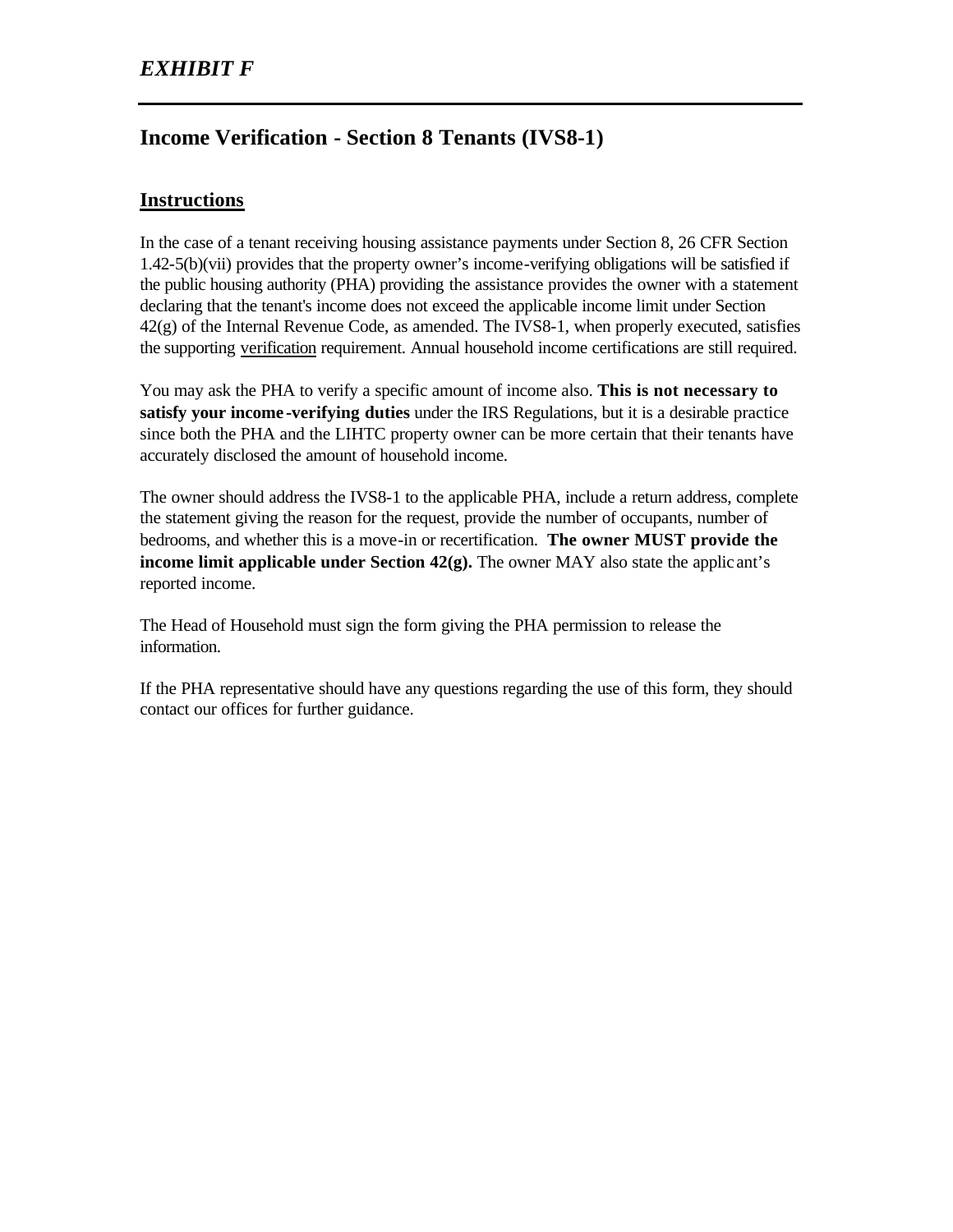#### **INCOME VERIFICATION FOR TENANTS WITH SECTION 8 CERTIFICATES OR VOUCHERS**

|                                                                                                                                                                                                                                                                                                                                                                                       | <b>FROM:</b>                                       |           |
|---------------------------------------------------------------------------------------------------------------------------------------------------------------------------------------------------------------------------------------------------------------------------------------------------------------------------------------------------------------------------------------|----------------------------------------------------|-----------|
|                                                                                                                                                                                                                                                                                                                                                                                       |                                                    |           |
|                                                                                                                                                                                                                                                                                                                                                                                       |                                                    |           |
|                                                                                                                                                                                                                                                                                                                                                                                       |                                                    |           |
|                                                                                                                                                                                                                                                                                                                                                                                       |                                                    |           |
|                                                                                                                                                                                                                                                                                                                                                                                       | has applied for residency in/is a resident of unit |           |
| development. As part of our processing, we must obtain verification of his/her household's anticipated<br>gross annual income.                                                                                                                                                                                                                                                        |                                                    |           |
| Number occupants:<br>Move-in<br>$\Box$                                                                                                                                                                                                                                                                                                                                                | Number bedrooms:<br>Recertification<br>◻           |           |
| Permission by:<br>_______________________________<br>(Applicant's Signature)                                                                                                                                                                                                                                                                                                          |                                                    | (Date)    |
| Under section $42(g)$ of the Internal Revenue Code (as amended) and the Low Income Housing Tax Credit<br>Program, the anticipated gross annual household income for the above referenced household cannot<br>exceed \$_________________, the applicable income limit for this unit. The applicant has reported an<br>anticipated annual household income of \$______________________. |                                                    |           |
| Please complete the section below and return this form in the enclosed self-addressed, stamped envelope<br>or fax it back to my office at _____________. Thank you in advance for your prompt attention.                                                                                                                                                                              |                                                    |           |
| <b>Apartment Manager</b>                                                                                                                                                                                                                                                                                                                                                              |                                                    |           |
| The following is to be completed by the public housing authority:                                                                                                                                                                                                                                                                                                                     |                                                    |           |
| The combined anticipated gross annual household income of the tenants in the above referenced unit<br>does not exceed the applicable income limit under section $42(g)$ of the Internal Revenue Code, as amended.                                                                                                                                                                     |                                                    |           |
| Anticipated Gross Annual Income stated above ___ agrees / __ does not agree with our records.                                                                                                                                                                                                                                                                                         |                                                    |           |
| (Signature)                                                                                                                                                                                                                                                                                                                                                                           | (Date)                                             | (Phone #) |
| (Printed Name)                                                                                                                                                                                                                                                                                                                                                                        | (Title)                                            |           |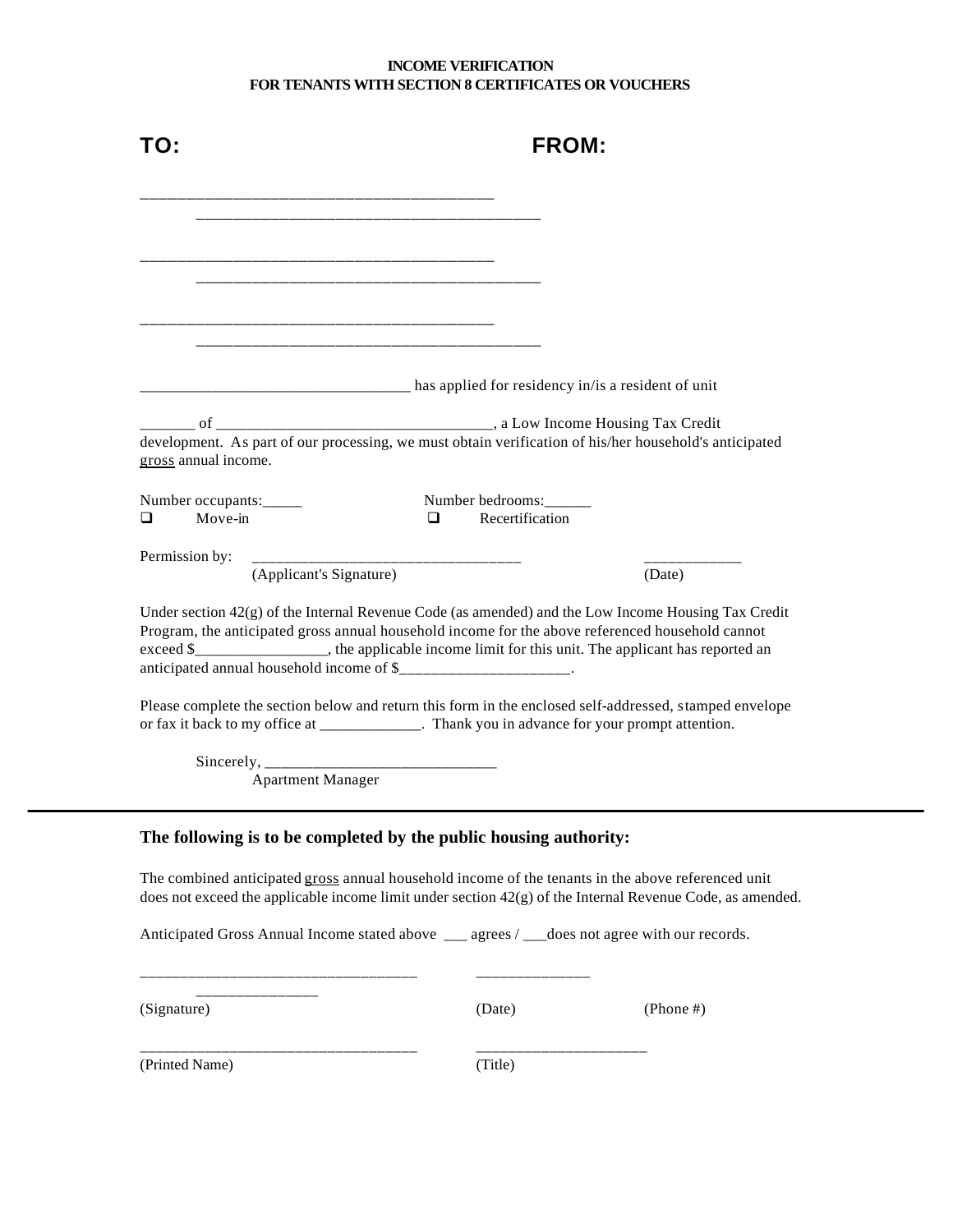**The Low Income Housing Tax Credit Program is a federal low-income rental housing program governed by the Internal Revenue Service. Section 42 of the Internal Revenue Code requires owners to determine annually the income eligibility of all tenants occupying tax credit units.**